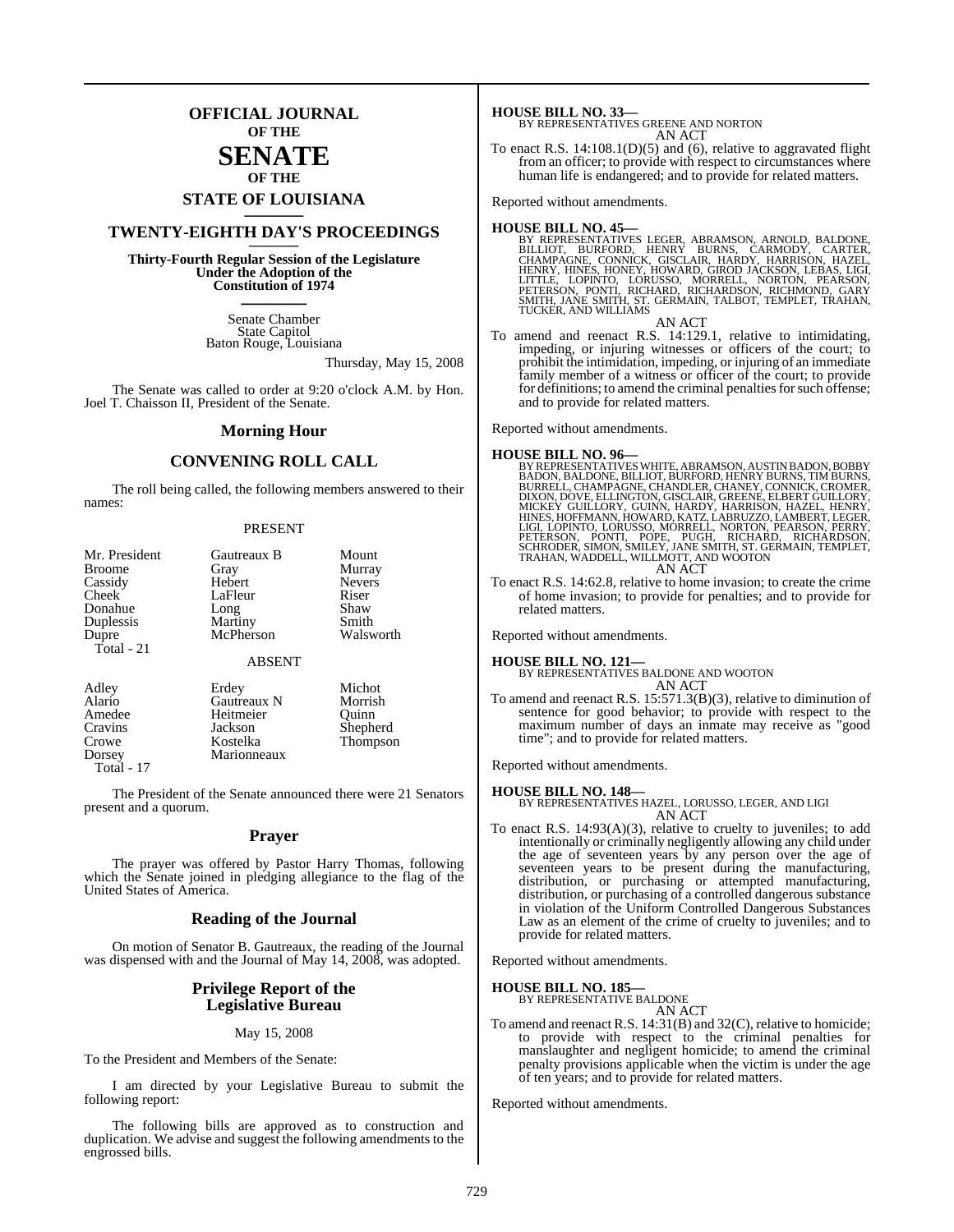# **Page 2 SENATE 28th DAY'S PROCEEDINGS**

May 15, 2008

#### **HOUSE BILL NO. 268—**

BY REPRESENTATIVES ELBERT GUILLORY, LAFONTA, MARCHAND, AND RICHMOND AN ACT

To amend and reenact R.S. 15:711(G) and 1111(I), relative to work release programs; to provide for the eligibility of inmates convicted of certain offenses involving controlled dangerous substances to participate in work release programs; and to provide for related matters.

Reported without amendments.

#### **HOUSE BILL NO. 286—**

BY REPRESENTATIVES MORRELL, ABRAMSON, ARNOLD, AUBERT,<br>BALDONE, BILLIOT, HENRY BURNS, CHANDLER, CONNICK, DIXON,<br>FANNIN, GISCLAIR, HARDY, HARRISON, HENRY, HINES, HOFFMANN,<br>HOWARD, SAM JONES, KATZ, LEGER, LIGI, LOPINTO, LORUS

AN ACT

To amend and reenact R.S. 14:102.5(C) and (D) and to repeal R.S. 14:102.5(E), relative to dogfighting; to provide for penalties; and to provide for related matters.

Reported without amendments.

HOUSE BILL NO. 334—<br>
BY REPRESENTATIVES ELBERT GUILLORY, AUBERT, AUSTIN<br>
BADON, BOBBY BADON, BARROW, BILLIOT, BURRELL, CORTEZ,<br>
DIXON, FRANKLIN, GALLOT, GISCLAIR, GREENE, MICKEY<br>
GUILLORY, HARDY, HAZEL, HENDERSON, HONEY, H

AN ACT

To enact Part XVIII of Chapter 7 of Title 15 of the Louisiana Revised Statutes of 1950, to be comprised of R.S. 15:1199.1 through 1199.16, relative to inmate workforce development; to enact the Inmate Rehabilitation and Workforce Development Act; to provide for the development and administration of the inmate rehabilitation and workforce development program; to provide for definitions; to provide for legislative findings; to create the inmate rehabilitation and workforce development advisory council; to provide for the membership of the council; to provide for the powers and duties of the council; to authorize the receipt of per diem by certain members of the council; to provide for the purposes of the program; to provide for the components of the program; to provide for applicability; to provide for inmate eligibility for participation in the program; to provide for selection of eligible inmates; to provide for the duration of the program; to provide criteria for removal from the program; to provide for rulemaking; to provide for annual reporting; to provide for the powers, duties, and responsibilities of the Department of Public Safety and Corrections regarding the implementation and administration of the program; to authorize and provide for workforce development work release programs; to provide for the collection and distribution of inmate wages; to provide for substance abuse counseling and treatment; to provide for mandatory and random drug testing of inmates; and to provide for related matters.

Reported with amendments.

#### **LEGISLATIVE BUREAU AMENDMENTS**

Amendments proposed by Legislative Bureau to Reengrossed House Bill No. 334 by Representative Elbert Guillory

#### **AMENDMENT NO.**

On page 3, line 27, following "heating, ventilation, and airconditioning" and before "," insert "technician"

#### AMENDMENT NO. 2

On page 12, line 2, following "room," and before "clothing" insert "board,

#### **HOUSE BILL NO. 377—**

BY REPRESENTATIVE LEGER AN ACT

To amend and reenact R.S.  $15:542(C)(1)(m)$  and to enact R.S.  $15:541(23)$  through  $(26)$  and  $542.1.5(G)$ , relative to sex offender registration and notification; to require the Bureau of Criminal Identification and Information to provide for the capability of allowing social networking web sites to compare its users to online identifiers on the State Sex Offender and Child Predator Registry; to require entities operating social networking web sites to provide information to the bureau; to provide for the screening of its registered users; to provide for a defense to claims of liability; to provide for definitions; and to provide for related matters.

Reported with amendments.

#### **LEGISLATIVE BUREAU AMENDMENTS**

Amendments proposed by Legislative Bureau to Engrossed House Bill No. 377 by Representative Leger

#### AMENDMENT NO. 1

On page 1, line 11, following "amended" and before "and" change "reenact" to "reenacted"

#### **HOUSE BILL NO. 642—**

BY REPRESENTATIVES SCHRODER AND NORTON AN ACT

To amend and reenact R.S. 14:43.1(C)(2), 43.2(C)(2), 43.3(C)(2), 78.1(D)(2), 81.1(E)(2), and 81.2(E)(1), relative to criminal penalties for certain sex offenses; to amend the criminal penalties for certain sex offenses when the victim is under the age of thirteen years; and to provide for related matters.

Reported without amendments.

#### **HOUSE BILL NO. 643—**

BY REPRESENTATIVES SCHRODER AND NORTON AN ACT

To amend and reenact R.S. 14:98(F)(2), relative to operating a vehicle while intoxicated; to provide with respect to the crime of operating a vehicle while intoxicated; to provide with respect to the ten-year cleansing period for purposes of determining when a person has a prior offense; and to provide for related matters.

Reported without amendments.

#### **HOUSE BILL NO. 770—**

BY REPRESENTATIVE GREENE AN ACT

To amend and reenact R.S. 14:81.3(A) and (F) and R.S. 15:537(A), relative to the crime of computer-aided solicitation of a minor; to provide for the elements of the crime; to provide with respect to where the offense occurred; to provide that persons convicted of computer-aided solicitation of a minor shall not be eligible for diminution of sentence for good behavior; and to provide for related matters.

Reported without amendments.

Respectfully submitted, ROB MARIONNEAUX Chairman

#### **Adoption of Legislative Bureau Report**

On motion of Senator Marionneaux, the Legislative Bureau amendments were adopted and the Bills were read by title and passed to a third reading.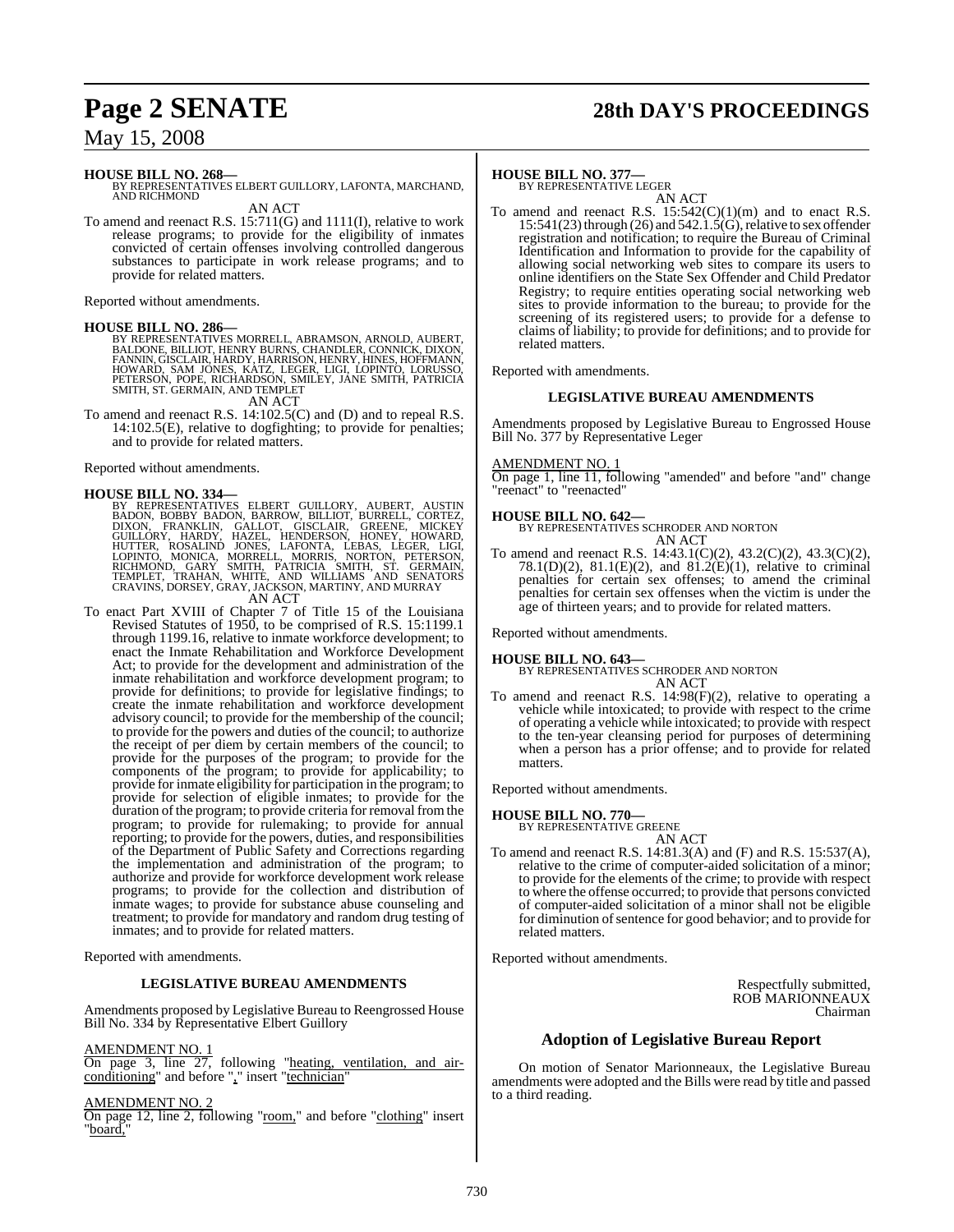# **28th DAY'S PROCEEDINGS Page 3 SENATE**

# May 15, 2008

#### **Messages from the House**

The following Messages from the House were received and read as follows:

#### **Message from the House**

#### **ASKING CONCURRENCE IN HOUSE BILLS AND JOINT RESOLUTIONS**

#### May 14, 2008

To the Honorable President and Members of the Senate:

I am directed to inform your honorable body that the House of Representatives has finally passed and asks your concurrence in the following House Bills and Joint Resolutions:

**HOUSE BILL NO. 177—** BY REPRESENTATIVES PONTI AND SCHRODER AN ACT

To amend and reenact R.S. 40:1573(3) and 1578.7(B), relative to the State Uniform Fire Prevention Code; to provide for definitions; to provide for exemptions to the State Uniform Fire Prevention Code; and to provide for related matters.

# **HOUSE BILL NO. 600—** BY REPRESENTATIVE SAM JONES

AN ACT

To amend and reenact R.S. 34:328(A) and (B), relative to the Morgan City Harbor and Terminal District; to provide relative to procurement of materials and supplies by the Morgan City Harbor and Terminal District; and to provide for related matters.

# **HOUSE BILL NO. 1216—** BY REPRESENTATIVE ARNOLD

AN ACT

To enact R.S. 47:820.5.5, relative to state tolls; to require the interoperability of public toll facilities for toll collection and toll violation enforcement; to provide authorization for the secretary of the Department of Transportation and Development to set policies and procedures; and to provide for related matters.

#### **HOUSE BILL NO. 715—**

BY REPRESENTATIVE GEYMANN

AN ACT

To direct the Department of Public Safety and Corrections to not implement the provisions of the Federal Real ID Act of 2005; and to provide for related matters.

# **HOUSE BILL NO. 1296—** BY REPRESENTATIVE WILLMOTT

AN ACT

To enact R.S. 32:284(D), relative to riding in the bed of a pickup truck; to prohibit persons from riding in the bed of pickup trucks on certain roadways; and to provide for related matters.

#### **HOUSE BILL NO. 586—**

BY REPRESENTATIVE HARDY AN ACT

To amend and reenact R.S. 15:262(C), relative to the protection of witnesses; to provide that witness protection may include the establishment of a new identity and relocation and twenty-fourhour security; to provide for legislative appropriation of funds; and to provide for related matters.

#### **HOUSE BILL NO. 1240—** BY REPRESENTATIVE HONEY

AN ACT

To amend and reenact R.S. 47:463.31(C) and (E), relative to special college and university license plates; to provide for an annual royalty fee; to provide for the amount of fees forwarded to the specific institution; and to provide for related matters.

## **HOUSE BILL NO. 1293—**

BY REPRESENTATIVE ROY AN ACT

To amend and reenact R.S. 38:291(M)(2) and to enact R.S.  $38:291(M)(3)$ , relative to the board of commissioners for the Red River, Atchafalaya, and Bayou Beouf Levee District; to provide for the termination of the current board of commissioners for the district; to provide for the appointment of commissioners for the district; to provide for the officers of the board of commissioners and their terms of office; and to provide for related matters.

#### **HOUSE BILL NO. 1332—**

BY REPRESENTATIVE PETERSON AN ACT

To enact R.S. 22:1135(I), relative to life insurance agent examinations; to require the commissioner of insurance to publish a report regarding life insurance agent examinations; to provide for the commissioner of insurance to publish a report regarding life insurance test forms administered; to provide for the commissioner of insurance to supply testing service providers with demographic information of an insurance producer applicant; and to provide for related matters.

**HOUSE BILL NO. 503—** BY REPRESENTATIVE GALLOT

AN ACT To amend and reenact R.S. 25:2(A) and R.S. 51:1256(B)(2)(introductory paragraph), (3)(introductory paragraph), and  $(4)$ ,  $(E)$ ,  $(F)$ , and  $(G)$ ,  $1257(E)$ ,  $1284(A)$ (introductory paragraph) and (B), and  $1318(C)$  and (I), relative to certain boards and commissions; to change the appointing authority for certain boards and commissions; to provide for terms of service; to provide for appointment of chairmen; to provide for implementation; and to provide for related matters.

HOUSE BILL NO. 835—<br>
BY REPRESENTATIVES GEYMANN, ABRAMSON, ANDERS, ARMES, ARNOLD, AUSTIN BADON, BOBBY BADON, BALDONE, BARRAS, BILLIOT, BURFORD, HENRY BURNS, BURRELL, CARMODY, CARTER, CHAMPAGNE, CHAMES, CHAMPAGNE, CHAMPAGNE A JOINT RESOLUTION

Proposing to add Article VII, Section 10(C)(5) of the Constitution of Louisiana, relative to state funds; to provide with respect to the disposition and use of certain state general fund revenues; to require a two-thirds vote of the legislature relating to certain use of state general fund monies in excess of the expenditure limit; to provide for exceptions; to provide for submission of the proposed amendment to the electors; and to provide for related matters.

#### **HOUSE BILL NO. 376—**

BY REPRESENTATIVE DOVE AN ACT

To enact R.S. 38:3097.3(E), relative to ground water management; to provide for compliance orders; to provide for civil penalties and fines for violations of laws, regulations, and orders relating to ground water management; and to provide for related matters.

# **HOUSE BILL NO. 598—** BY REPRESENTATIVE LIGI

AN ACT

To repeal R.S. 17:60.1(K), relative to the Jefferson Parish School Board; to repeal the provision that if a member of the board qualifies for elective office, his school board office is thereby vacated.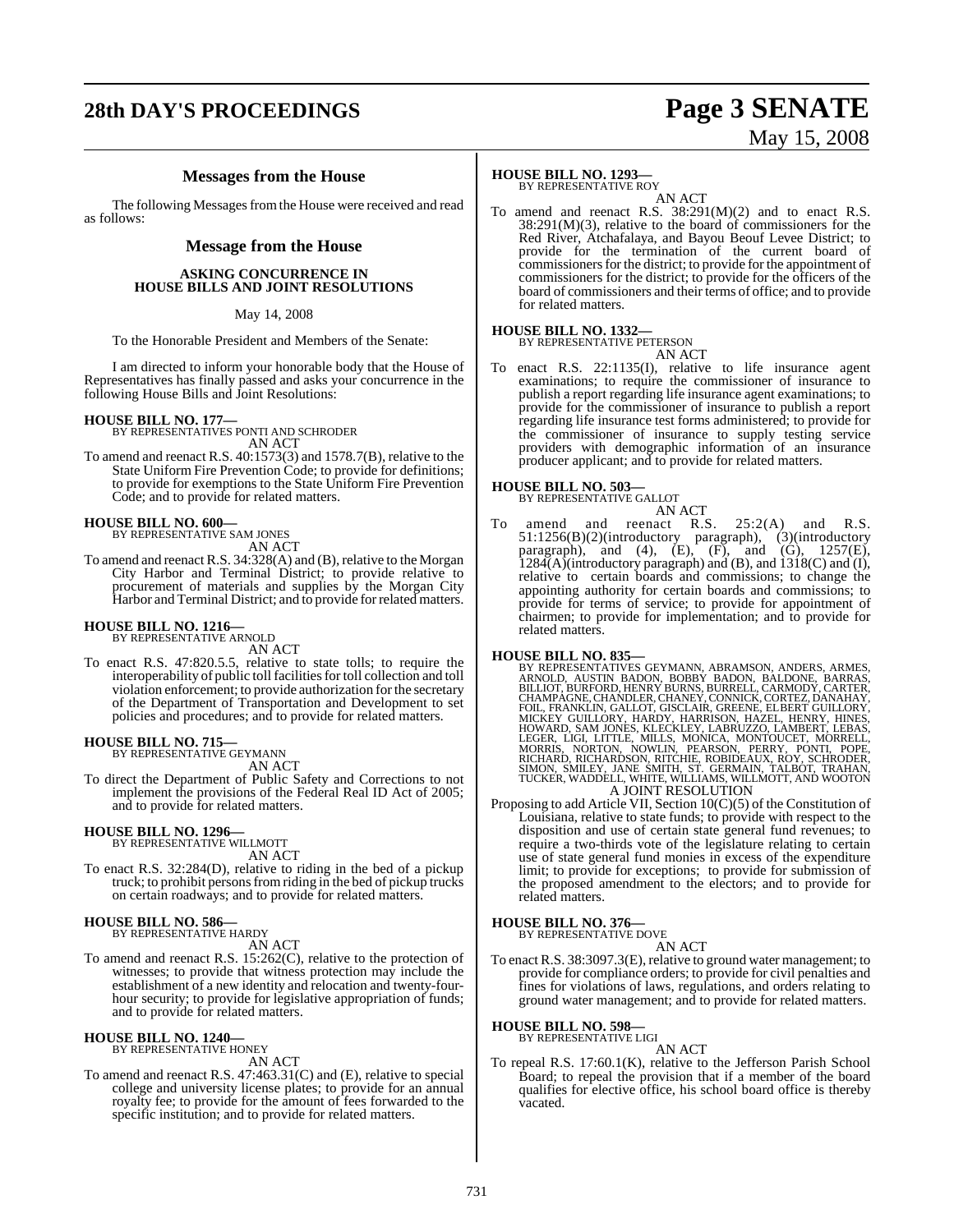#### **HOUSE BILL NO. 665—** BY REPRESENTATIVE MILLS

AN ACT

To enact R.S. 33:2711(D), relative to sales and use taxes levied by municipalities; to authorize certain municipal governing authorities to create sales tax districts; to authorize the levy of an additional local sales and use tax in a sales tax district under certain circumstances; to provide for the collection and the disposition of the proceeds of the sales and use tax levied in a sales tax district; to provide for an effective date; and to provide for related matters.

#### **HOUSE BILL NO. 765—**

BY REPRESENTATIVE HUTTER AN ACT

To enact R.S. 38:84(C), relative to federal flood insurance; to require a parish or municipality to comply with all applicable federal flood plain management and flood insurance programs under certain circumstances; and to provide for related matters.

**HOUSE BILL NO. 841—** BY REPRESENTATIVES CHAMPAGNE AND BARRAS AN ACT

To enact R.S. 34:242.1, relative to the Port of Iberia District; to provide for ordinances adopted by the Port of Iberia District; and to provide for related matters.

#### **HOUSE BILL NO. 882—**

BY REPRESENTATIVES GEYMANN, ELBERT GUILLORY, MORRIS, AND ROBIDEAUX AN ACT

To enact R.S. 39:24(G) and 33.1(F), relative to state funds; to

provide with respect to the disposition and use of certain state general fund revenues; to require a two-thirds vote of the legislature relating to certain use of state general fund monies in excess of the expenditure limit; to provide for exceptions; and to provide for related matters.

**HOUSE BILL NO. 931—** BY REPRESENTATIVES GEYMANN AND KLECKLEY AN ACT

To amend and reenact R.S. 33:9576(C)(4), relative to Calcasieu Parish; to provide relative to the Calcasieu Parish Gaming Revenue District; to provide relative to funds distributed to Calcasieu Parish and the city of Lake Charles by such district; to provide relative to the expenditure and distribution of such funds by the governing authorities of the parish and the city; to require the governing authorities of the parish and the city to prepare reports regarding such expenditures and distributions; and to provide for related matters.

#### **HOUSE BILL NO. 1333—** BY REPRESENTATIVE MILLS

AN ACT

To enact Part II-A of Chapter 1 of Title 28 of the Louisiana Revised Statutes of 1950, to be comprised of R.S. 28:31 through 37, relative to forensic supervised transitional residential and aftercare facilities; to provide for definitions; to provide for the licensure of such facilities; to authorize the Department of Health and Hospitals to promulgate rules and regulations; to authorize inspections; to provide for licensing fees; to provide for the punishment of violators; and to provide for related matters.

**HOUSE BILL NO. 1347—** BY REPRESENTATIVES AUSTIN BADON, TIM BURNS, CARTER, CONNICK, CROMER, GREENE, HAZEL, HENRY, LIGI, LORUSSO, MONICA, PEARSON, PERRY, PUGH, ROBIDEAUX, SCHRODER, SMILEY, TALBOT, AND TUCKER

AN ACT

To enact Chapter 43 of Title 17 of the Louisiana Revised Statutes of 1950, to be comprised of R.S. 17:4011 through 4025, relative to educational options for parents and other legal guardians; to establish and provide for the implementation of the Student Scholarships for Educational Excellence Program; to provide for legislative findings; to provide for definitions; to provide relative to the duties and responsibilities of the State Board of

# **Page 4 SENATE 28th DAY'S PROCEEDINGS**

Elementary and Secondary Education and the state Department of Education; to provide relative to eligibility and participation requirements for students and schools; to provide relative to selection and enrollment of eligible students; to provide relative to funding and payments to eligible schools including eligible nonpublic schools; to provide relative to testing; to provide for reports; and to provide for related matters.

> Respectfully submitted, ALFRED W. SPEER Clerk of the House of Representatives

#### **House Bills and Joint Resolutions**

Senator Mount asked for and obtained a suspension of the rules to take up at this time the following House Bills and Joint Resolutions just received from the House which were taken up, read a first and second time by their titles and acted upon as follows:

#### **HOUSE BILL NO. 177—**

BY REPRESENTATIVES PONTI AND SCHRODER AN ACT

To amend and reenact R.S. 40:1573(3) and 1578.7(B), relative to the State Uniform Fire Prevention Code; to provide for definitions; to provide for exemptions to the State Uniform Fire Prevention Code; and to provide for related matters.

The bill was read by title and referred by the President to the Committee on Commerce, Consumer Protection, and International Affairs.

# **HOUSE BILL NO. 376—** BY REPRESENTATIVE DOVE

AN ACT

To enact R.S. 38:3097.3(E), relative to ground water management; to provide for compliance orders; to provide for civil penalties and fines for violations of laws, regulations, and orders relating to ground water management; and to provide for related matters.

The bill was read by title and referred by the President to the Committee on Environmental Quality.

#### **HOUSE BILL NO. 503—**

BY REPRESENTATIVE GALLOT

AN ACT<br>reenact R.S. To amend and reenact R.S. 25:2(A) and R.S. 51:1256(B)(2)(introductory paragraph), (3)(introductory paragraph), and  $(4)$ ,  $(E)$ ,  $(F)$ , and  $(G)$ ,  $1257(E)$ ,  $1284(A)$ (introductory paragraph) and (B), and  $1318(C)$  and (I), relative to certain boards and commissions; to change the appointing authority for certain boards and commissions; to provide for terms of service; to provide for appointment of chairmen; to provide for implementation; and to provide for related matters.

The bill was read by title and referred by the President to the Committee on Senate and Governmental Affairs.

# **HOUSE BILL NO. 586—** BY REPRESENTATIVE HARDY

AN ACT To amend and reenact R.S. 15:262(C), relative to the protection of witnesses; to provide that witness protection may include the establishment of a new identity and relocation and twenty-fourhour security; to provide for legislative appropriation of funds; and to provide for related matters.

The bill was read by title and referred by the President to the Committee on Judiciary C.

# **HOUSE BILL NO. 598—** BY REPRESENTATIVE LIGI

AN ACT

To repeal R.S. 17:60.1(K), relative to the Jefferson Parish School Board; to repeal the provision that if a member of the board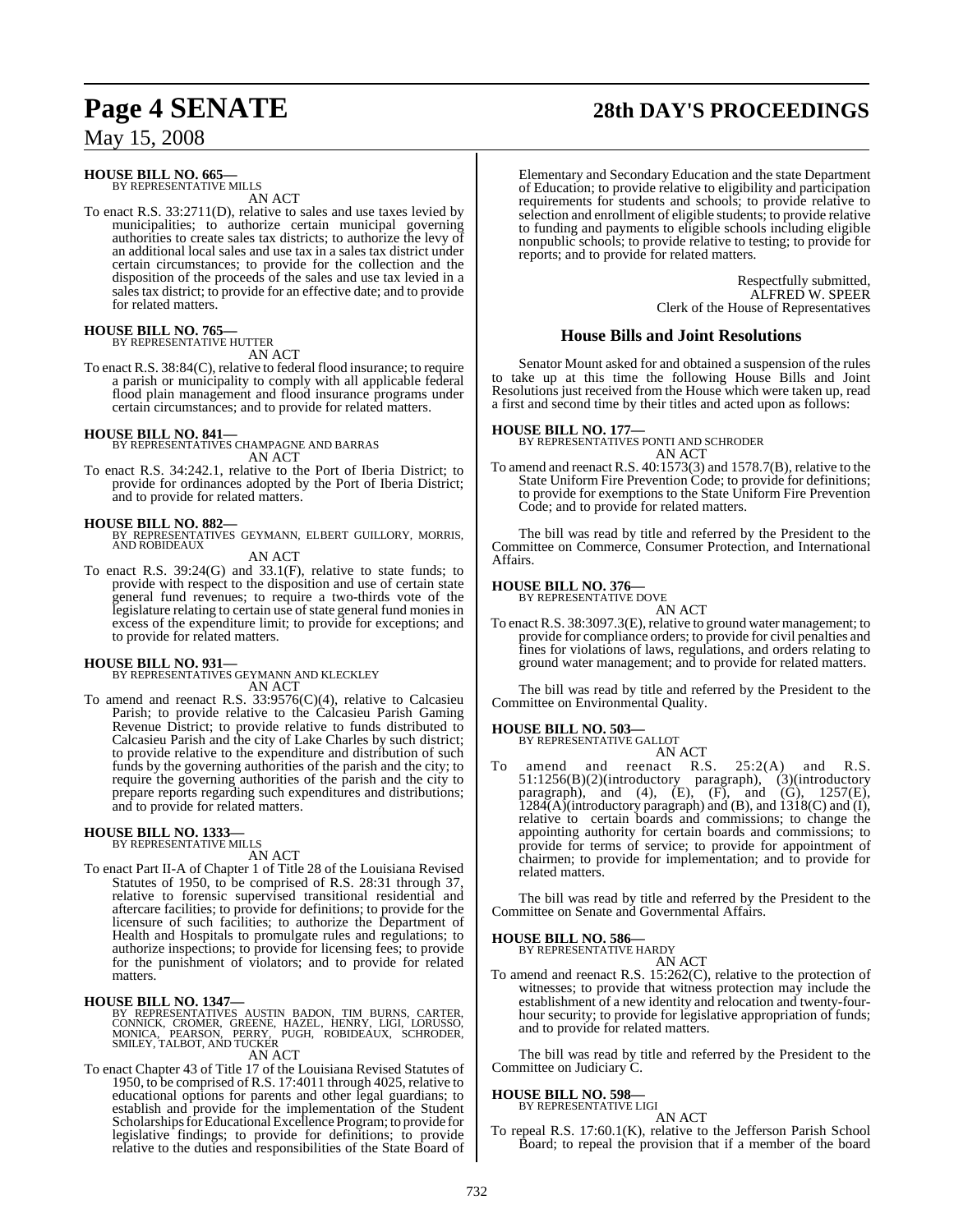# **28th DAY'S PROCEEDINGS Page 5 SENATE**

# May 15, 2008

qualifies for elective office, his school board office is thereby vacated.

The bill was read by title and referred by the President to the Committee on Senate and Governmental Affairs.

#### **HOUSE BILL NO. 600—** BY REPRESENTATIVE SAM JONES

AN ACT

To amend and reenactR.S. 34:328(A) and (B), relative to the Morgan City Harbor and Terminal District; to provide relative to procurement of materials and supplies by the Morgan City Harbor and Terminal District; and to provide for related matters.

The bill was read by title and referred by the President to the Committee on Transportation, Highways and Public Works.

#### **HOUSE BILL NO. 665—** BY REPRESENTATIVE MILLS

AN ACT

To enact R.S. 33:2711(D), relative to sales and use taxes levied by municipalities; to authorize certain municipal governing authorities to create sales tax districts; to authorize the levy of an additional local sales and use tax in a sales tax district under certain circumstances; to provide for the collection and the disposition of the proceeds of the sales and use tax levied in a sales tax district; to provide for an effective date; and to provide for related matters.

The bill was read by title and referred by the President to the Committee on Local and Municipal Affairs.

# **HOUSE BILL NO. 715—** BY REPRESENTATIVE GEYMANN

AN ACT

To direct the Department of Public Safety and Corrections to not implement the provisions of the Federal Real ID Act of 2005; and to provide for related matters.

The bill was read by title and referred by the President to the Committee on Judiciary A.

#### **HOUSE BILL NO. 765—**

BY REPRESENTATIVE HUTTER AN ACT

To enact R.S. 38:84(C), relative to federal flood insurance; to require a parish or municipality to comply with all applicable federal flood plain management and flood insurance programs under certain circumstances; and to provide for related matters.

The bill was read by title and referred by the President to the Committee on Insurance.

#### **HOUSE BILL NO. 835—**

BY REPRESENTATIVES GEYMANN, ABRAMSON, ANDERS, ARMES, ARNOLD, AUSTIN BADON, BOBBY BADING, BARNOLD, BURICUT, BURICUT, BURICUT, CHAMPAGNE, CHAMPAGNE, CHANDLER, CHANEY, CONNICK, CORTEZ, DANAHAY, CHAMPAGNE, CHANDLER, CHANEY, CO

Proposing to add Article VII, Section 10(C)(5) of the Constitution of

Louisiana, relative to state funds; to provide with respect to the disposition and use of certain state general fund revenues; to require a two-thirds vote of the legislature relating to certain use of state general fund monies in excess of the expenditure limit; to provide for exceptions; to provide for submission of the proposed amendment to the electors; and to provide for related matters.

The bill was read by title and referred by the President to the Committee on Finance.

#### **HOUSE BILL NO. 841—**

BY REPRESENTATIVES CHAMPAGNE AND BARRAS AN ACT

To enact R.S. 34:242.1, relative to the Port of Iberia District; to provide for ordinances adopted by the Port of Iberia District; and to provide for related matters.

The bill was read by title and referred by the President to the Committee on Transportation, Highways and Public Works.

**HOUSE BILL NO. 882—** BY REPRESENTATIVES GEYMANN, ELBERT GUILLORY, MORRIS, AND ROBIDEAUX AN ACT

To enact R.S. 39:24(G) and 33.1(F), relative to state funds; to provide with respect to the disposition and use of certain state general fund revenues; to require a two-thirds vote of the legislature relating to certain use of state general fund monies in excess of the expenditure limit; to provide for exceptions; and to provide for related matters.

The bill was read by title and referred by the President to the Committee on Finance.

**HOUSE BILL NO. 931—** BY REPRESENTATIVES GEYMANN AND KLECKLEY AN ACT

To amend and reenact R.S. 33:9576(C)(4), relative to Calcasieu Parish; to provide relative to the Calcasieu Parish Gaming Revenue District; to provide relative to funds distributed to Calcasieu Parish and the city of Lake Charles by such district; to provide relative to the expenditure and distribution of such funds by the governing authorities of the parish and the city; to require the governing authorities of the parish and the city to prepare reports regarding such expenditures and distributions; and to provide for related matters.

The bill was read by title and referred by the President to the Committee on Local and Municipal Affairs.

#### **HOUSE BILL NO. 1216—**

BY REPRESENTATIVE ARNOLD AN ACT

To enact R.S. 47:820.5.5, relative to state tolls; to require the interoperability of public toll facilities for toll collection and toll violation enforcement; to provide authorization forthe secretary of the Department of Transportation and Development to set policies and procedures; and to provide for related matters.

The bill was read by title and referred by the President to the Committee on Transportation, Highways and Public Works.

#### **HOUSE BILL NO. 1240—**

BY REPRESENTATIVE HONEY AN ACT

To amend and reenact R.S. 47:463.31(C) and (E), relative to special college and university license plates; to provide for an annual royalty fee; to provide for the amount of fees forwarded to the specific institution; and to provide for related matters.

The bill was read by title and referred by the President to the Committee on Transportation, Highways and Public Works.

# **HOUSE BILL NO. 1293—** BY REPRESENTATIVE ROY

AN ACT

To amend and reenact R.S. 38:291(M)(2) and to enact R.S. 38:291(M)(3), relative to the board of commissioners for the Red River, Atchafalaya, and Bayou Beouf Levee District; to provide for the termination of the current board of commissioners for the district; to provide for the appointment of commissioners for the district; to provide for the officers of the board of commissioners and their terms of office; and to provide for related matters.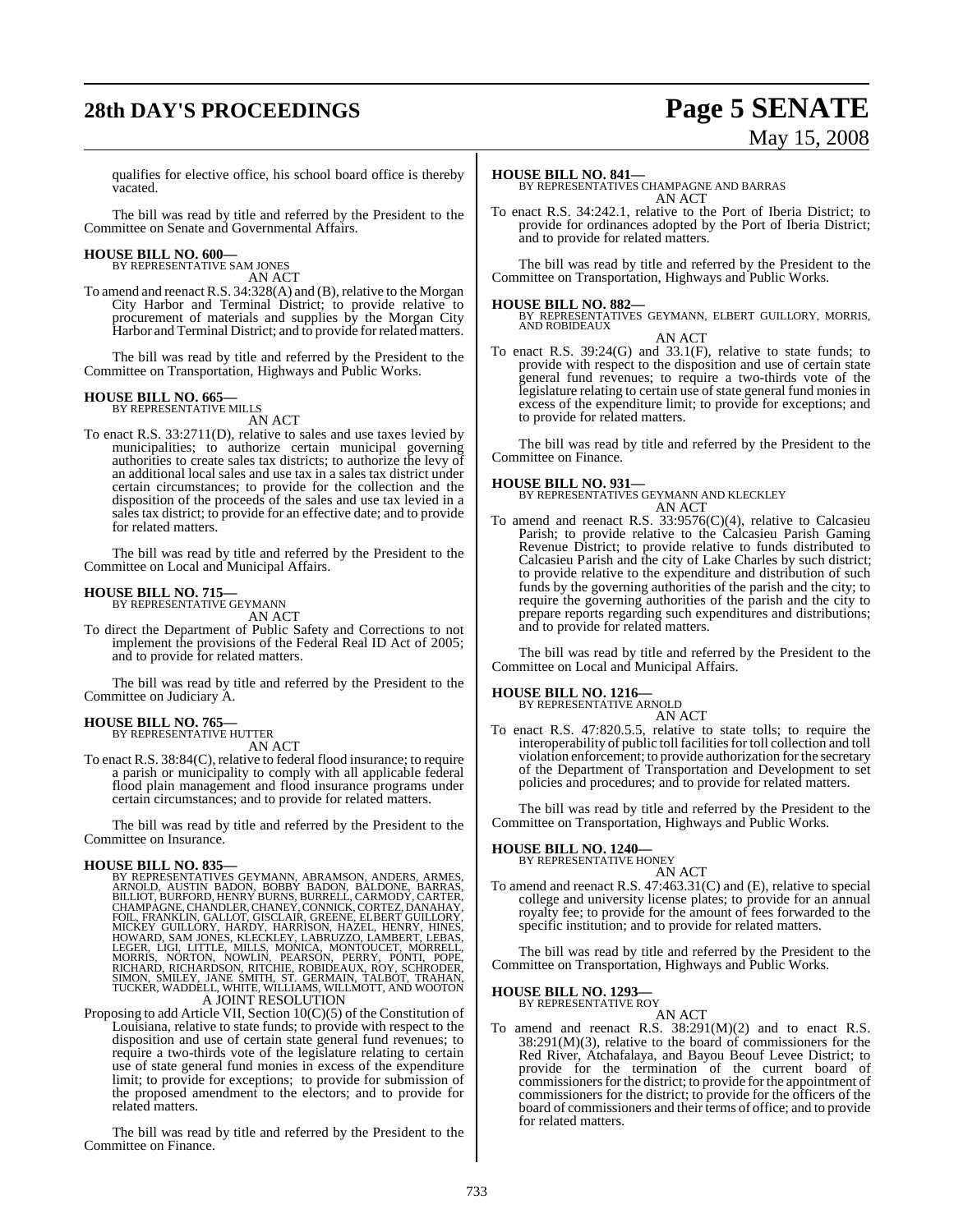# **Page 6 SENATE 28th DAY'S PROCEEDINGS**

The bill was read by title and referred by the President to the Committee on Transportation, Highways and Public Works.

# **HOUSE BILL NO. 1296—** BY REPRESENTATIVE WILLMOTT

AN ACT

To enact R.S. 32:284(D), relative to riding in the bed of a pickup truck; to prohibit personsfromriding in the bed of pickup trucks on certain roadways; and to provide for related matters.

The bill was read by title and referred by the President to the Committee on Transportation, Highways and Public Works.

#### **HOUSE BILL NO. 1332—** BY REPRESENTATIVE PETERSON

AN ACT

To enact R.S. 22:1135(I), relative to life insurance agent examinations; to require the commissioner of insurance to publish a report regarding life insurance agent examinations; to provide for the commissioner of insurance to publish a report regarding life insurance test forms administered; to provide for the commissioner of insurance to supply testing service providers with demographic information of an insurance producer applicant; and to provide for related matters.

The bill was read by title and referred by the President to the Committee on Insurance.

#### **HOUSE BILL NO. 1333—**

BY REPRESENTATIVE MILLS

AN ACT

To enact Part II-A of Chapter 1 of Title 28 of the Louisiana Revised Statutes of 1950, to be comprised of R.S. 28:31 through 37, relative to forensic supervised transitional residential and aftercare facilities; to provide for definitions; to provide for the licensure of such facilities; to authorize the Department of Health and Hospitals to promulgate rules and regulations; to authorize inspections; to provide for licensing fees; to provide for the punishment of violators; and to provide for related matters.

The bill was read by title and referred by the President to the Committee on Health and Welfare.

#### **HOUSE BILL NO. 1347—**

BY REPRESENTATIVES AUSTIN BADON, TIM BURNS, CARTER,<br>CONNICK, CROMER, GREENE, HAZEL, HENRY, LIGI, LORUSSO,<br>MONICA, PEARSON, PERRY, PUGH, ROBIDEAUX, SCHRODER,<br>SMILEY,TALBOT,AND TUCKER

#### AN ACT

To enact Chapter 43 of Title 17 of the Louisiana Revised Statutes of 1950, to be comprised of R.S. 17:4011 through 4025, relative to educational options for parents and other legal guardians; to establish and provide for the implementation of the Student Scholarships for Educational Excellence Program; to provide for legislative findings; to provide for definitions; to provide relative to the duties and responsibilities of the State Board of Elementary and Secondary Education and the state Department of Education; to provide relative to eligibility and participation requirements for students and schools; to provide relative to selection and enrollment of eligible students; to provide relative to funding and payments to eligible schools including eligible nonpublic schools; to provide relative to testing; to provide for reports; and to provide for related matters.

The bill was read by title and referred by the President to the Committee on Education.

#### **Senate Bills and Joint Resolutions on Second Reading Reported by Committees**

The following Senate Bills and Joint Resolutions reported by Committees were taken up and acted upon as follows:

#### **SENATE BILL NO. 192—**

BY SENATOR DUPLESSIS

AN ACT To amend and reenact R.S. 34:1121(B)(3) and (9), relative to the composition of the Pilotage Fee Commission; to provide for gubernatorial appointment of at-large members and an alternate; to provide for rules governing participation; and to provide for related matters.

Reported with amendments by the Committee on Commerce, Consumer Protection, and International Affairs.

#### **SENATE COMMITTEE AMENDMENTS**

Amendments proposed by Senate Committee on Commerce, Consumer Protection and International Affairs to Original Senate Bill No. 192 by Senator Duplessis

#### AMENDMENT NO. 1

On page 1, line 2, after "R.S.  $34:1121(B)$ " and before "(3) and (9)," insert "(introductory paragraph) and"

#### AMENDMENT NO. 2

On page 1, line 3, after "Commission;" delete the remainder of the line and delete line 4 and insert the following: "to add an alternate atlarge member to the commission; to provide for the level of participation of the alternate; and to"

#### AMENDMENT NO. 3

On page 1, line 7, after "R.S. 34:1121(B)" and before "(3) and (9)," insert "(introductory paragraph) and"

#### AMENDMENT NO. 4

On page 1, at the end of line 12, change "eight" to "**nine**"

AMENDMENT NO. 5

On page 1, line 15, after "**and one**" and before "**alternate**" insert "**atlarge**"

#### AMENDMENT NO. 6

On page 1, line 15, after "**alternate**" delete "**, for such members**"

#### AMENDMENT NO. 7

On page 2, line 8, after "**participation of the**" and before "**alternate**" insert "**at-large**"

#### AMENDMENT NO. 8

On page 2, line 8 after "**alternate**" delete "**member**"

#### AMENDMENT NO. 9

On page 2, at the beginning of line 9, change "**the internal rules of**" to "**rules or regulations adopted and promulgated by**"

#### AMENDMENT NO. 10

On page 2, line 11, after "**the one**" and before "**alternate**" insert "**atlarge**"

#### AMENDMENT NO. 11

On page 2, at the end of line 11 and at the beginning of line 12, delete "**at-large**"

### AMENDMENT NO. 12

On page 2, line 12, after "shall" and before "receive" insert "**each**"

#### AMENDMENT NO. 13

On page 2, line 12, after "per diem" delete "**each**"

On motion of Senator Duplessis, the committee amendment was adopted. The amended bill was read by title, ordered engrossed, and passed to a third reading.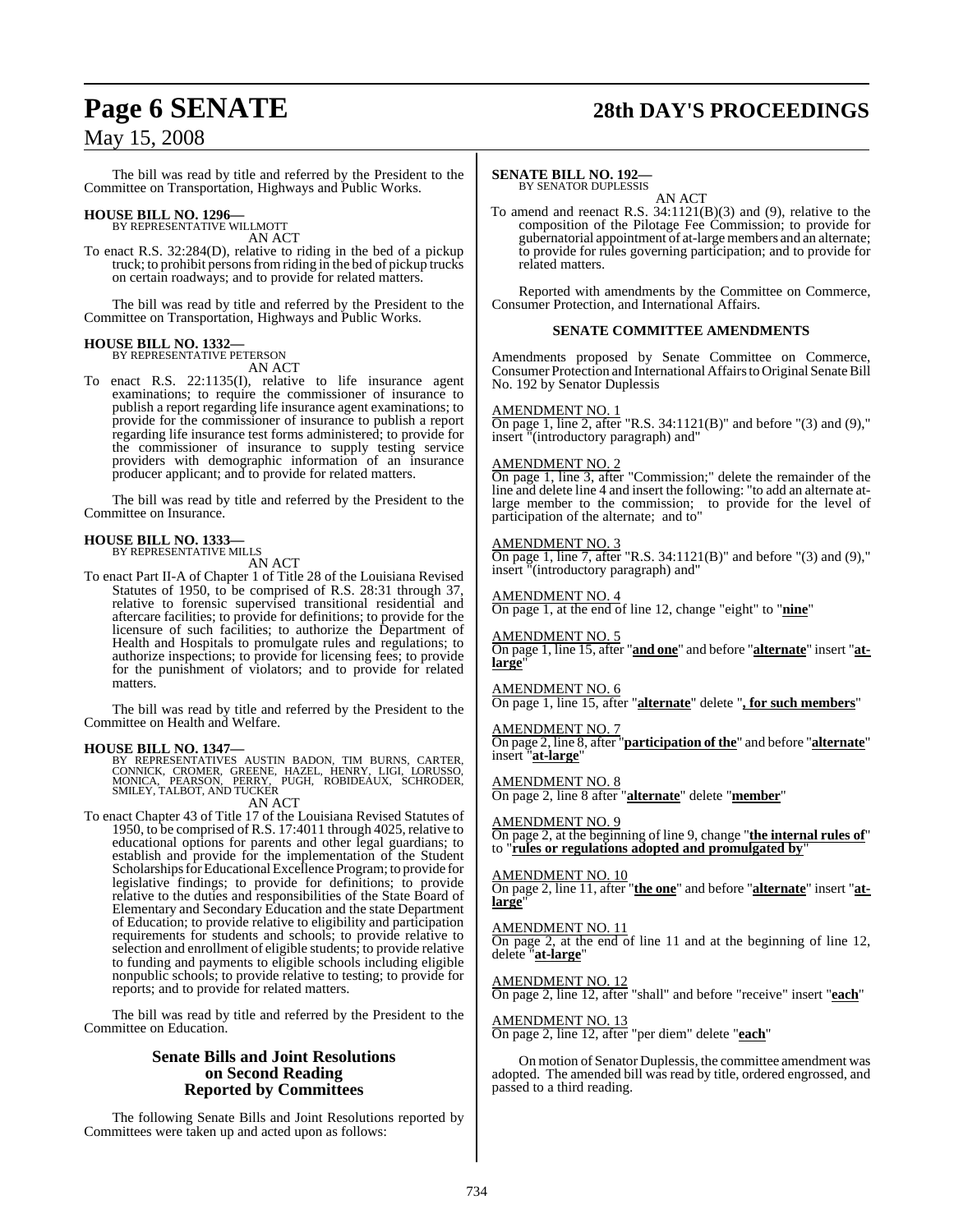# **28th DAY'S PROCEEDINGS Page 7 SENATE**

#### **SENATE BILL NO. 350—** BY SENATOR DORSEY

AN ACT

To amend and reenact R.S.  $42:1102(2)(a)(ii)$  and (iii), relative to the Code of Governmental Ethics; to provide for the definition of agency as applicable to certain public servants; and to provide for related matters.

Reported favorably by the Committee on Senate and Governmental Affairs. On motion of Senator Smith, the bill was read by title, ordered engrossed, and passed to a third reading.

#### **SENATE BILL NO. 364—** BY SENATOR DORSEY

AN ACT

To amend and reenact R.S. 42:1111(E), relative to conflicts of interest; to prohibit certain public servants from receiving or agreeing to receive any thing of economic value for assisting persons in certain transactions; to prohibit certain former public servants from receiving or agreeing to receive any thing of economic value for assisting persons in certain transactions; to provide for exceptions; to provide for definitions; to provide for penalties; and to provide for related matters.

Reported with amendments by the Committee on Senate and Governmental Affairs.

#### **SENATE COMMITTEE AMENDMENTS**

Amendments proposed by Senate Committee on Senate and Governmental Affairs to Original Senate Bill No. 364 by Senator Dorsey

AMENDMENT NO. 1 On page 2, line 16, change "**one year**" to "**two years**"

AMENDMENT NO. 2 On page 3, line 22, after "**(3)**" delete "**(a)**"

On motion of Senator Smith, the committee amendment was adopted. The amended bill was read by title, ordered engrossed, and passed to a third reading.

#### **SENATE BILL NO. 370—** BY SENATOR DORSEY

AN ACT

To amend and reenact R.S.  $42:1114.3(A)(1)$  and  $(2)$  and  $(B)(1)$ , relative to conflicts of interest; to provide relative to certain contracts involving certain public servants and certain affiliated persons and entities; to provide restrictions on certain contracts; to provide for disclosure relative to certain contracts; to require certain disclosures by certain public servants; to provide for the content of such disclosures; to provide for enforcement and penalties; to provide exceptions and waivers; to provide for effectiveness; and to provide for related matters.

Reported favorably by the Committee on Senate and Governmental Affairs. On motion of Senator Smith, the bill was read by title, ordered engrossed, and passed to a third reading.

#### **SENATE BILL NO. 372—** BY SENATOR DORSEY

AN ACT

To amend and reenact R.S. 42:1112(D) and 1120, relative to recusal from voting for certain designees of certain elected officials; to allow for certain participation under certain circumstances; and to provide for related matters.

Reported with amendments by the Committee on Senate and Governmental Affairs.

#### **SENATE COMMITTEE AMENDMENTS**

May 15, 2008

Amendments proposed by Senate Committee on Senate and Governmental Affairs to Original Senate Bill No. 372 by Senator Dorsey

#### AMENDMENT NO. 1

On page 1, line 3, after "to" change "allow for" to "prohibit"

#### AMENDMENT NO. 2

On page 2, line 10, after "**shall**" delete "**not**"

On motion of Senator Smith, the committee amendment was adopted. The amended bill was read by title, ordered engrossed, and passed to a third reading.

# **SENATE BILL NO. 418—** BY SENATOR MURRAY

AN ACT

To enact R.S. 17:1519.17 and R.S. 40:2013.1, relative to physicians serving in certain publicly funded facilities; to provide authority for certain physicians to render opinions for purposes of disability determinations by the Social Security Administration under certain circumstances; and to provide for related matters.

Reported with amendments by the Committee on Health and Welfare.

#### **SENATE COMMITTEE AMENDMENTS**

Amendments proposed by Senate Committee on Health and Welfare to Original Senate Bill No. 418 by Senator Murray

#### AMENDMENT NO. 1

On page 1, line 3, delete "provide authority for" and insert "require"

#### AMENDMENT NO. 2

On page 1, line 11, after "**hereby**" delete the remainder of the line and delete lines 12 through 14 and insert "**required, when requested by a social security claimant who is, or who has been, a patient of the physician at such medical center and who has a personal relationship with the patient in the appropriate field, to provide descriptive statements and opinions for the patient with respect to the patient's medical condition, employability, and ability to** function, upon which disability determinations may be based.

#### AMENDMENT NO. 3

On page 2, line 3, after "hereby" delete the remainder of the line and delete lines 4 and 5 and insert "**required, when requested by a social security claimant who is, or who has been, a patient of the physician at such mental health clinic and who has a personal relationship with the patient in the appropriate field, to provide descriptive statements and opinions for the patient with respect to the patient's medical condition, employability, and ability to function, upon which disability determinations may be based.**"

On motion of Senator Mount, the committee amendment was adopted. The amended bill was read by title, ordered engrossed, and passed to a third reading.

#### **SENATE BILL NO. 499—** BY SENATOR CROWE

AN ACT

To amend and reenact R.S. 24:51(5)(a), relative to lobbying; to clarify the definition of lobbyist; to provide exception to the requirement of certain individuals to register as lobbyists; to clarify the definition of lobbyist; and to provide for related matters.

Reported with amendments by the Committee on Senate and Governmental Affairs.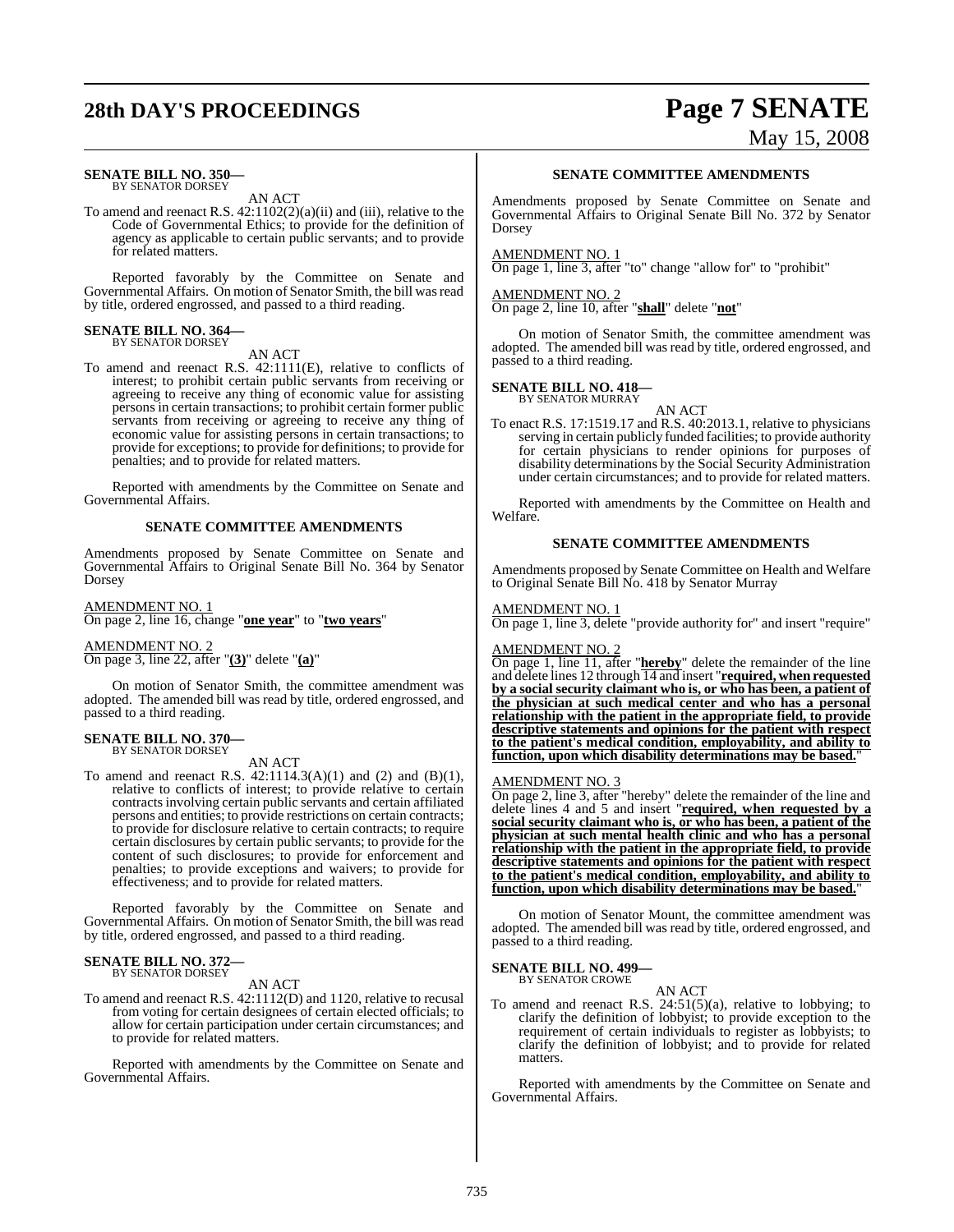# **Page 8 SENATE 28th DAY'S PROCEEDINGS**

# May 15, 2008

#### **SENATE COMMITTEE AMENDMENTS**

Amendments proposed by Senate Committee on Senate and Governmental Affairs to Original Senate Bill No. 499 by Senator Crowe

#### AMENDMENT NO. 1

On page 1, line 2, delete "(a)" and insert "52, and  $56(F)$ "

#### AMENDMENT NO. 2

On page 1, line 6, delete "(a) is" and insert "52, and 56(F) are"

#### AMENDMENT NO. 3

On page 1, line 10, delete "means:" and insert "**includes contract lobbyist, governmental affairs representatives, and volunteer lobbyists as follows:**"

#### AMENDMENT NO. 4

On page 1, delete line 11, and insert the following: "(a) **Contract lobbyist** - Any person who is employed or engaged **or contracted** for compensation to act in a"

#### AMENDMENT NO. 5

On page 1, line 13, delete "employment or"

#### AMENDMENT NO. 6

purpose of lobbying.

On page 1, delete lines 14 through 17 and insert the following: "(b) **Governmental affairs representative -** Any person who receives compensation of any kind, including reimbursement of expenditures, **is employed and compensated** to act in a representative capacity when one of the functions for which compensation is paid is lobbying **and handling governmental affairs on behalf of his employer** and makes expenditures as herein defined of five hundred dollars or more in a calendar year for the

AMENDMENT NO. 7 On page 2, delete line 1, and insert "**(c) Volunteer lobbyist -**"

AMENDMENT NO. 8 On page 2, line 2, change "**a**" to "**A**"

AMENDMENT NO. 9 On page 2, between lines 5 and 6 insert the following:

"\* \* \* §52. Persons to whom applicable; exceptions

The provisions of this Part shall apply only to persons who are lobbyists as defined in R.S. 24:51. The provisions of this Part shall not apply to **any of the following:**

**(1)** a **An** statewide elected official or to any designees of the statewide elected official.

**(2) A volunteer lobbyist as defined in R.S. 24:51(5)(c).**

**(3) A person who is employed or who contracts to provide a professional service to a company, association or another person, with the exception of those employees who are defined as governmental affairs representatives, when his main duties do not include communicating with, negotiating with, or lobbying legislators unless:**

**(a) The person engages in direct communication with a legislator, makes an appearance before a legislative committee, or assist in an appearance before a legislative committee; and**

**(b) The person makes expenditures as defined in R.S. 24:51(2).**

**(4) The dissemination of any report, article, or publication that has as its primary focus the nonpartisan analysis, study, or research of issues, irrespective of whether or not such report, article, or publication may recommend a course of action.** \* \* \*

§56. Prohibited conduct

\* \* \* F. No **Except as is provided in R.S. 24:52(1), no** state employee in his official capacity or on behalf of his employer shall lobby for or against any matter intended to have the effect of law pending before the legislature or any committee thereof. Nothing

herein shall prohibit the dissemination of factual information relative to any such matter or the use of public meeting rooms or meeting facilities available to all citizens to lobby for or against any such matter."

On motion of Senator Smith, the committee amendment was adopted. The amended bill was read by title, ordered engrossed, and passed to a third reading.

#### **SENATE BILL NO. 631—** BY SENATOR MURRAY

AN ACT To amend and reenact R.S.  $23:1127(C)(1)$  and (3) and (D), relative to workers' compensation; to provide relative to the release of medical records and information; and to provide for related matters.

Reported with amendments by the Committee on Health and Welfare.

#### **SENATE COMMITTEE AMENDMENTS**

Amendments proposed by Senate Committee on Health and Welfare to Original Senate Bill No. 631 by Senator Murray

#### AMENDMENT NO. 1

On page 1, line 15, delete "<del>, a case manager,</del>" and insert ", a case manager,"

#### AMENDMENT NO. 2

On page 1, line 16, after "worker." and before "No" insert the following: "**In each instance where a case manager verbally discusses with a health care provider medical information regarding the employee, the case manager shall mail a written summary of such communication to the employee and the health care provider and such health care provider may within five business days sign and return such summary of the verbal discussion if the health care provider agrees to the summary of the verbal discussion or the health care provider may return in writing any disagreements he has with such summary. There is a presumption that if the health care provider fails to return a signed written summary that the health care provider agrees to the written summary of the verbal discussion. There shall be no further action taken by the case manager until the case manger receives the signed written summary of the verbal discussion or the elapse of the five business day period.**"

#### AMENDMENT NO. 3

On page 2, line 5, delete "ease" and insert "case"

#### AMENDMENT NO. 4

On page 2, line 6, delete "manager or" and insert "manager or"

#### AMENDMENT NO. 5

On page 2, line 18, delete "case manager," and insert "case manager,"

On motion of Senator Mount, the committee amendment was adopted. The amended bill was read by title, ordered engrossed, and recommitted to the Committee on Labor and Industrial Relations.

#### **SENATE BILL NO. 633—** BY SENATOR CHEEK

AN ACT

To enact Chapter 29-A of Title 37 of the Louisiana Revised Statutes of 1950, to be comprised ofR.S. 37:2423.1 through 2423.24 and to repeal Chapter 29 of Title 37 of the Louisiana Revised Statutes, comprised of R.S. 37:2401 through 2422, relative to physical therapists; to provide for the practice of physical therapy; to provide for the physical therapy board; to provide for powers and duties of the board; to provide for immunity; to provide for definitions; to provide licensure; to provide for qualificationsfor a license; to provide for reciprocity; to provide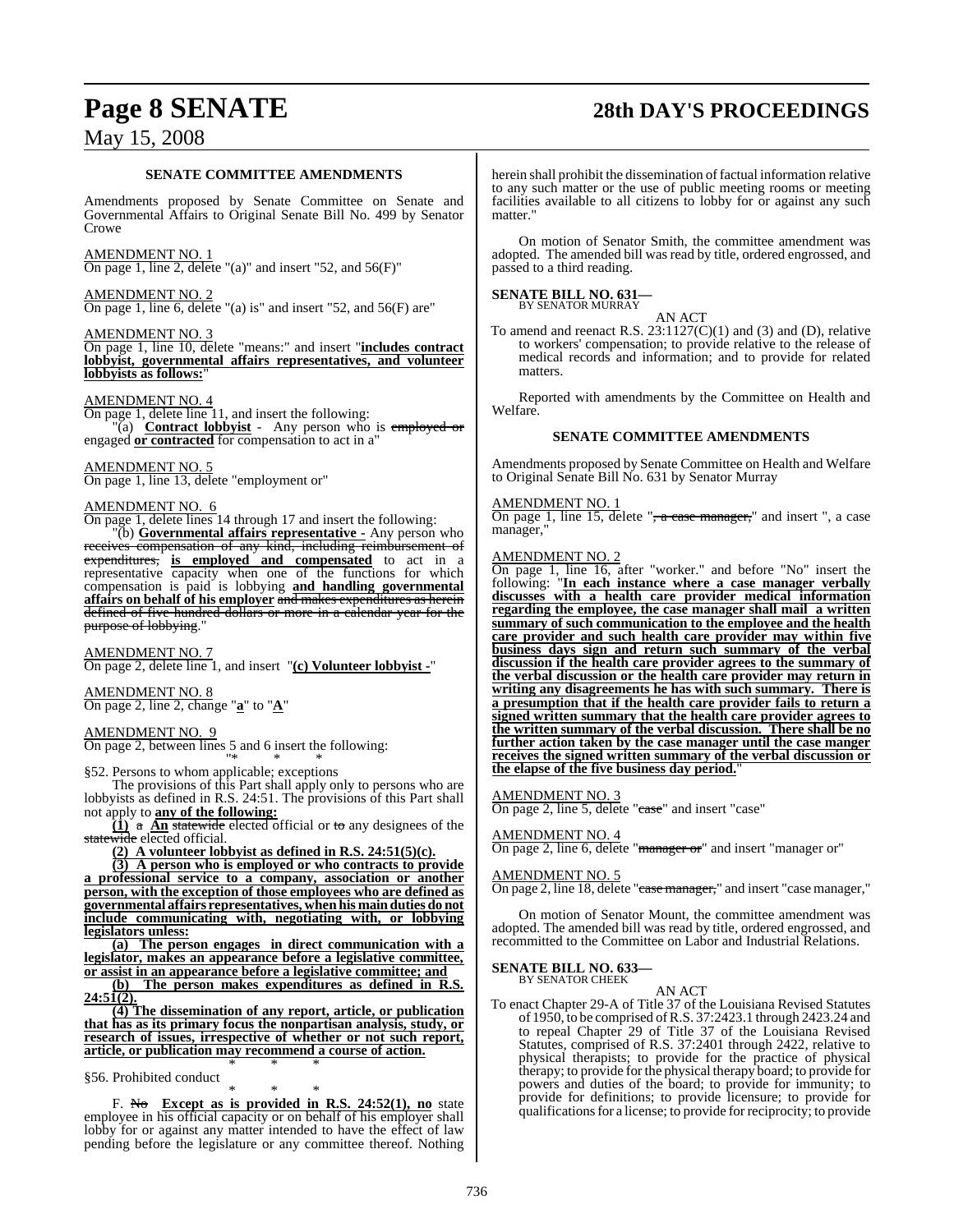# **28th DAY'S PROCEEDINGS Page 9 SENATE**

# May 15, 2008

for exemptions; to provide for uses of titles and terms; to provide for disciplinary actions; to provide for violations; to provide for injunction; to provide for the authorization of fees; and to provide for related matters.

Reported with amendments by the Committee on Health and Welfare.

#### **SENATE COMMITTEE AMENDMENTS**

Amendments proposed by Senate Committee on Health and Welfare to Original Senate Bill No. 633 by Senator Cheek

#### AMENDMENT NO. 1

On page 2, delete lines 17 through 19 in their entirety and insert the following in lieu thereof:

"**(1) Two members shall be physical therapists who possess an unrestricted license to practice physical therapy and who have been practicing in the state for no less than three years.**

**(2) Two members shall be physical therapists who possess an unrestricted license to practice physical therapy and who have been practicing in the state for no less than three years. For each of these two board positions the Louisiana Physical Therapy Association shall nominate three or more qualified persons and forward those nominations to the governor at least thirty days before the date set for the appointment and the governor shall appoint one of those nominated to fill the vacancy.**"

AMENDMENT NO. 2 On page 2, line 20, change "**(2)**" to "**(3)**"

AMENDMENT NO. 3 On page 2, line 24, change "**(3)**" to "**(4)**"

AMENDMENT NO. 4 On page 2, line 27, change "**(4)**" to "**(5)**"

AMENDMENT NO. 5

On page 2, line 29, after "**of**" and before "**and**" change "**psychiatry**" to "**physiatry**"

AMENDMENT NO. 6 On page 3, delete lines 2 through 5 in their entirety

#### AMENDMENT NO. 7

On page 8, line 22, after "**disease**" and before "**.**" insert the following: "**or treatment without the prescription or referral of a person licensed in this state to practice medicine, surgery, chiropractic, dentistry or podiatry, except as provided in R.S. 37:2423.18(C).**"

AMENDMENT NO. 8 On page 13, delete lines 19 and 20 in their entirety

AMENDMENT NO. 9 On page 13, line 26, after "**podiatry,**" delete the remainder of the line and insert "**and chiropractic.**"

AMENDMENT NO. 10 On page 13, delete line 27 in its entirety

<u>AMENDMENT NO. 11</u> On page 13, line 29, change "**A**" to "**B**"

AMENDMENT NO. 12 On page 14, line 13, after "**provide the**" delete "**health**" and insert "**physician, chiropractor, dentist or podiatrist**"

AMENDMENT NO. 13

On page 14, line 14, at the beginning of the line delete "**care provider**"

AMENDMENT NO. 14 On page 14, line 24, delete "**chiropractic, nurse practitioner, or physician assistant**" and insert "**or chiropractic**" in lieu thereof

#### AMENDMENT NO. 15

On page 15, delete lines 15 through 23 in their entirety and insert the following:

"**B. No person shall use the terms "physical therapist" or "licensed physical therapist," or "Dr. of Physical Therapy," or use the letters "PT," "DPT," "PTA," "LPT," or "RPT" or other abbreviation in connection with his name to indicate or imply that the person is a physical therapist, unless licensed pursuant** to this Chapter.

#### AMENDMENT NO. 16

On page 15, line 27, after "**Chapter.**" delete the remainder of the line in its entirety

AMENDMENT NO. 17 On page 15, delete lines 28 and 29 in their entirety

AMENDMENT NO. 18

On page 16, delete line 1 in its entirety

AMENDMENT NO. 19

On page 17, line 20, after "**Practice physical therapy**" and before "**without**" delete "**or physical therapy assisting**"

On motion of Senator Mount, the committee amendment was adopted. The amended bill was read by title, ordered engrossed, and passed to a third reading.

# **SENATE BILL NO. 694—** BY SENATOR MOUNT

AN ACT

To enact R.S. 40:2162 and Part XIV Chapter 11 of Title 40 of the Louisiana Revised Statutes of 1950, to be comprised of R.S. 40:2200.1 through 2200.6, relative to dementia training; to provide for dementia training for certain persons; to provide for definitions; to provide for the approval of curriculum for dementia training; to provide for reporting of completed training; to provide for rules and regulations; and to provide for related matters.

Reported by substitute by theCommittee on Health and Welfare. The bill was read by title; the committee substitute bill was read.

## **SENATE BILL NO. —(Substitute of Senate Bill No. 694 by Senator Mount)** BY SENATOR MOUNT

AN ACT

To enact R.S. 40:2162 and Part XIV of Chapter 11 of Title 40 of the Louisiana Revised Statutes of 1950, to be comprised of R.S. 40:2200.1 through 2200.5, relative to dementia training; to provide for dementia training for certain persons; to provide for definitions; to provide for rules and regulations; and to provide for related matters.

Be it enacted by the Legislature of Louisiana:

Section 1. R.S. 40:2162 and Part XIV of Chapter 11 of Title 40 of the Louisiana Revised Statutes of 1950, comprised of R.S. 40:2200.1 through 2200.5 are hereby enacted to read as follows: **§2162. Dementia training**

**A. For the purposes ofthis Section, "Alzheimer'sspecial care unit" means any residential care/assisted living facility that segregates or provides a special program or special unit for residents with a diagnosis of probable Alzheimer's disease or related disorder so as to prevent or limit access by a resident to areas outside the designated or separate areas or that advertises, markets, or otherwise promotes the community as providing specialized Alzheimer/dementia care services.**

**B. All persons employed by an adult residential care facility shall be trained, in accordance with the provisions of this Section, in dementia training issues and practices that include or are informed by evidence-based care practices.**

**C. Training requirements for employees of adult residential care facility who provide care to a resident in an Alzheimer's special care unit shall be the following:**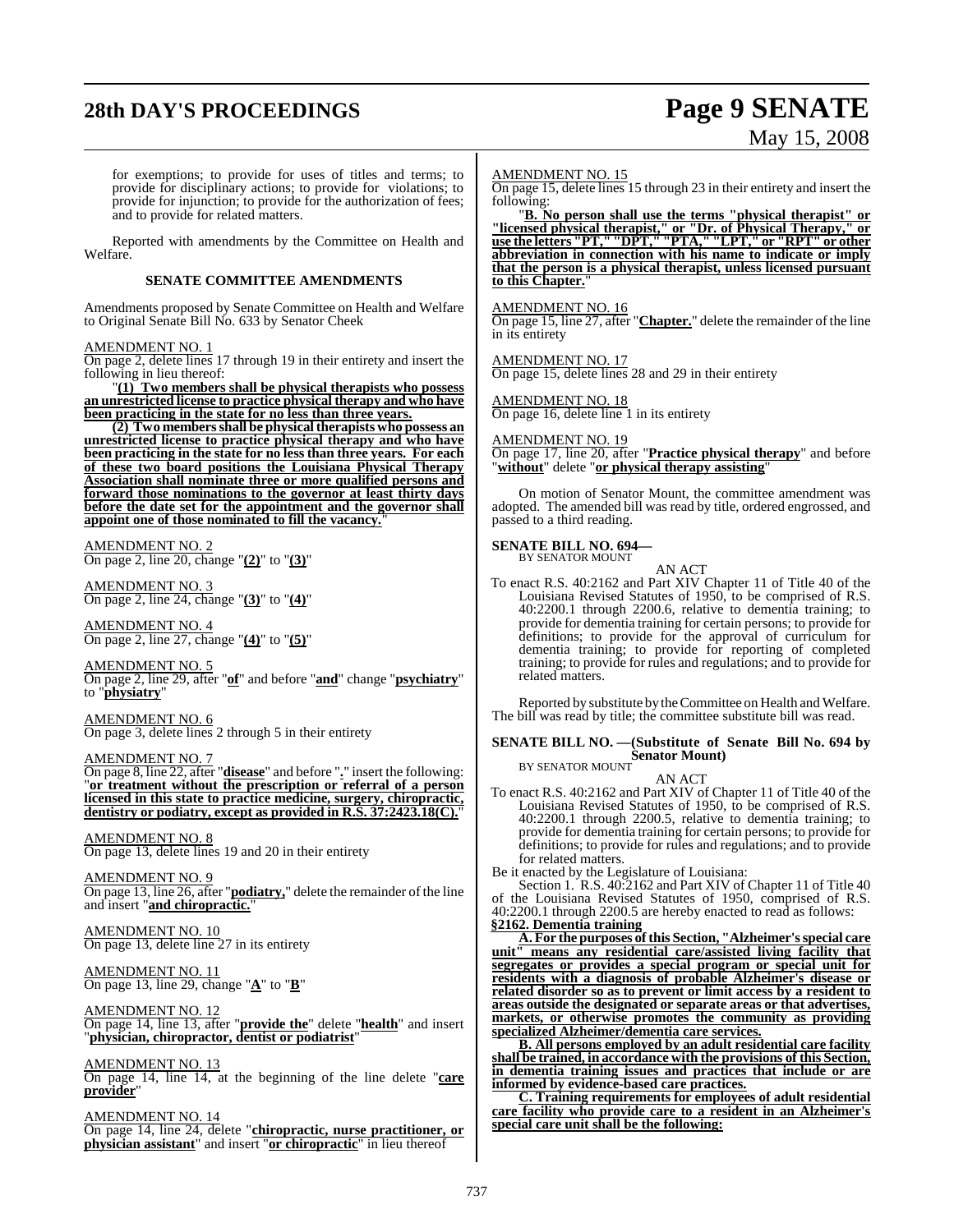**(1) Employees who provide direct face-to-face care to residents shall be required to obtain at least eight hours of dementia specific training within ninety days of employment and eight hours of dementia specific training annually. The training shall include an overview of Alzheimer's disease and related dementias, communicating with persons with dementia, behavior management, promoting independence inactivities of daily living, and understanding and dealing with family issues.**

**(2) Employees who have regular contact with residents but who do not provide direct face-to-face contact shall be required to obtain at least four hours of dementia specific training within ninety days of employment and two hours of dementia training annually. This training shall include an overview of dementias and communicating with persons with dementia.**

**(3) Employees who have only incidental contact with residents shall receive general written information provided by the facility on interacting with residents with dementia.**

**D. Training requirements for employees of an adult residential care facility who do not work with residents in an Alzheimer's special care unit shall be the following:**

**(1) Employees who provide direct face-to-face care to residents shall be required to obtain at least two hours of dementia specific training annually. This training shall include an overview of Alzheimer's disease and related dementias and communicating with persons with dementia.**

**(2) All other employees shall receive general written information provided by the facility on interacting with residents with dementia.**

**E. Any dementia specific training received in a nursing or nursing assistant programapproved by the Department of Health and Hospitals or the Department of Social Services may be used to fulfill the training hours required pursuant to this Section.**

**F. By January 1, 2009, the Department of Social Services shall promulgate rules and regulations, in accordance with the Administrative Procedure Act, necessary to implement this Section. Such rules and regulations shall include but not be limited to the qualification of the training curriculum, and appropriate penalties for violations of the training requirements. The department shall consult with and seek input from the Louisiana Alzheimer's Disease Task Force and the Department of Health and Hospitals in the promulgation of such rules and regulations.**

#### \* \* \* **PART XIV. DEMENTIA TRAINING**

**§2200.1. Definitions**

**For the purposes of this Part, the following terms shall have the following meanings unless the context clearly indicates otherwise:**

**(1) "Alzheimer's special care unit" means any adult residential care home, as defined in R.S. 40:2166.3, that segregates or provides a special program or special unit for residents with a diagnosis of probable Alzheimer's disease or related disorder so as to prevent or limit access by a resident to areas outside the designated or separated area or that advertises, markets, or otherwise promotes the facility as providing specialized Alzheimer/dementia care services.**

**§2200.2. Dementia training; nursing facilities and Alzheimer's special care units**

**A. All persons employed by a nursing home, as defined in R.S. 40:2009.2 or an adult residential care provider, as defined in R.S. 40:2166.3, and which provide care to a resident in an Alzheimer'sspecial care unit,shall be trained, in accordance with the provisions of this Section, in dementia training issues and practices that include or are informed by evidence-based care practices.**

**B. Training requirements for employees of a nursing home, as defined in R.S. 40:2009.2, or an adult residential care provider, as defined in R.S. 40:2166.3 and which provide care to a resident in an Alzheimer's special care unit, shall be the following:**

**(1) Employees who provide direct face-to-face care to residents shall be required to obtain at least eight hours of dementia specific training within ninety days of employment and five hours of dementia specific training annually. The training shall include an overview of Alzheimer's disease and related**

**dementias, communicating with persons with dementia, behavior management, promoting independence in activities of daily living, and understanding and dealing with family issues.**

**(2) Employees who have regular contact with residents but who do not provide direct face-to-face contact shall be required to obtain at least four hours of dementia specific training within ninety days of employment and one hour of dementia training annually. This training shall include an overview of dementias and communicating with persons with dementia.**

**(3) Employees who have only incidental contact with residents shall receive general written information provided by the facility on interacting with residents with dementia.**

**C. Nothing herein shall be construed to increase the number of training hours required by the regulations promulgated by the Department of Health and Hospitals and in effect on May 1, 2008.**

**§2200.3. Dementia training; adult residential care providers without an Alzheimer's special care unit**

**A. All persons employed by an adult residential care provider, as defined in R.S. 40:2166.3 and which do not provide care to a resident in an Alzheimer's special care unit, shall be trained, in accordance with the provisions of this Section, in dementia training issues and practices that include or are informed by evidence-based care practices.**

**B. Training requirements for employees of an adult residential care provider which do not provide care to a resident in an Alzheimer's special care unit shall be the following:**

**(1) Employees who provide direct face-to-face care to residents shall be required to obtain at least two hours of dementia specific training annually. This training shall include an overview of Alzheimer's disease and related dementias and communicating with persons with dementia.**

**(2) All other employees shall receive general written information provided by the facility on interacting with residents with dementia.**

**§2200.4. Approved dementia training**

**Any dementia specific training received in a nursing or nursing assistant program approved by the Department of Health and Hospitals or the Department of Social Services may be used to fulfill the training hours required pursuant to this Part.**

**§2200.5. Rules and Regulations**

**By January 1, 2009, the Department of Health and Hospitals shall promulgate rules and regulations, in accordance with the Administrative Procedure Act, necessary to implement this Part. Such rules and regulations shall include but not be limited to the qualification of the training curriculum, and appropriate penalties for violations of the training requirements. The department shall consult with and seek input from the Louisiana Alzheimer's Disease Task Force and the Department of Social Services in the promulgation of such rules and regulations.**

Section 2. This Act shall become effective upon signature by the governor or, if notsigned by the governor, upon expiration of the time for bills to become law without signature by the governor, as provided by Article III, Section 18 of the Constitution of Louisiana. If vetoed by the governor and subsequently approved by the legislature, this Act shall become effective on the day following such approval.

On motion of Senator Mount, the committee substitute bill was adopted and becomes Senate Bill No. 810 by Senator Mount, substitute for Senate Bill No. 694 by Senator Mount.

#### **SENATE BILL NO. 810— (Substitute of Senate Bill No. 694 by Senator Mount)** BY SENATOR MOUNT

AN ACT

To enact R.S. 40:2162 and Part XIV of Chapter 11 of Title 40 of the Louisiana Revised Statutes of 1950, to be comprised of R.S. 40:2200.1 through 2200.5, relative to dementia training; to provide for dementia training for certain persons; to provide for definitions; to provide for rules and regulations; and to provide for related matters.

The bill was read by title; lies over under the rules.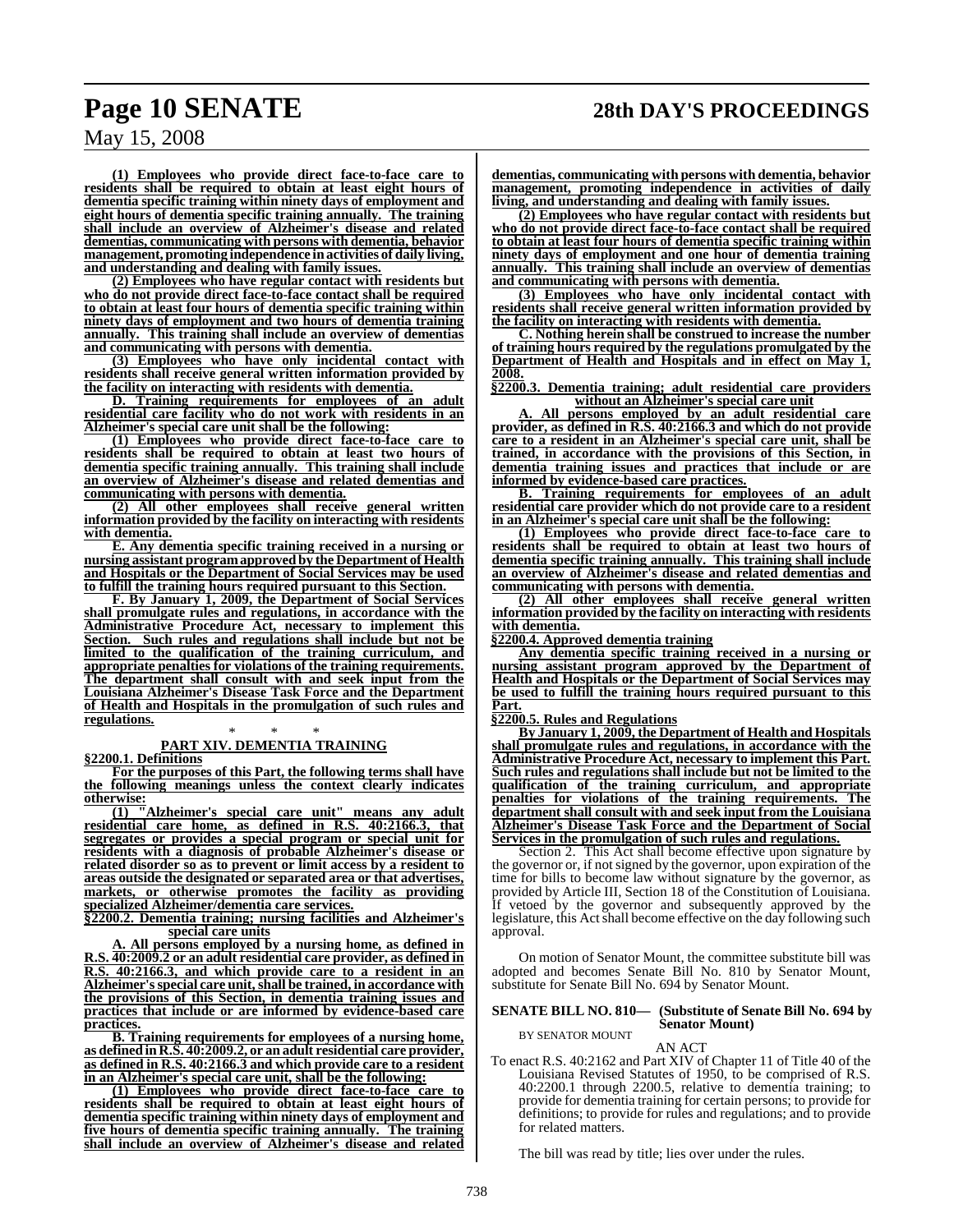# **28th DAY'S PROCEEDINGS Page 11 SENATE**

#### **SENATE BILL NO. 718—** BY SENATOR MARTINY

AN ACT

To amend and reenact R.S. 42:1124.2(A) and 1124.3(A), relative to financial disclosure; to require certain disclosures by appointed members of boards and commissions; and to provide for related matters.

Reported with amendments by the Committee on Senate and Governmental Affairs.

#### **SENATE COMMITTEE AMENDMENTS**

Amendments proposed by Senate Committee on Senate and Governmental Affairs to Original Senate Bill No. 718 by Senator Martiny

AMENDMENT NO. 1

On page 1, line 2, after "1124.3(A)," insert "and to enact 42:1124.6,"

AMENDMENT NO. 2

On page 1, line 6, after "reenacted" add "and R.S. 42:1124.6 is hereby enacted"

#### AMENDMENT NO. 3

On page 1, line 12, at the end of the line after "each" insert "**elected**"

#### AMENDMENT NO. 4

On page 2, between lines 15 and 16, insert the following: "**1124.6. Financial disclosure; certain members of state boards and commissions**

**A. Each member of a state board or commission, except any person who is required to file a financial statement by pursuant to R.S. 42:1124, 1124.2, or 1124.3, shall annually file a financial statement as provided in this Section.**

**B. The financial statement required by this Section shall be filed by May fifteenth of each year during which the person holds an office included in Subsection A of this Section and by May fifteenth of the year following the termination of the holding of such office.**

**C. The financial statement required by this Section shall be filed on a form prescribed by the Board of Ethics and shall include the following information for the preceding calendar year:**

**(1) Any and all income exceeding two hundred fifty dollars received during the immediately preceding calendar year by the individual who is required to file, the spouse of such individual, or any business in which such individual or his spouse, individually or collectively, owns at least ten percent, which is received from any of the following:**

**(a) The state or any political subdivision as defined in Article VI of the Constitution of Louisiana.**

**(b) Services performed for or in connection with a gaming interest as defined in R.S. 18:1505.2(L)(3)(a).**

**(2) A certification that such individual has filed his federal and state income tax return, or has filed for an extension of time for filing such tax return.**

**(3) A certification that such individual or any member of his immediate family does not have a personal or financial interest in any entity, contract, business, or personal relationship that would in any way pose a conflict of interest in the impartial performance of his duties as a member on the board or commission.**"

On motion of Senator Smith, the committee amendment was adopted. The amended bill was read by title, ordered engrossed, and passed to a third reading.

# **SENATE BILL NO. 769—** BY SENATOR CHAISSON

AN ACT

To amend and reenact R.S.  $42:1113(D)(1)(a)(iii)$  and (iv) and (c), (2), (3) and (4), 1114.3(A)(1), (2), and (4), (B), and (C)(3),  $1115.1(D)$ , and  $1123(13)$  and  $(39)(a)$ , and to enact R.S.  $42:115.1(E)$ , relative to the Code of Governmental Ethics; to

# May 15, 2008

provide relative to certain contracts involving certain public servants and certain affiliated persons and entities; to provide relative to restrictions regarding such contracts; to provide for disclosure of such contracts; to provide for enforcement and penalties; to provide relative to applicability; to provide exceptions; to provide for effectiveness; to provide relative to the acceptance of complimentary admission to certain events by public servants; to provide definitions; to provide for limitations on food, drink, and refreshments provided to public servants; to provide relative to restrictions on immediate family members of a legislator serving as a registered lobbyist; and to provide for related matters.

Reported with amendments by the Committee on Senate and Governmental Affairs.

#### **SENATE COMMITTEE AMENDMENTS**

Amendments proposed by Senate Committee on Senate and Governmental Affairs to Original Senate Bill No. 769 by Senator Chaisson

#### AMENDMENT NO. 1

On page 1, line 3, change "and 1123(13) and (39)(a)" to "1123(13) and  $(39)(a)$ , 1124.2(A), and 1124.3(A)'

#### AMENDMENT NO. 2

On page 1, line 4, change "R.S. 42:115.1(E)" to "R.S. 42:1115.1(E) and  $1119(C)(7)$ "

#### AMENDMENT NO. 3

On page 1, line 13, between "lobbyist;" and "and" insert "to provide relative to financial disclosure required of certain elected officials and public employees;"

AMENDMENT NO. 4 On page 1, line 16, change "and 1123(13) and (39)(a)" to "1123(13) and  $(39)(a)$ , 1124.2(A), and 1124.3(A)"

#### AMENDMENT NO. 5

On page 1, line 17, change "is" to "and  $1119(C)(7)$  are"

#### AMENDMENT NO. 6

On page 3, line 4, between "law," and "rule," insert "**requirement,**"

#### AMENDMENT NO. 7

On page 4, delete lines 13 and 14.

#### AMENDMENT NO. 8 On page 4, line 15, change "**(d)**" to "**(c)**"

AMENDMENT NO. 9

On page 4, line 18, change "**(e)**" to "**(d)**"

AMENDMENT NO. 10 On page 4, line, 20, change "**(f)**" to "**(e)**"

AMENDMENT NO. 11 On page 4, line 23, change "**(g)**" to "**(f)**"

<u>AMENDMENT NO. 12</u> On page 6, line 3, change "**(h)**" to "**(g)**"

AMENDMENT NO. 13 On page 6, line 6, change "**(i)**" to "**(h)**"

AMENDMENT NO. 14 On page 6, line 13, change "**(j)**" to "**(i)**"

AMENDMENT NO. 15 On page 7, line 6, change "**Item 1(a)(ii)**" to "**Item (1)(a)(ii)**"

AMENDMENT NO. 16 On page 7, line 9, change "July first" to "**May fifteenth**"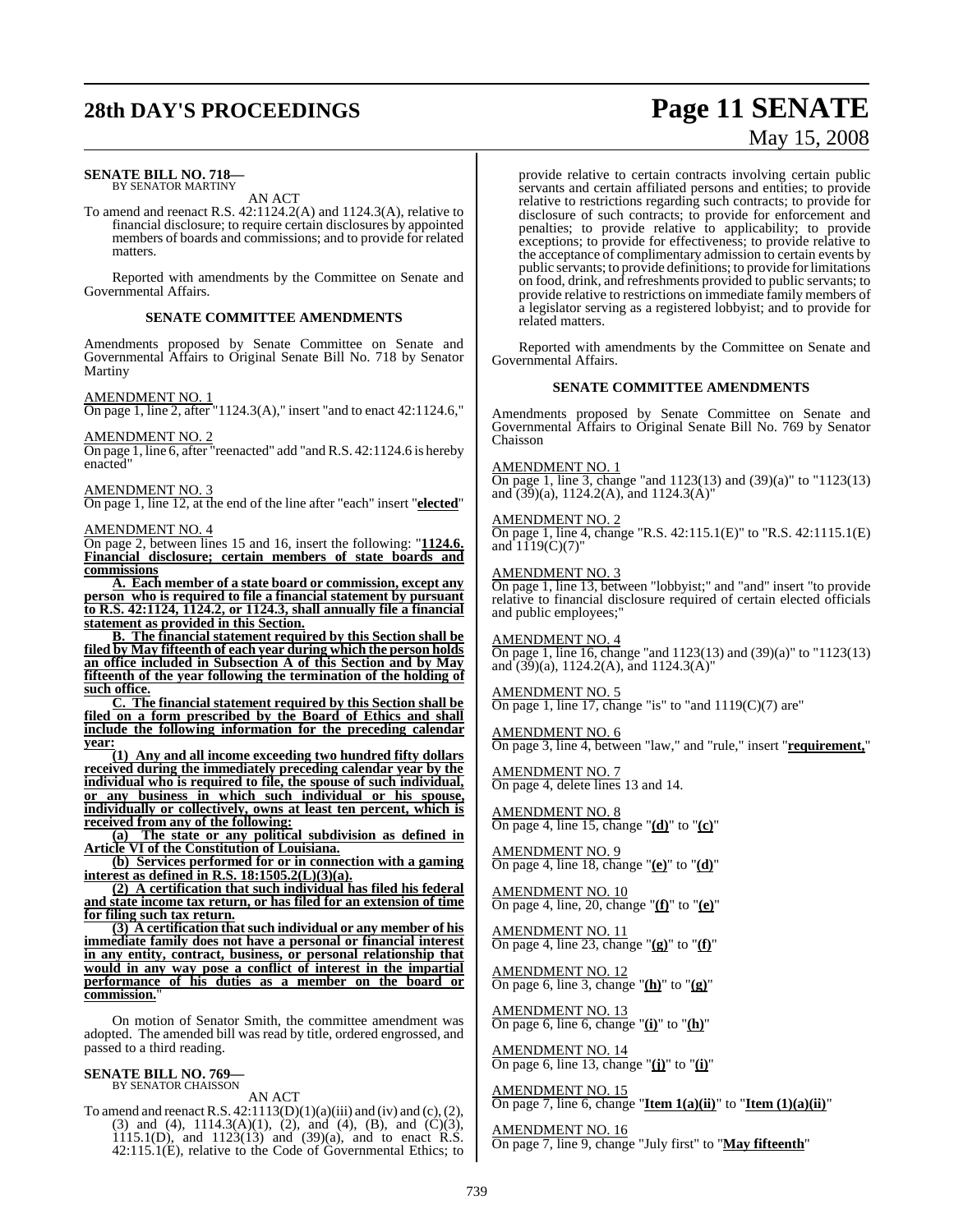# **Page 12 SENATE 28th DAY'S PROCEEDINGS**

AMENDMENT NO. 17 On page 7, line 21, change "July first" to **May fifteenth**"

AMENDMENT NO. 18 On page 9, between lines 28 and 29, insert the following: "**(vii) Applying for, payment of fees for, or obtaining a license, credential, or permit provided that such license, credential, or permit is available to similarly situated persons.**"

AMENDMENT NO. 19 On page 10, delete lines 16 through 18.

AMENDMENT NO. 20 On page 11, line 23, change "**an**" to "**a single**"

AMENDMENT NO. 21 On page 11, line 24, change "**distinctive**" to "**distinct**"

#### AMENDMENT NO. 22

On page 11, between lines 26 and 27, insert the following: "§1119. Nepotism

C. \* \* \* **(7 ) The provisions of this Section and the provisions of R.S. 24:31.5 shall not prohibit the employment of any employee provided for in R.S. 24:31.5, nor shall it be construed to hinder, alter, or in any way affect normal promotional advancements for such employee, so long as the legislator who employs the employee remains a member of the legislature, provided the employee is employed as provided for in R.S. 24:31.5 in the legislator's agency by the same legislator at least one year prior to becoming a member of the immediate family of the legislator.**"

\* \* \*

#### AMENDMENT NO. 23

On page 12, between lines 23 and 24, insert the following:

"§1124.2. Financial disclosure; certain elected officials; voting districts of five thousand or more; state boards and commissions

A. Each member of the state legislature, each person holding a public office who represents a voting district having a population of five thousand or more persons, each member of the Board of Ethics and the ethics administrator, each member of the State Board of Elementary and Secondary Education, each member of a state board or commission who receives a salary or other compensation for such public service in the amount of sixteen thousand eight hundred dollars or more per year, and each member of a state board or commission which has the authority to expend, disburse, or invest one million dollars or more of **public** funds in a fiscal year, except any person who is required to file a financial statement pursuant to R.S. 42:1124, shall annually file a financial statement as provided in this Section.

\* \* \* §1124.3. Financial disclosure; certain elected officials, voting districts of under five thousand

A. Each person holding a public office who represents a voting district having a population of fewer than five thousand and each member of a state board or commission which has the authority to expend, disburse, or invest more than ten thousand but less than one million dollars **of public funds in a fiscal year**, except any person who is required to file a financial statement by R.S. 42:1124 or 1124.2, shall annually file a financial statement as provided in this Section.

\* \* \*"

#### AMENDMENT NO. 24

On page 13, line 3, change "concerning" to "amending and reenacting" and between "R.S. 42:1123(39)(a)" and "shall" insert "and 1124.2(A)"

#### AMENDMENT NO. 25

Page 13, after line 4, add the following:<br>"C. The provisions of this Act am

The provisions of this Act amending and reenacting R.S. 42:1124.3(A) shall become effective on January 1, 2010."

On motion of Senator Smith, the committee amendment was adopted. The amended bill was read by title, ordered engrossed, and passed to a third reading.

# **SENATE BILL NO. 770—** BY SENATOR CHAISSON

AN ACT

To amend and reenact R.S. 24:53(A)(5) and R.S. 49:74(A)(5)(a) and (b)(ii) and to enact R.S.  $49:74(A)(7)$ , relative to lobbying; to provide for the disclosure of certain income received by an executive branch lobbyist; to provide for the required disclosure of certain business relationships; and to provide for related matters.

Reported favorably by the Committee on Senate and Governmental Affairs. On motion of Senator Smith, the bill was read by title, ordered engrossed, and passed to a third reading.

### **House Bills and Joint Resolutions on Second Reading Reported by Committees**

The following House Bills and Joint Resolutions reported by Committees were taken up and acted upon as follows:

#### **HOUSE BILL NO. 71—**

BY REPRESENTATIVE KLECKLEY AN ACT

To enact R.S. 49:191(4) and to repeal R.S. 49:191(2)(j), relative to the Department of Insurance, including provisions to provide for the re-creation of the Department of Insurance and the statutory entities made a part of the department by law; to provide for the effective termination date for all statutory authority for the existence of such statutory entities; and to provide for related matters.

Reported favorably by the Committee on Insurance. Under the provisions of Joint Rule No. 3 of the Rules of the Senate, the bill was read by title and referred to the Legislative Bureau.

# **HOUSE BILL NO. 80—** BY REPRESENTATIVE LOPINTO

AN ACT

To amend and reenact R.S. 42:1111(E)(2), relative to the Code of Governmental Ethics; to provide relative to the rendering of certain assistance by elected officials; to provide relative to disclosure requirements regarding such assistance; and to provide for related matters.

Reported favorably by the Committee on Senate and Governmental Affairs. Under the provisions of Joint Rule No. 3 of the Rules of the Senate, the bill was read by title and referred to the Legislative Bureau.

### **HOUSE BILL NO. 214—**

BY REPRESENTATIVE KLECKLEY AN ACT

To enact R.S. 22:990.1, relative to foreign and alien insurers; to provide for the notification of the appointment of officers or directors; to provide for the definition of senior officer; to provide for additional information for directors and officers; and to provide for related matters.

Reported favorably by the Committee on Insurance. Under the provisions of Joint Rule No. 3 of the Rules of the Senate, the bill was read by title and referred to the Legislative Bureau.

# **HOUSE BILL NO. 274—** BY REPRESENTATIVE GALLOT

AN ACT

To enact R.S. 49:191(3)(m) and to repeal R.S. 49:191(2)(h), relative to the Department of State Civil Service, including provisionsto provide for the re-creation of the Department of State Civil Service and the statutory entities made a part of the department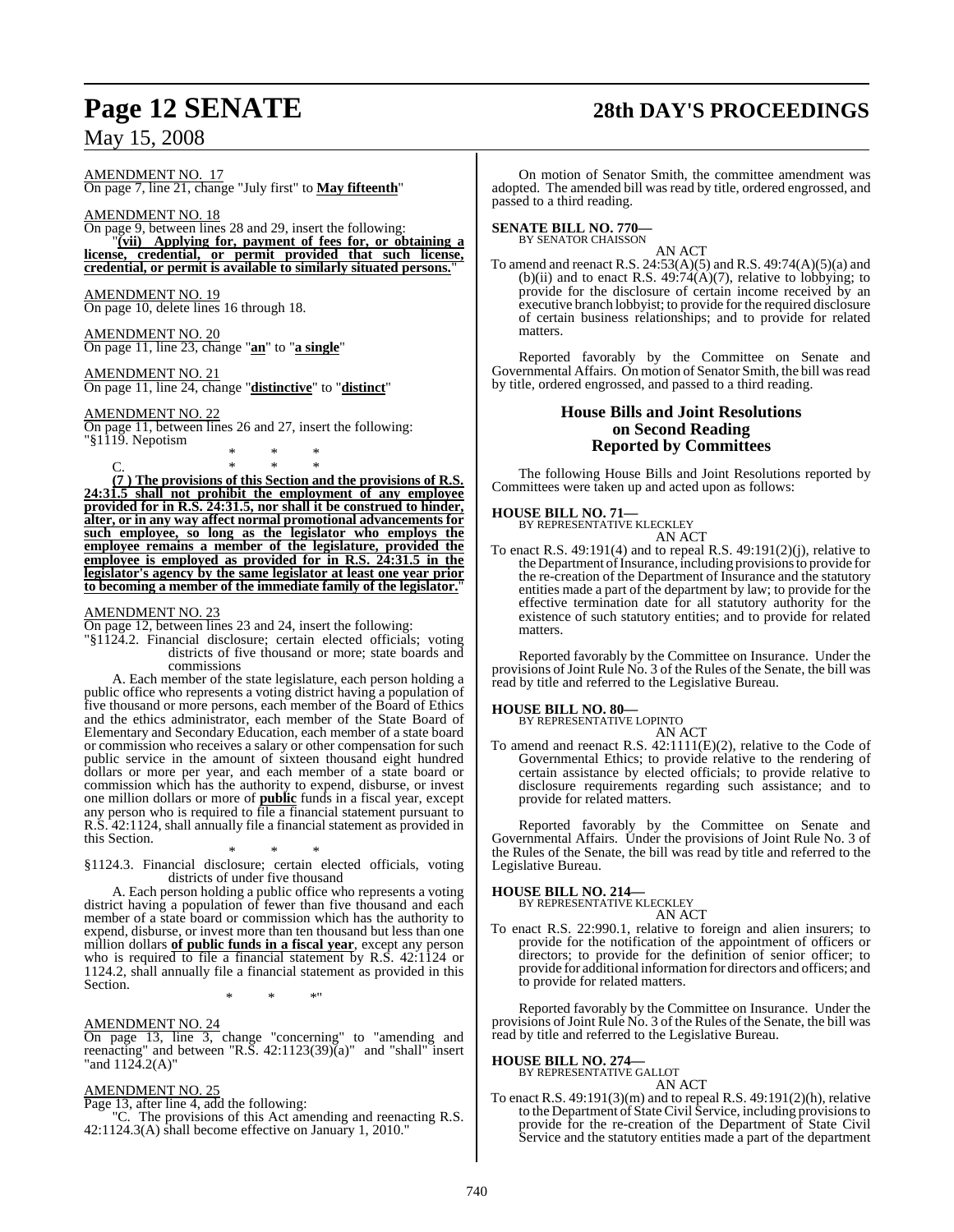# **28th DAY'S PROCEEDINGS Page 13 SENATE**

# May 15, 2008

by law; to provide for the effective termination date for all statutory authority for the existence of such statutory entities; and to provide for related matters.

Reported favorably by the Committee on Senate and Governmental Affairs. Under the provisions of Joint Rule No. 3 of the Rules of the Senate, the bill was read by title and referred to the Legislative Bureau.

# **HOUSE BILL NO. 276—** BY REPRESENTATIVE GALLOT

AN ACT

To enact R.S. 49:191(3)(m) and to repeal R.S. 49:191(2)(i), relative to the Department of State, including provisions to provide for the re-creation of the Department of State and the statutory entities made a part of the department by law; to provide for the effective termination date for all statutory authority for the existence of such statutory entities; and to provide for related matters.

Reported favorably by the Committee on Senate and Governmental Affairs. Under the provisions of Joint Rule No. 3 of the Rules of the Senate, the bill was read by title and referred to the Legislative Bureau.

**HOUSE BILL NO. 318—**<br>BY REPRESENTATIVES KLECKLEY, ARNOLD, AUSTIN BADON, BOBBY BADON, BARROW, BILLIOT, BURRELL, CARMODY, DANAHAY, EDWARDS, FRANKLIN, GALLOT, GEYMANN, HAZEL, HENDERSON, HINES, HONEY, MONG, SAM JONES, LAFONTA

#### AN ACT

To enact R.S. 22:215.26, relative to health insurance; to require health insurance policies, contracts, and plans, including health maintenance contracts and agreements, to provide coverage of prosthetic devices and prosthetic services; and to provide for related matters.

Reported with amendments by the Committee on Insurance.

#### **SENATE COMMITTEE AMENDMENTS**

Amendments proposed by Senate Committee on Insurance to Engrossed House Bill No. 318 by Representative Kleckley

AMENDMENT NO. 1

On page 1, line 9, delete "Any" and insert "Notwithstanding the provisions of R.S. 22:230.5 to the contrary, any"

On motion of Senator Cravins the committee amendment was adopted. The amended bill was read by title and recommitted to the Committee on Finance.

#### **Rules Suspended**

Senator Mount asked for and obtained a suspension of the rules for the purpose of taking up at this time.

#### **Introduction of Senate Resolutions**

Senator Mount asked for and obtained a suspension of the rules for the purpose of introducing and reading the following Senate Resolutions a first and second time and acting upon them as follows:

#### **SENATE RESOLUTION NO. 70—** BY SENATOR CHEEK

#### A RESOLUTION

To commend the Louisiana Federation of Republican Women on their participation in the democratic process and for their commitment to political education and activity.

On motion of Senator Cheek, the resolution was read by title and adopted.

#### **House Bills and Joint Resolutions on Second Reading Reported by Committees, Resumed**

The following House Bills and Joint Resolutions reported by Committees were taken up and acted upon as follows:

# **HOUSE BILL NO. 333—** BY REPRESENTATIVE KLECKLEY

AN ACT

To amend and reenact R.S. 22:1243(A) and 1244(A) and to enact R.S. 22:1242(1)(h) and (i), relative to insurance fraud; to define fraudulent insurance acts; to provide for penalties and restitution; and to provide for related matters.

Reported favorably by the Committee on Insurance. Under the provisions of Joint Rule No. 3 of the Rules of the Senate, the bill was read by title and referred to the Legislative Bureau.

### **HOUSE BILL NO. 380—**

BY REPRESENTATIVE ARNOLD AN ACT

To amend and reenact R.S. 51:702(5)(a)(iii), (6.2), and (15)(b)(ii),  $703(A)(2)$ (introductory paragraph),  $(D)$ , and  $(F)$ , 704(A)(introductory paragraph) and (6), (B), and (C), and 705(A)(introductory paragraph) and (3) and to enact R.S. 51:704(A)(9), relative to the Louisiana Securities Law; to provide for changes in the definitions of dealer, federal covered security, and security; to provide for registration of investment adviser representatives; to provide for the suspension or revocation of the registration of investment adviser representatives in certain circumstances; and to provide for related matters.

Reported favorably by the Committee on Commerce, Consumer Protection, and International Affairs. Under the provisions of Joint Rule No. 3 of the Rules of the Senate, the bill was read by title and referred to the Legislative Bureau.

**HOUSE BILL NO. 481—** BY REPRESENTATIVE ABRAMSON AN ACT

To amend and reenact R.S. 22:1379(3)(f), relative to the Louisiana Insurance Guaranty Association; to provide for the definition of "covered claim"; to provide relative to the net worth exclusion applicable to insureds; and to provide for related matters.

Reported favorably by the Committee on Insurance. Under the provisions of Joint Rule No. 3 of the Rules of the Senate, the bill was read by title and referred to the Legislative Bureau.

# **HOUSE BILL NO. 584—** BY REPRESENTATIVE DOWNS

A JOINT RESOLUTION

Proposing to amend Article VII, Section 14(B) of the Constitution of Louisiana, to authorize certain investments for political subdivisions with respect to monies reserved for postemployment benefits; to provide for submission of the proposed amendment to the electors; and to provide for related matters.

Reported with amendments by the Committee on Senate and Governmental Affairs.

#### **SENATE COMMITTEE AMENDMENTS**

Amendments proposed by Senate Committee on Senate and Governmental Affairs to Engrossed House Bill No. 584 by Representative Downs

#### AMENDMENT NO. 1

On page 1, line 3, between "for" and "political" insert "the state and"

AMENDMENT NO. 2 On page 3, line 7, between "of" and "a" insert "the state and"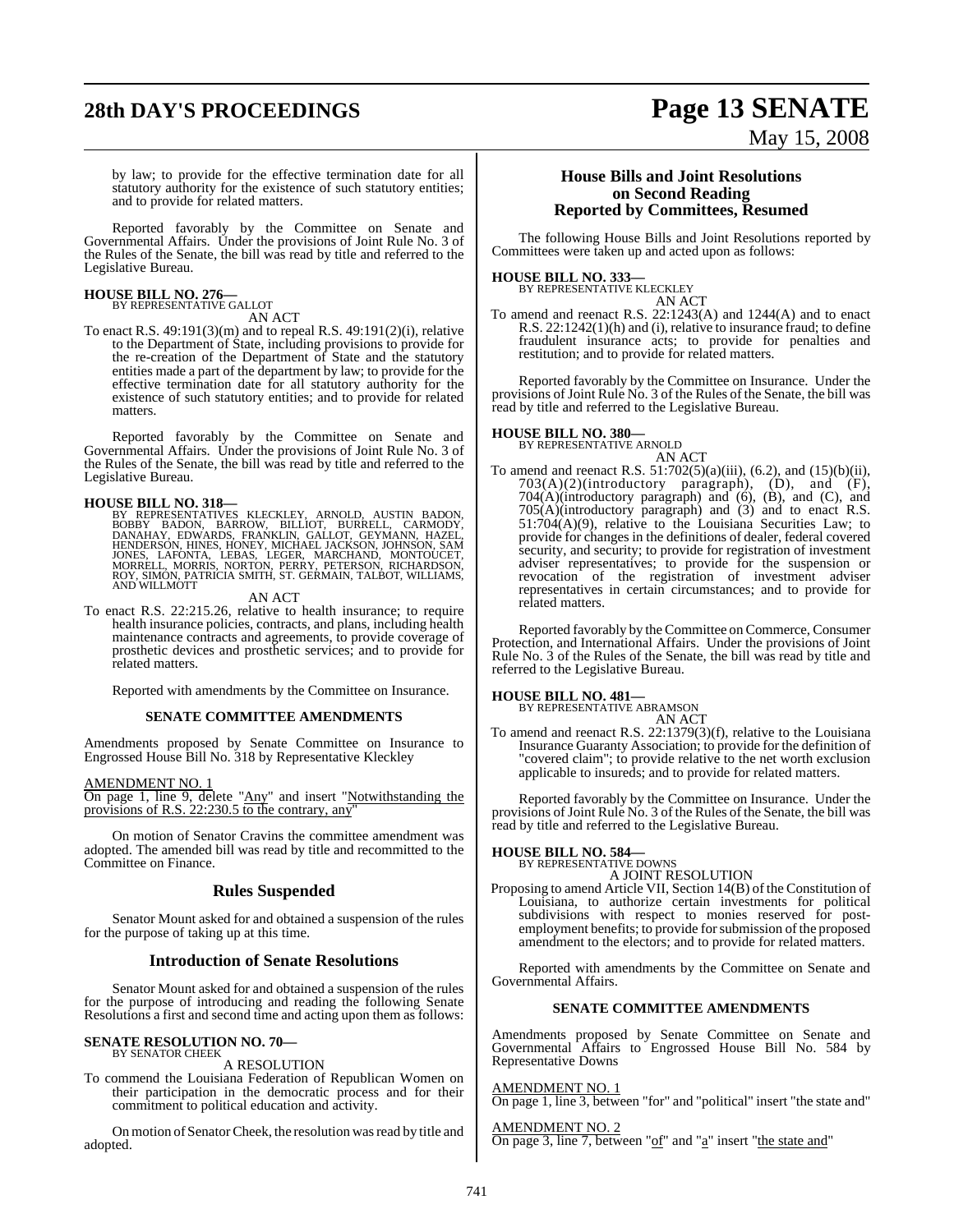#### AMENDMENT NO. 3

On page 3, line 17, between "of" and "a" insert "the state and"

On motion of Senator Smith, the committee amendment was adopted. Under the provisions of Joint Rule No. 3 of the Rules of the Senate, the amended bill was read by title and referred to the Legislative Bureau.

# **HOUSE BILL NO. 691—** BY REPRESENTATIVE TALBOT

AN ACT

To amend and reenact R.S. 22:231(E), 232(2), 234(A)(2), 236(7)(a),  $237(B)(1)$  and (C),  $239.1(C)(2)$  and (3),  $240(A)$  and (F)(3), and 242(B), relative to the Louisiana Health Plan; to provide for definitions; to define eligibility; to establish definitions of rates for nonfederally defined individuals; to establish benefits; to provide with respect to the board of directors; to provide for exemptions; and to provide for related matters.

Reported favorably by the Committee on Insurance. Under the provisions of Joint Rule No. 3 of the Rules of the Senate, the bill was read by title and referred to the Legislative Bureau.

#### **HOUSE BILL NO. 953—**

BY REPRESENTATIVE KLECKLEY AN ACT

To amend and reenact R.S. 22:806 and to enact Part XVII-B of Chapter 1 of Title 22 of the Louisiana Revised Statutes of 1950, to be comprised of R.S. 22:822 through 833, relative to life insurance; to provide relative to the conversion of mutual life insurers and mutual life insurance holding companies; to provide definitions; to require a plan of reorganization; to provide with respect to consideration and dividend protections; to provide for approval by the commissioner of insurance after a public hearing; to provide with respect to approval by qualified voters; to provide limitations; to require the filing of a certificate of compliance; to provide for the effect of reorganization; and to provide for related matters.

Reported favorably by the Committee on Insurance. Under the provisions of Joint Rule No. 3 of the Rules of the Senate, the bill was read by title and referred to the Legislative Bureau.

### **HOUSE BILL NO. 985—**

BY REPRESENTATIVE ARNOLD AN ACT

To amend and reenact R.S. 6:1032 and 1034 and to enact R.S. 6:1038.1 and 1054, relative to the sale of checks and money transmission; to provide for definitions; to provide for exclusions and exemptions; to provide for temporary licenses; to provide for change of control; and to provide for related matters.

Reported favorably by the Committee on Commerce, Consumer Protection, and International Affairs. Under the provisions of Joint Rule No. 3 of the Rules of the Senate, the bill was read by title and referred to the Legislative Bureau.

#### **Bagneris Rule**

Senator Dupre moved to suspend the rules to temporarily pass over controversial Senate Bills on Third Reading and Final Passage with the intention of taking them up later, in their regular order.

Without objection, so ordered.

#### **Senate Bills and Joint Resolutions on Third Reading and Final Passage**

The following Senate Bills and Joint Resolutions on Third Reading and Final Passage were taken up and acted upon as follows:

# **Page 14 SENATE 28th DAY'S PROCEEDINGS**

#### **SENATE BILL NO. 547—**

BY SENATOR MCPHERSON AN ACT

To repeal R.S. 48:221(C), relative to immovable property expropriated by the department and not used for departmental purposes within fifteen years of the date of expropriation; and to provide for related matters.

The bill was read by title. Senator McPherson moved the final passage of the bill.

### **ROLL CALL**

The roll was called with the following result:

#### YEAS

Mr. President Duplessis McPherson<br>Adley Dupre Morrish Amedee Erdey Mount Cassidy Gray Nevers Cheek Hebert Riser<br>Cravins Heitmeier Shaw Crowe LaFleur<br>Donahue Long Donahue Long Thompson<br>
Dorsey Martiny Walsworth Total - 30 Total - 0

Dupre Morrish<br>Erdey Mount Gautreaux B

Heitmeier Shaw<br>LaFleur Smith

Walsworth

**NAYS** 

## ABSENT

| Alario<br>Gautreaux N<br>Jackson | Kostelka<br>Marionneaux<br>Michot | Ouinn<br>Shepherd |
|----------------------------------|-----------------------------------|-------------------|
| Total - 8                        |                                   |                   |

The Chair declared the bill was passed and sent to the House. Senator McPherson moved to reconsider the vote by which the bill was passed and laid the motion on the table.

# **SENATE BILL NO. 569—** BY SENATOR MORRISH

AN ACT

To enact Subpart P of Part II-A of Subtitle I of Title 39 of the Louisiana Revised Statues of 1950, to be comprised of R.S. 39:100.71, relative to the Manufactured Home Tax Fairness Fund; and to enact R.S. 47:1508(B)(26), relative to the confidential character of tax records; to provide for the deposit and credit of certain money to the fund; to require appropriations for refunding certain tax, penalty, interest or other charges paid on the purchase of manufactured homes used or intended for use solely as residential housing; and to provide for related matters.

### **Floor Amendments Sent Up**

Senator Marionneaux sent up floor amendments which were read.

#### **SENATE FLOOR AMENDMENTS**

Amendments proposed by Senator Marionneaux on behalf of the Legislative Bureau to Engrossed Senate Bill No. 569 by Senator Morrish

#### AMENDMENT NO. 1

On page 2, line 1, following "**provided in**" and before "**, is recorded**" change "**R.S. 9:1149.9(A)**" to "**R.S. 9:1149.4(A)**"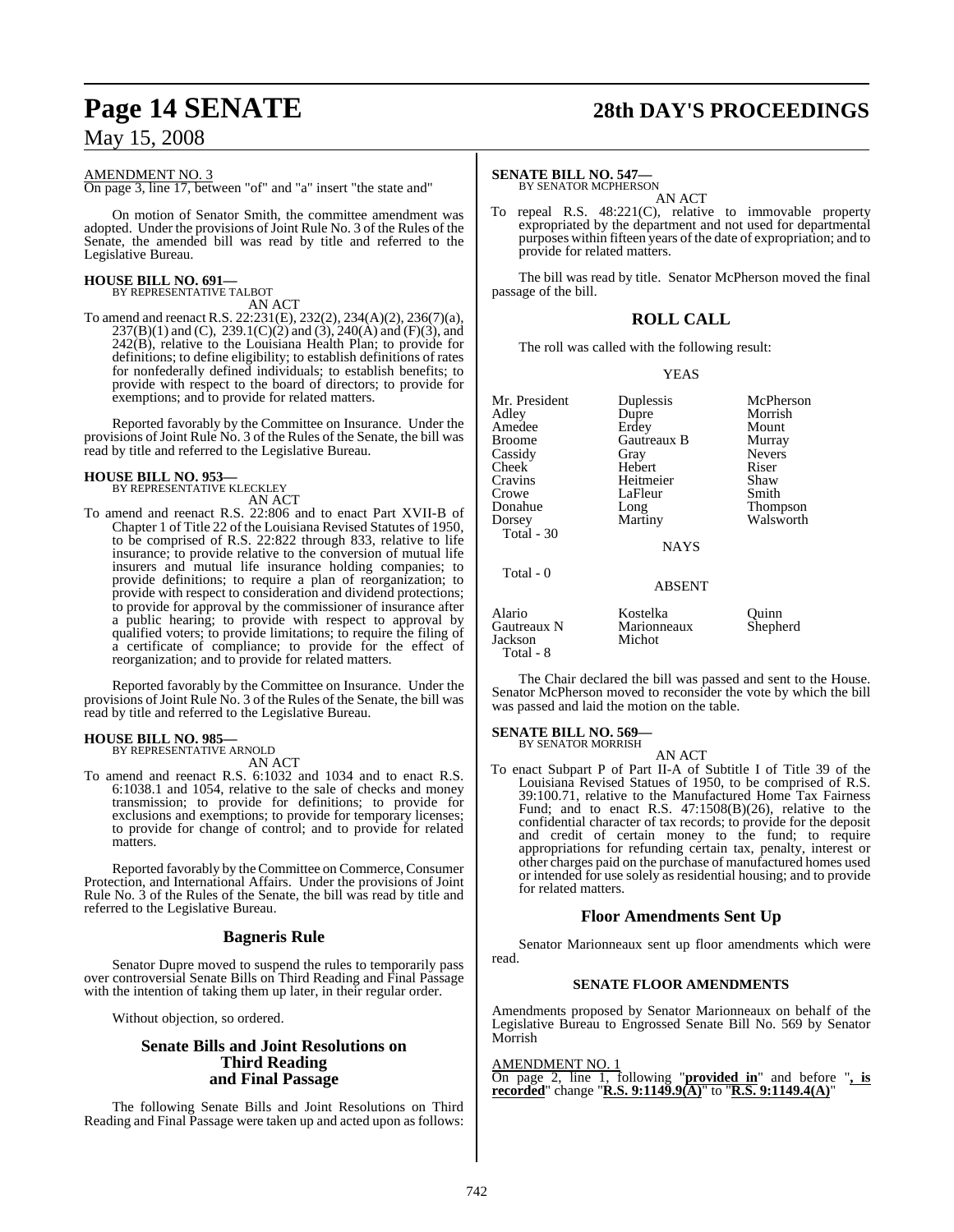# **28th DAY'S PROCEEDINGS Page 15 SENATE**

# May 15, 2008

#### AMENDMENT NO. 2

On page 3, line 27, following "**Within**" and before "**days**" change "**30**" to "**thirty**"

On motion of Senator Morrish, the amendments were adopted.

#### **Floor Amendments Sent Up**

Senator Morrish sent up floor amendments which were read.

#### **SENATE FLOOR AMENDMENTS**

Amendments proposed by Senator Morrish to Engrossed Senate Bill No. 569 by Senator Morrish

#### AMENDMENT NO. 1

On page 2, delete lines 3 through 23 and insert the following:

"**(1) Any parish with a population between nine thousand eight hundred and ten thousand one hundred.**

**(2) Any parish with a population between twenty-four thousand five hundred and twenty-five thousand four hundred seventy.**

**(3) Any parish with a population between twenty-six thousand and twenty-eight thousand.**

**(4) Any parish with a population between thirty-one thousand two hundred and thirty-three thousand one hundred. (5) Any parish with a population between forty-three**

**thousand five hundred and forty-four thousand five hundred.**

**(6) Any parish with a population between fifty-three thousand and seventy-five thousand.**

**(7) Any parish with a population between eighty-eight thousand and ninety thousand five hundred.**

**(8) Any parish with a population between ninety-nine thousand five hundred and one hundred ten thousand.**

**(9) Any parish with a population between one hundred sixty thousand and one hundred eighty-five thousand.**

**(10) Any parish with a population between one hundred ninety thousand eight hundred and two hundred thousand.**

**(11) Any parish with a population over four hundred forty** thousand.

On motion of Senator Morrish, the amendments were adopted.

The bill was read by title. Senator Morrish moved the final passage of the amended bill.

## **ROLL CALL**

The roll was called with the following result:

#### YEAS

| Mr. President        | Duplessis   | McPherson     |
|----------------------|-------------|---------------|
| Adley                | Dupre       | Morrish       |
| Amedee               | Erdey       | Mount         |
| <b>Broome</b>        | Gautreaux B | Murray        |
| Cassidy              | Gray        | <b>Nevers</b> |
| <b>Cheek</b>         | Hebert      | Riser         |
| Cravins              | Heitmeier   | Shaw          |
| Crowe                | LaFleur     | Smith         |
| Donahue              | Long        | Thompson      |
| Dorsey<br>Total - 30 | Martiny     | Walsworth     |

**NAYS** 

ABSENT

Total - 0

Jackson

Alario Kostelka Quinn<br>
Gautreaux N Marionneaux Shepherd Marionneaux<br>Michot

Total - 8

The Chair declared the amended bill was passed, ordered reengrossed, and sent to the House. Senator Morrish moved to reconsider the vote by which the bill was passed and laid the motion on the table.

#### **Senator Broome in the Chair**

**SENATE BILL NO. 582—** BY SENATOR NEVERS

AN ACT

To enact R.S. 17:10.8, relative to school and district accountability; to require the establishment and implementation of a programof early identification and intervention forlow-performing schools that are at risk of failing; to provide for the duties and responsibilities of the state Department of Education and the State Board of Elementary and Secondary Education; to provide for criteria; to provide for technical assistance and compliance; and to provide for related matters.

The bill was read by title. Senator Nevers moved the final passage of the bill.

#### **ROLL CALL**

The roll was called with the following result:

#### YEAS

| Mr. President<br>Adley<br>Amedee<br>Broome<br>Cassidy<br>Cheek <sup>-</sup><br>Cravins<br>Crowe<br>Donahue<br>Dorsey<br>Total - 30 | Duplessis<br>Dupre<br>Erdey<br>Gautreaux B<br>Gray<br>Hebert<br>Heitmeier<br>LaFleur<br>Long<br>Martiny<br><b>NAYS</b> | McPherson<br>Morrish<br>Mount<br>Murray<br><b>Nevers</b><br>Riser<br>Shaw<br>Smith<br><b>Thompson</b><br>Walsworth |
|------------------------------------------------------------------------------------------------------------------------------------|------------------------------------------------------------------------------------------------------------------------|--------------------------------------------------------------------------------------------------------------------|
| Total - 0                                                                                                                          | <b>ABSENT</b>                                                                                                          |                                                                                                                    |
| Alario<br>Gautreaux N<br>Jackson<br>Total - 8                                                                                      | Kostelka<br>Marionneaux<br>Michot                                                                                      | Quinn<br>Shepherd                                                                                                  |

The Chair declared the bill was passed and sent to the House. Senator Nevers moved to reconsider the vote by which the bill was passed and laid the motion on the table.

## **SENATE BILL NO. 713—**

BY SENATORS LONG AND MCPHERSON

AN ACT To enact Chapter 49 of Title 34 of the Louisiana Revised Statutes of 1950, to be comprised ofR.S. 34:3491 and 3492, relative to port commissions; to authorize certain port commissionsto enterinto contracts, leases, or other agreements for ninety-nine years; to create and provide relative to port commissions in certain parishes; to provide relative to the board of commissioners and their powers and duties, including the power of ad valorem taxation, with voter approval; and to provide for related matters.

#### **Floor Amendments Sent Up**

Senator Marionneaux sent up floor amendments which were read.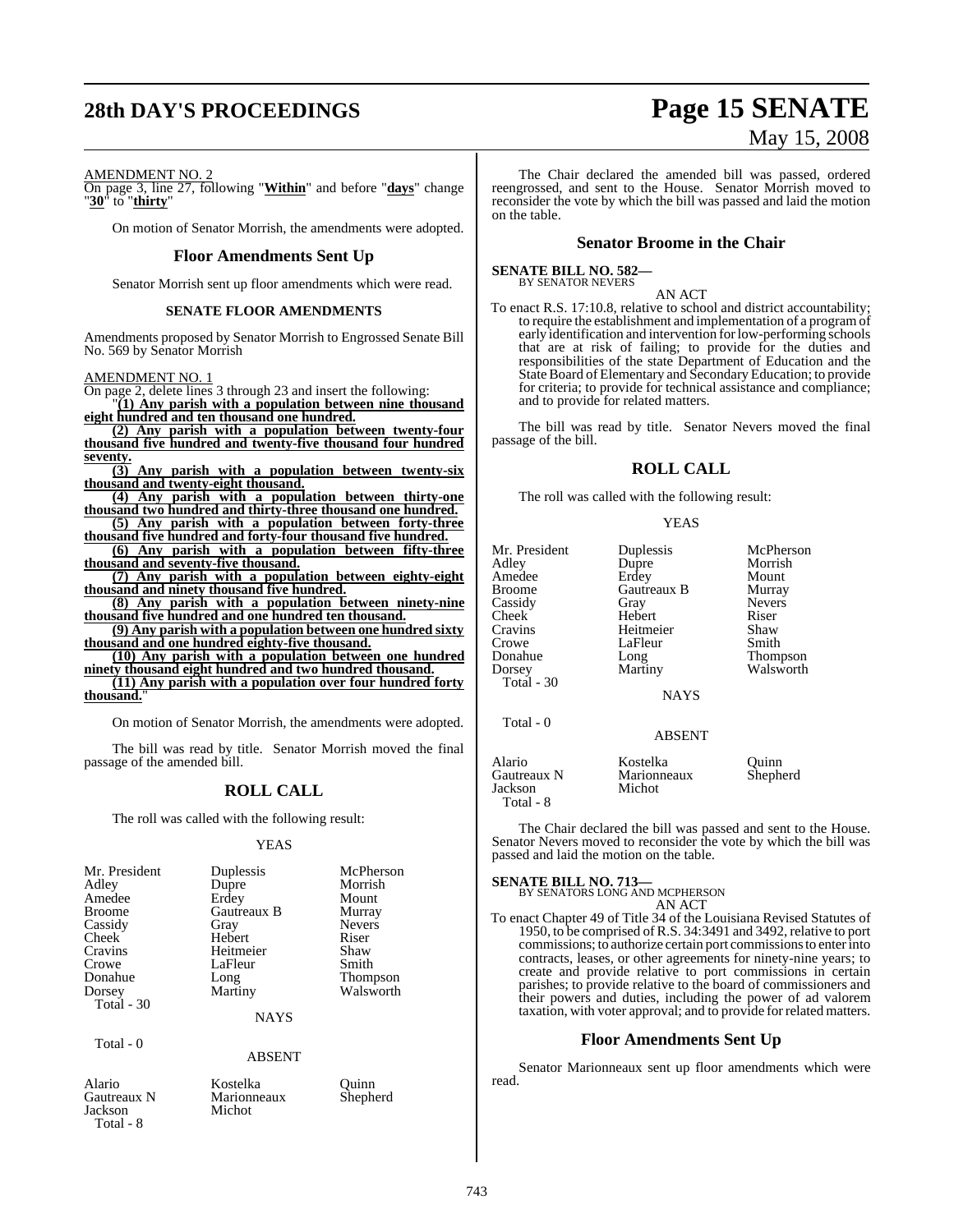#### **SENATE FLOOR AMENDMENTS**

Amendments proposed by Senator Marionneaux on behalf of the Legislative Bureau to Engrossed Senate Bill No. 713 by Senator Long

#### AMENDMENT NO. 1

On page 3, line 26, following "**appointed**" and before "**as follows**" delete "**for terms**"

AMENDMENT NO. 2 On page 5, line 14, following "**manner**" change "**as may, in its judgment, be for**" to "**that is, in its judgment, in**"

AMENDMENT NO. 3 On page 9, line 13, following "**prescribed by**" change "**Title 39, Section 1426 of**" to "**R.S. 39:1426**"

AMENDMENT NO. 4 On page 9, line 14, before "**If, after**" delete "**the Louisiana Revised Statutes of 1950, as amended**"

On motion of Senator Long, the amendments were adopted.

### **Floor Amendments Sent Up**

Senator Long sent up floor amendments which were read.

#### **SENATE FLOOR AMENDMENTS**

Amendments proposed by Senator Long to Engrossed Senate Bill No. 713 by Senator Long

AMENDMENT NO. 1 On page 9, line 3, between "**resolution**" and "**of**" insert "**or ordinance**"

AMENDMENT NO. 2 On page 9, line 4, between "**resolution**" and the comma "**,**" insert "**or ordinance**"

AMENDMENT NO. 3 On page 9, line 6, between "**resolution**" and "**or**" insert "**or ordinance**"

AMENDMENT NO. 4 On page 9, line 10, change "**Part**" to "**Section**"

On motion of Senator Long, the amendments were adopted.

The bill was read by title. Senator Long moved the final passage of the amended bill.

### **ROLL CALL**

The roll was called with the following result:

#### YEAS

| Mr. President | Dupre       | Morrish       |
|---------------|-------------|---------------|
| Adley         | Erdey       | Mount         |
| Amedee        | Gautreaux B | Murray        |
| <b>Broome</b> | Gray        | <b>Nevers</b> |
| Cassidy       | Hebert      | Riser         |
| <b>Cheek</b>  | Heitmeier   | Shaw          |
| Cravins       | LaFleur     | Smith         |
| Donahue       | Long        | Thompson      |
| Dorsey        | Martiny     | Walsworth     |
| Duplessis     | McPherson   |               |
| Total - 29    |             |               |
|               | NAYS        |               |

Crowe Total - 1

# **Page 16 SENATE 28th DAY'S PROCEEDINGS**

#### ABSENT

Marionneaux<br>Michot

Alario Kostelka Quinn Jackson Total - 8

The Chair declared the amended bill was passed, ordered reengrossed, and sent to the House. Senator Long moved to reconsider the vote by which the bill was passed and laid the motion on the table.

### **Notice Regarding Vote**

Senator Crowe stated he had voted in error on Senate Bill No. 713. He voted nay on the bill and had intended to vote yea. He asked that the Official Journal so state.

**SENATE BILL NO. 719—** BY SENATORS NEVERS, BROOME AND WALSWORTH AN ACT

To amend and reenact R.S. 17:24.11(A), (C)(1) and (3), (D), (E), and (G), relative to the implementation of a pilot program for early screening and intervention services for early elementary school children with characteristics of dyslexia and related disorders; to provide relative to program components; to provide for implementation and reporting dates; to provide relative to funding; and to provide for related matters.

The bill was read by title. Senator Nevers moved the final passage of the bill.

## **ROLL CALL**

The roll was called with the following result:

#### YEAS

| Mr. President                      | Duplessis                 | McPherson     |
|------------------------------------|---------------------------|---------------|
| Adley                              | Dupre                     | Morrish       |
| Amedee                             | Erdey                     | Mount         |
| <b>Broome</b>                      | <b>Gautreaux B</b>        | Murray        |
| Cassidy                            | Gray                      | <b>Nevers</b> |
| Cheek                              | Hebert                    | Shaw          |
| Cravins                            | Heitmeier                 | Shepherd      |
| Crowe                              | LaFleur                   | Smith         |
| Donahue                            | Long                      | Thompson      |
| Dorsey<br>Total $-30$<br>Total - 0 | Martiny<br><b>NAYS</b>    | Walsworth     |
| Alario                             | <b>ABSENT</b><br>Kostelka |               |
| Gautreaux N                        | Marionneaux               | Ouinn         |
| Jackson                            | Michot                    | Riser         |

The Chair declared the bill was passed and sent to the House. Senator Nevers moved to reconsider the vote by which the bill was passed and laid the motion on the table.

#### **SENATE BILL NO. 722—** BY SENATOR SMITH

Total - 8

- AN ACT
- To amend and reenact R.S. 33:4734(A) and 4780.52(A), relative to municipal and parish zoning; to provide for advance notice of zoning actions to certain military installations; and to provide for related matters.

The bill was read by title. Senator Smith moved the final passage of the bill.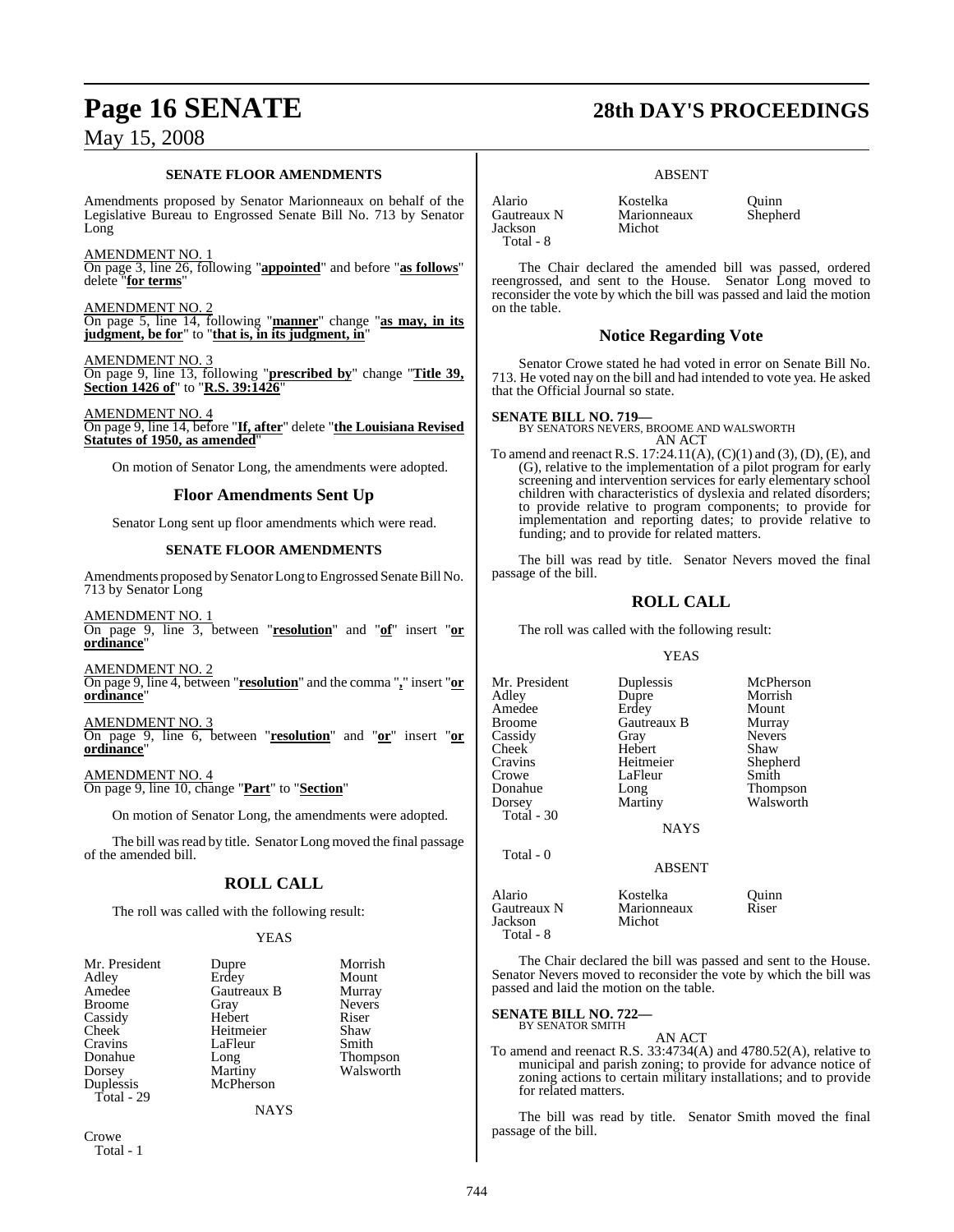# **28th DAY'S PROCEEDINGS Page 17 SENATE**

## **ROLL CALL**

The roll was called with the following result:

#### YEAS

| Mr. President<br>Adley<br>Amedee<br><b>Broome</b><br>Cassidy<br>Cheek<br>Cravins<br>Crowe<br>Donahue<br>Dorsey | Duplessis<br>Dupre<br>Erdey<br>Gautreaux B<br>Gray<br>Hebert<br>Heitmeier<br>LaFleur<br>Long<br>Martiny | McPherson<br>Morrish<br>Mount<br>Murray<br><b>Nevers</b><br>Shaw<br>Shepherd<br>Smith<br>Thompson<br>Walsworth |
|----------------------------------------------------------------------------------------------------------------|---------------------------------------------------------------------------------------------------------|----------------------------------------------------------------------------------------------------------------|
| Total - 30<br>Total - 0                                                                                        | <b>NAYS</b><br><b>ABSENT</b>                                                                            |                                                                                                                |
| $\cdots$                                                                                                       | TZ - 11                                                                                                 | $\sim$ $\cdot$                                                                                                 |

Alario Kostelka Quinn Marionneaux<br>Michot Jackson Total - 8

The Chair declared the bill was passed and sent to the House. Senator Smith moved to reconsider the vote by which the bill was passed and laid the motion on the table.

# **SENATE BILL NO. 724—**<br>BY SENATOR THOMPSON

AN ACT

To amend and reenact R.S. 25:341(D) and (E), 342(A)(1), (B)(1) and (2), 343, and 351, and R.S.  $36:207(A)(1)$  and  $(2)$ ,  $208(C)$ , and 909, relative to the Louisiana State Museum; to provide for the appointment and service of members of the Board of Directors of the Louisiana State Museum; to provide for appointment of the museum director and assistant secretary for the office of the state museum; to provide for board meetings and domicile; to provide for lease of certain museum property; to provide for board members serving on the effective date of the Act; and to provide for related matters.

#### **Floor Amendments Sent Up**

Senator Thompson sent up floor amendments which were read.

#### **SENATE FLOOR AMENDMENTS**

Amendments proposed by Senator Thompson to Engrossed Senate Bill No. 724 by Senator Thompson

#### AMENDMENT NO. 1

On page 4, lines 16 and 22, delete "assistant"

On motion of Senator Thompson, the amendments were adopted.

#### **Floor Amendments Sent Up**

Senator Murray sent up floor amendments which were read.

#### **SENATE FLOOR AMENDMENTS**

Amendments proposed by Senator Murray to Engrossed Senate Bill No. 724 by Senator Thompson

#### AMENDMENT NO. 1

On page 3, line 11, change "New Orleans" to "New Orleans" and delete "**Baton**" and on line 12, delete "**Rouge**"

# May 15, 2008

On motion of Senator Murray, the amendments were adopted.

The bill was read by title. Senator Thompson moved the final passage of the amended bill.

#### **ROLL CALL**

The roll was called with the following result:

#### YEAS

| Mr. President<br>Adley<br><b>Broome</b>      | Dupre<br>Erdey<br>Gautreaux B      | Morrish<br>Mount<br>Murray  |
|----------------------------------------------|------------------------------------|-----------------------------|
| Cassidy                                      | Gray                               | <b>Nevers</b>               |
| Cheek<br>Cravins                             | Hebert<br>Heitmeier                | Riser<br>Shaw               |
| Crowe                                        | LaFleur                            | Smith                       |
| Donahue                                      | Long                               | <b>Thompson</b>             |
| Dorsey                                       | Martiny                            | Walsworth                   |
| Duplessis                                    | McPherson                          |                             |
| Total - 29                                   | <b>NAYS</b>                        |                             |
| Total - 0                                    |                                    |                             |
|                                              | <b>ABSENT</b>                      |                             |
| Alario<br>Amedee<br>Gautreaux N<br>Total - 9 | Jackson<br>Kostelka<br>Marionneaux | Michot<br>Ouinn<br>Shepherd |

The Chair declared the amended bill was passed, ordered reengrossed, and sent to the House. Senator Thompson moved to reconsider the vote by which the bill was passed and laid the motion on the table.

#### **SENATE BILL NO. 735**

BY SENATOR MORRISH

AN ACT To enact R.S. 33:7729, relative to the Cameron Parish Mosquito Abatement District No. 1; to authorize an increase in the membership of the board of directors; and to provide for related matters.

The bill was read by title. Senator Morrish moved the final passage of the bill.

#### **ROLL CALL**

The roll was called with the following result:

#### YEAS

| Mr. President<br>Adley<br>Amedee<br><b>Broome</b><br>Cassidy<br>Cheek<br>Cravins | Duplessis<br>Dupre<br>Erdey<br>Gautreaux B<br>Hebert<br>Heitmeier<br>LaFleur | Mount<br>Murray<br><b>Nevers</b><br>Riser<br>Shaw<br>Shepherd<br>Smith |
|----------------------------------------------------------------------------------|------------------------------------------------------------------------------|------------------------------------------------------------------------|
| Crowe<br>Donahue<br>Dorsey                                                       | Long<br>Martiny<br>Morrish                                                   | Thompson<br>Walsworth                                                  |
| Total - 29                                                                       | <b>NAYS</b>                                                                  |                                                                        |
| Total - 0                                                                        | <b>ABSENT</b>                                                                |                                                                        |

Alario Jackson McPherson Gautreaux N Kostelka Micho<br>Grav Marionneaux Ouinn Gray Marionneaux

Total - 9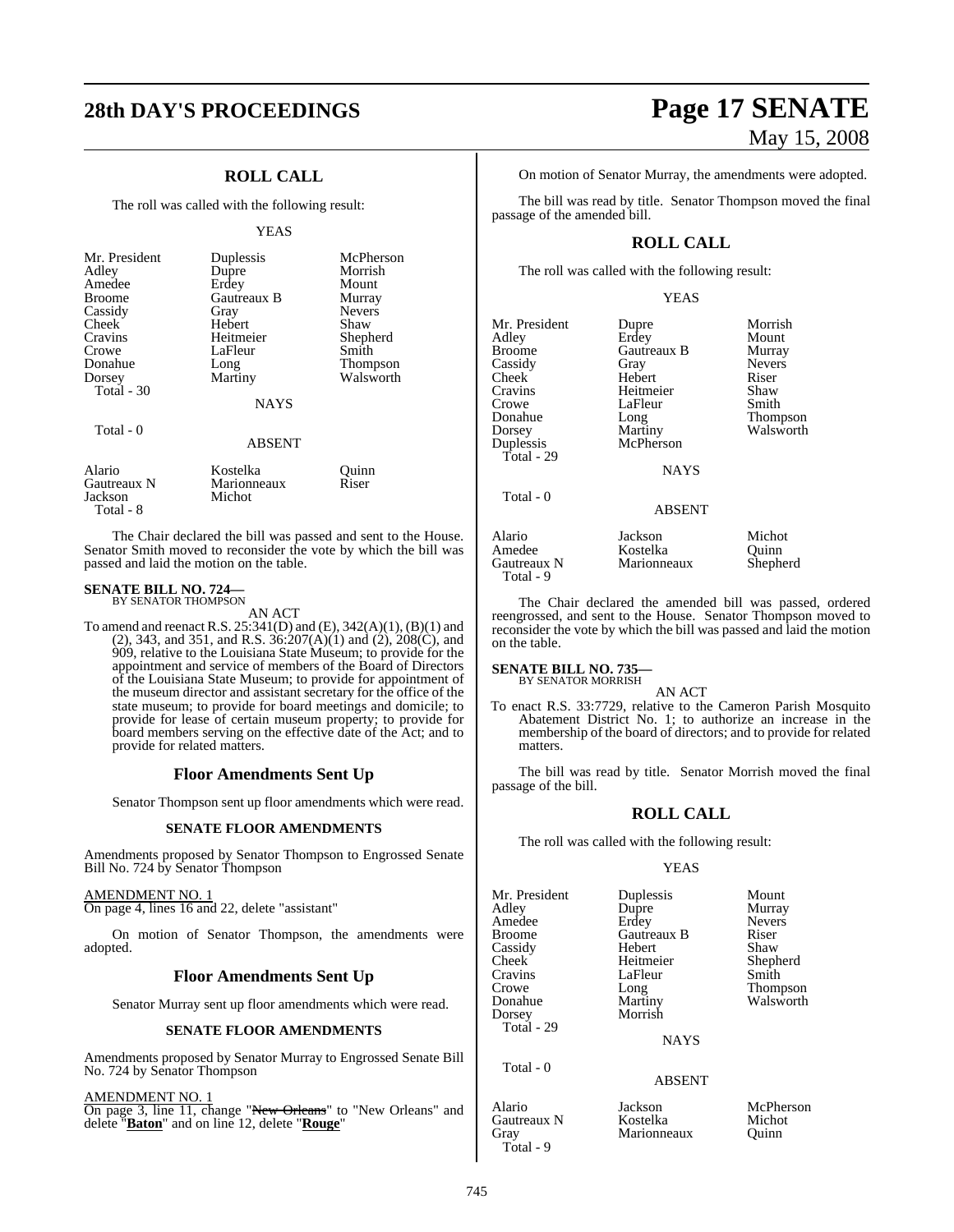The Chair declared the bill was passed and sent to the House. Senator Morrish moved to reconsider the vote by which the bill was passed and laid the motion on the table.

#### **SENATE BILL NO. 736—** BY SENATOR MORRISH

AN ACT

To enact R.S. 33:3819(E), relative to the Jefferson Davis Parish Water and Sewer Commission No. 1; to authorize an increase in the per diem paid to the board of commissioners of the district; and to provide for related matters.

#### **Floor Amendments Sent Up**

Senator Marionneaux sent up floor amendments which were read.

#### **SENATE FLOOR AMENDMENTS**

Amendments proposed by Senator Marionneaux on behalf of the Legislative Bureau to Engrossed Senate Bill No. 736 by Senator Morrish

#### AMENDMENT NO. 1

On page 1, line 12, following "**of**" and before "**Jefferson**" insert "**the**"

AMENDMENT NO. 2 On page 1, line 14, following "**twenty-four**" change "**meeting**" to "**meetings**"

On motion of Senator Morrish, the amendments were adopted.

The bill was read by title. Senator Morrish moved the final passage of the amended bill.

### **ROLL CALL**

The roll was called with the following result:

#### YEAS

| Mr. President<br>Adley           | Dupre<br>Erdey                    | Mount<br>Murray |
|----------------------------------|-----------------------------------|-----------------|
| Amedee                           | <b>Gautreaux B</b>                | <b>Nevers</b>   |
| <b>Broome</b>                    | Gray                              | Riser           |
| Cassidy                          | Hebert                            | Shaw            |
| <b>Cheek</b>                     | Heitmeier                         | Shepherd        |
| Cravins                          | LaFleur                           | Smith           |
| Crowe                            | Long                              | <b>Thompson</b> |
| Donahue                          | Martiny                           | Walsworth       |
| Dorsey                           | McPherson                         |                 |
| Duplessis                        | Morrish                           |                 |
| Total - 31                       |                                   |                 |
|                                  | <b>NAYS</b>                       |                 |
| Total - 0                        |                                   |                 |
|                                  | <b>ABSENT</b>                     |                 |
| Alario<br>Gautreaux N<br>Iackson | Kostelka<br>Marionneaux<br>Michot | Ouinn           |

Michot

Total - 7

The Chair declared the amended bill was passed, ordered reengrossed, and sent to the House. Senator Morrish moved to reconsider the vote by which the bill was passed and laid the motion on the table.

### **Mr. President in the Chair**

# **Page 18 SENATE 28th DAY'S PROCEEDINGS**

#### **SENATE BILL NO. 745—** BY SENATOR GRAY

AN ACT

To amend and reenact R.S. 33:9039.66(A)(1), (B), and (E), 9039.68(B)(3), and 9039.72(B) and to enact R.S.  $33:9039.68(A)(16)$ , relative to the Greater New Orleans Bioscience Economic Development District; to provide for the board of commissioners; to provide for general powers; to provide for the promulgation of bylaws; and to provide for related matters.

The bill was read by title. Senator Gray moved the final passage of the bill.

### **ROLL CALL**

The roll was called with the following result:

YEAS

Mr. President Dupre Mount Adley Erdey Murray Broome Gray Riser<br>Cassidy Hebert Shaw Cassidy Hebert<br>Cheek Heitmeier Cheek Heitmeier Shepherd Cravins LaFleur<br>Donahue Long Donahue Long Thompson Duplessis Total - 29

**Gautreaux B** Never<br> **Grav** Riser Martiny Walsworth

**NAYS** 

| Total - 0                                   | <b>ABSENT</b>                      |                              |
|---------------------------------------------|------------------------------------|------------------------------|
| Alario<br>Crowe<br>Gautreaux N<br>Total - 9 | Jackson<br>Kostelka<br>Marionneaux | McPherson<br>Michot<br>Ouinn |

The Chair declared the bill was passed and sent to the House. Senator Gray moved to reconsider the vote by which the bill was passed and laid the motion on the table.

## **SENATE BILL NO. 760—**

BY SENATORS THOMPSON, CASSIDY, DORSEY, LAFLEUR AND LONG

AN ACT

To amend and reenact R.S. 25:1242(C)(1) and to repeal R.S. 25:1242(C)(3), relative to the membership of the Eddie G. Robinson Museum Commission; to provide for changes to the membership of the commission; and to provide for related matters.

### **Floor Amendments Sent Up**

Senator Gray sent up floor amendments which were read.

#### **SENATE FLOOR AMENDMENTS**

Amendments proposed by Senators Gray and Murray to Engrossed Senate Bill No. 760 by Senator Thompson

#### AMENDMENT NO. 1

On page 1, line 2, change "R.S. 25:1242(C)(1)" to "R.S. 25:845(B) and  $(E)$ , and  $1242(C)(1)$  and to enact R.S.  $25:845(E)(14)$ "

#### AMENDMENT NO. 2

On page 1, line 3, after "membership of the" and before "Eddie G." insert "Louisiana Civil Rights Museum Advisory Board and the"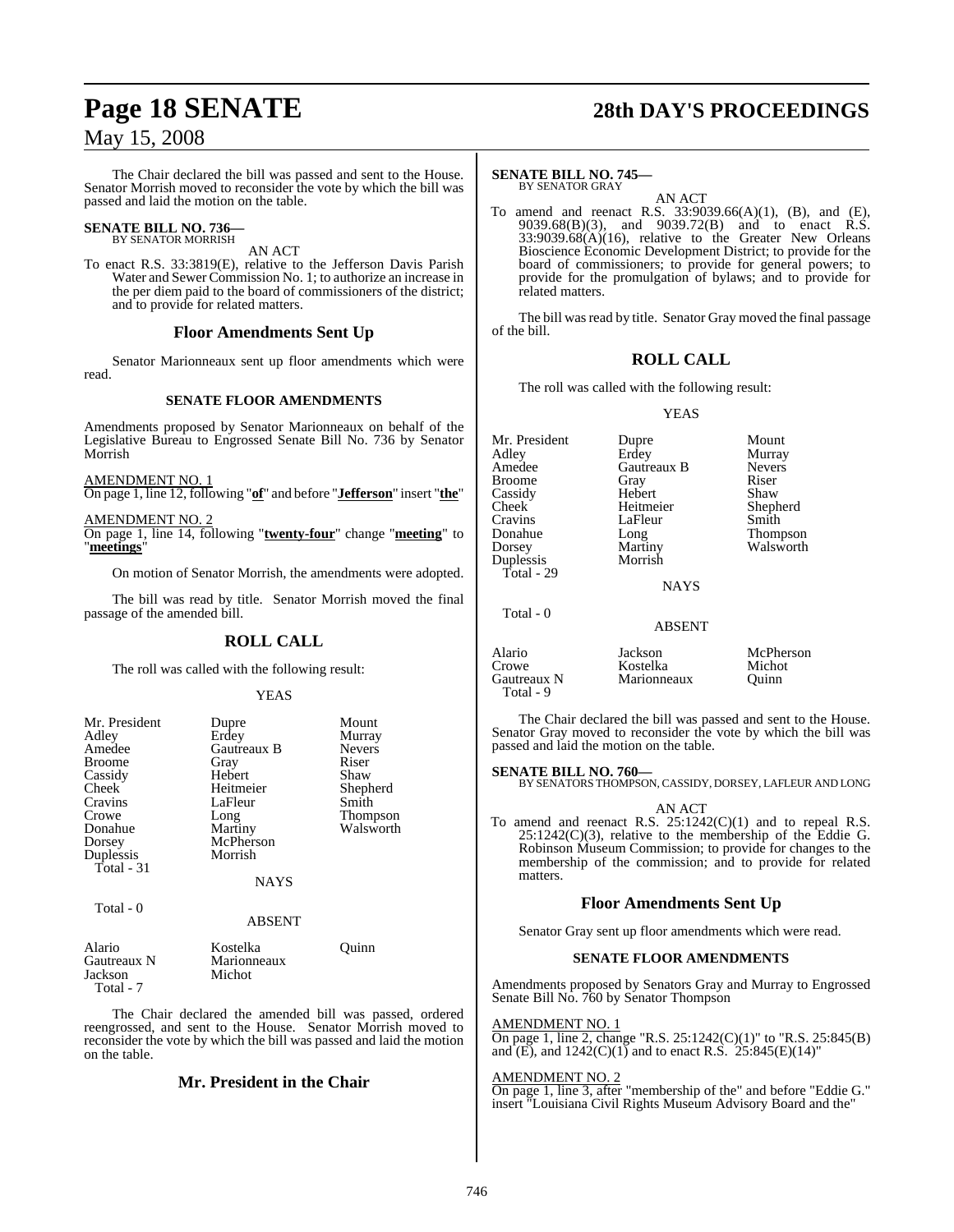# **28th DAY'S PROCEEDINGS Page 19 SENATE**

# May 15, 2008

AMENDMENT NO. 3

On page 1, line 4, after "membership of the" and before "commission" insert "advisory board and the"

AMENDMENT NO. 4

On page 1, line 6, change "R.S. 25:1242(C)(1) is" to "R.S. 25:845(B) and  $(E)$ , and  $1242(C)(1)$  are" and after "reenacted" and before "to read" insert "and R.S. 25:845(E)(14) is hereby enacted"

AMENDMENT NO.

On page 1, between lines 6 and 7, insert the following:

"§845. Louisiana Civil Rights Museum Advisory Board; creation; membership

\* \* \*

B. The advisory board shall be initially composed of the following twenty-one members:

\* \* \* (5) Nine **Two** members shall be appointed by the governor **and subject to confirmation by the Louisiana Senate**. Seven of the members shall represent one of Louisiana's congressional districts and the remaining two shall serve as at-large members. Such members shall serve at the pleasure of the governor.

(6) The lieutenant governor or his designee.

(7) **Seven members, one from each of the state's congressional districts, shall also be appointed by the lieutenant governor, subject to confirmation by the Louisiana Senate.**

 $\left(\frac{7}{8}\right)$  One member shall be a representative of and appointed by the Efforts of Grace, Inc.

(8)**(9)** One membershall be a representative of and appointed by the Oretha C. Haley Blvd. Merchants, Associates.

(9)**(10)** One member shall be a representative of and appointed by the Central City Partnership.

 $(10)(11)$  One member shall be appointed by the chancellor of Southern University at New Orleans.

(11)**(12)** One member shall be appointed by the chancellor of Southern University at Baton Rouge.

(12)**(13)** One membershall be a representative of and appointed by the Amistead Research Center.

(13)(14) One member shall be a representative of and appointed by the Louisiana Commission on Human Rights.

\* \* \* E. Each appointment to the advisory board shall be subject to confirmation by the Senate. Each such member shall serve until his successor is appointed and takes office. \* \* \*"

On motion of Senator Gray, the amendments were adopted.

The bill was read by title. Senator Thompson moved the final passage of the amended bill.

### **ROLL CALL**

The roll was called with the following result:

#### YEAS

| Mr. President | Duplessis   | McPherson       |
|---------------|-------------|-----------------|
| Adley         | Dupre       | Morrish         |
| Amedee        | Erdey       | Mount           |
| <b>Broome</b> | Gautreaux B | Murray          |
| Cassidy       | Gray        | Riser           |
| Cheek         | Hebert      | Shepherd        |
| Cravins       | Heitmeier   | Smith           |
| Crowe         | LaFleur     | <b>Thompson</b> |
| Donahue       | Long        | Walsworth       |
| Dorsey        | Martiny     |                 |
| Total - 29    |             |                 |
|               | <b>NAYS</b> |                 |

Total - 0

#### ABSENT

Alario Kostelka Nevers Jackson Total - 9

Marionneaux Quinn<br>Michot Shaw

The Chair declared the amended bill was passed, ordered reengrossed, and sent to the House. Senator Thompson moved to reconsider the vote by which the bill was passed and laid the motion on the table.

# **SENATE BILL NO. 771—** BY SENATOR HEBERT

AN ACT

To enact R.S. 32:297.1, relative to motor vehicles; to authorize Kie series mini-trucks to operate on the streets and highways, except interstate highways, under certain conditions; and to provide for related matters.

#### **Floor Amendments Sent Up**

Senator Hebert sent up floor amendments which were read.

#### **SENATE FLOOR AMENDMENTS**

Amendments proposed by Senator Hebert to Engrossed Senate Bill No. 771 by Senator Hebert

#### AMENDMENT NO. 1

On page 1, line 2 between "authorize" and "Kie" insert "certain"

#### AMENDMENT NO. 2

On page 1, lines 3 and 4 delete ", under certain conditions"

On motion of Senator Hebert, the amendments were adopted.

The bill was read by title. Senator Hebert moved the final passage of the amended bill.

### **ROLL CALL**

The roll was called with the following result:

#### YEAS

| Mr. President<br>Adley<br>Amedee<br><b>Broome</b><br>Cassidy<br>Cheek<br>Cravins<br>Crowe<br>Dorsey<br>Total - 26 | Duplessis<br>Dupre<br>Erdey<br>Gautreaux B<br>Gray<br>Hebert<br>Heitmeier<br>Martiny<br>McPherson<br><b>NAYS</b> | Morrish<br>Murray<br><b>Nevers</b><br>Shaw<br>Shepherd<br>Smith<br>Thompson<br>Walsworth |
|-------------------------------------------------------------------------------------------------------------------|------------------------------------------------------------------------------------------------------------------|------------------------------------------------------------------------------------------|
| Donahue<br>Long<br>Total - 4                                                                                      | Mount<br>Riser<br><b>ABSENT</b>                                                                                  |                                                                                          |
| Alario<br>Gautreaux N<br>Jackson<br>Total - 8                                                                     | Kostelka<br>LaFleur<br>Marionneaux                                                                               | Michot<br>Ouinn                                                                          |

The Chair declared the amended bill was passed, ordered reengrossed, and sent to the House. Senator Hebert moved to reconsider the vote by which the bill was passed and laid the motion on the table.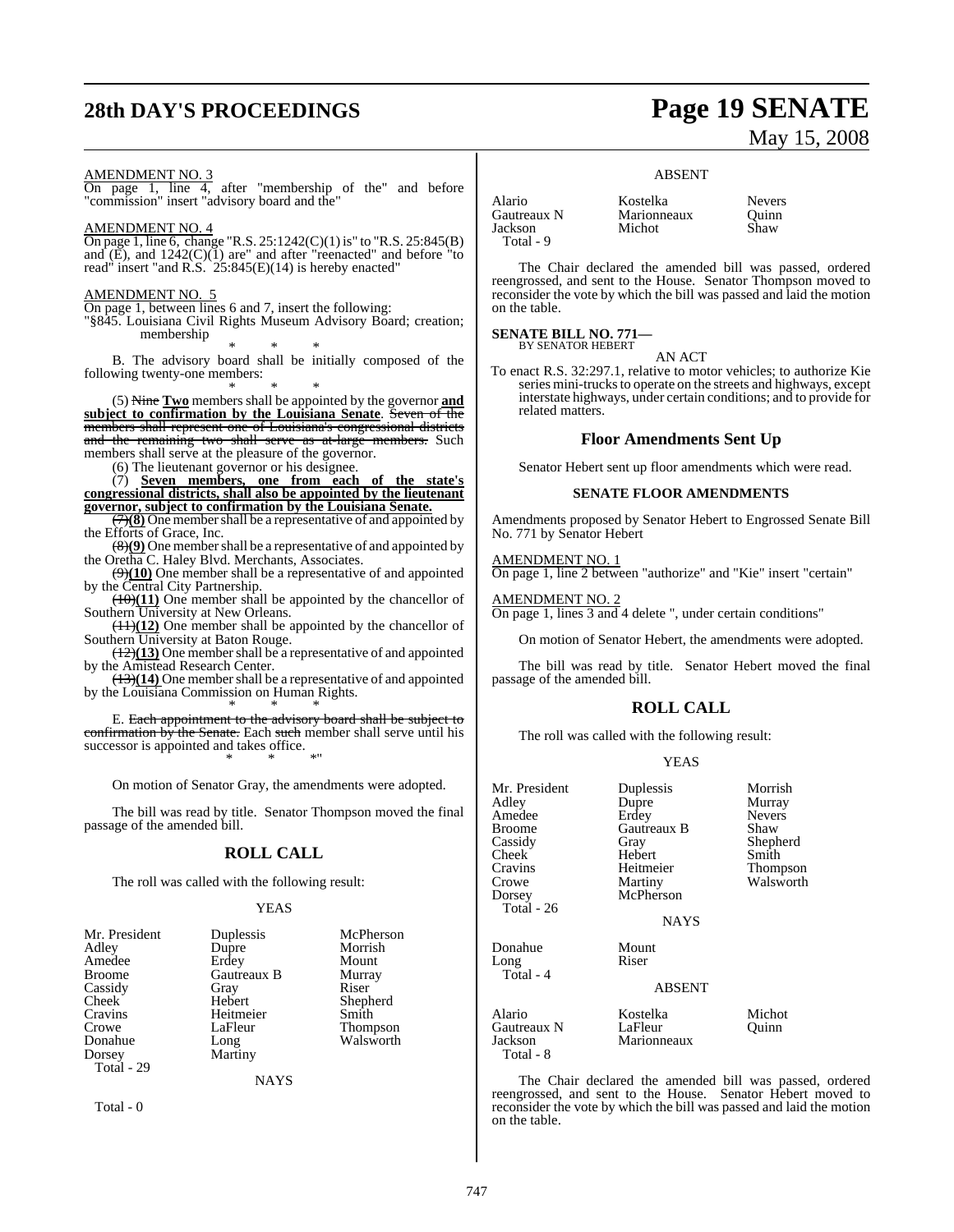# **SENATE BILL NO. 787—** BY SENATOR WALSWORTH

AN ACT

To enact R.S. 33:1236(65), relative to police juries and other parish governing authorities; to provide for the powers of police juries and other parish governing authorities; to authorize parish governing authoritiesto adopt ordinances establishing a juvenile curfew; and to provide for related matters.

The bill was read by title. Senator Walsworth moved the final passage of the bill.

#### **ROLL CALL**

The roll was called with the following result:

#### YEAS

| Mr. President<br>Adley<br>Alario<br>Amedee<br><b>Broome</b><br>Cassidy<br>Cheek<br>Cravins | Duplessis<br>Dupre<br>Erdey<br>Gautreaux B<br>Gray<br>Hebert<br>Heitmeier<br>Jackson | Morrish<br>Mount<br>Murray<br><b>Nevers</b><br>Riser<br>Shaw<br>Smith<br>Thompson |
|--------------------------------------------------------------------------------------------|--------------------------------------------------------------------------------------|-----------------------------------------------------------------------------------|
| Crowe<br>Donahue                                                                           | Long<br>Martiny                                                                      | Walsworth                                                                         |
| Dorsey<br>Total $-31$                                                                      | McPherson                                                                            |                                                                                   |
|                                                                                            | <b>NAYS</b>                                                                          |                                                                                   |
| Total - 0                                                                                  | <b>ABSENT</b>                                                                        |                                                                                   |
| Gautreaux N<br>Kostelka<br>LaFleur                                                         | Marionneaux<br>Michot<br>Ouinn                                                       | Shepherd                                                                          |

 Total - 7 The Chair declared the bill was passed and sent to the House. Senator Walsworth moved to reconsider the vote by which the bill was passed and laid the motion on the table.

- **SENATE BILL NO. 789—**<br>BY SENATORS HEBERT AND N. GAUTREAUX AND<br>REPRESENTATIVES BARRAS, CHAMPAGNE, PERRY AND TRAHAN<br>AN ACT
- To enact Chapter 31-A of Title 48 of the Louisiana Revised Statutes of 1950, to be comprised of R.S. 48:2106, relative to expressway commissions; to provide for membership on certain such commissions; and to provide for related matters.

The bill was read by title. Senator Hebert moved the final passage of the bill.

### **ROLL CALL**

The roll was called with the following result:

#### YEAS

| Mr. President | Dupre       | Morrish         |
|---------------|-------------|-----------------|
| Adley         | Erdey       | Mount           |
| Alario        | Gautreaux B | Murray          |
| Amedee        | Gray        | <b>Nevers</b>   |
| <b>Broome</b> | Hebert      | Riser           |
| Cassidy       | Heitmeier   | Shaw            |
| Cheek         | Jackson     | Shepherd        |
| Cravins       | LaFleur     | Smith           |
| Crowe         | Long        | <b>Thompson</b> |
| Donahue       | Marionneaux | Walsworth       |
| Dorsey        | Martiny     |                 |
| Duplessis     | McPherson   |                 |
| Total - 34    |             |                 |

# **Page 20 SENATE 28th DAY'S PROCEEDINGS**

**NAYS** 

ABSENT

Gautreaux N Michot Kostelka Total - 4

Total - 0

The Chair declared the bill was passed and sent to the House. Senator Hebert moved to reconsider the vote by which the bill was passed and laid the motion on the table.

## **SENATE BILL NO. 793**

BY SENATOR SHEPHERD AN ACT

To amend and reenactR.S. 47:463.24(A), 463.58(D), 463.121(E)(2), and  $463.122(E)(2)$  and to enact R.S.  $47:463.136$ , relative to motor vehicle prestige license plates; to provide for creation and issuance of the New Home Full Gospel Ministries license plate; to provide for the design of the plate; to provide relative to the required number of applicants for prestige license plates for the Beacon Light Baptist Church and the Greater St. Stephens Ministries; to provide for the distribution of the proceeds collected from applicants for the Life Center Full Gospel Baptist Cathedral prestige license plate; to provide for issuance of prestige license plates for retired law enforcement officers to certain vehicles and motorcycles; to authorize the promulgation of rules and regulations; and to provide for related matters.

The bill was read by title. Senator Shepherd moved the final passage of the bill.

## **ROLL CALL**

The roll was called with the following result:

#### YEAS

| Mr. President | Dupre       | Morrish       |
|---------------|-------------|---------------|
| Adley         | Erdey       | Mount         |
| Alario        | Gautreaux B | Murray        |
| Amedee        | Gray        | <b>Nevers</b> |
| <b>Broome</b> | Hebert      | Riser         |
| Cassidy       | Heitmeier   | Shaw          |
| Cheek         | Jackson     | Shepherd      |
| Cravins       | LaFleur     | Smith         |
| Crowe         | Long        | Thompson      |
| Donahue       | Marionneaux | Walsworth     |
| Dorsey        | Martiny     |               |
| Duplessis     | McPherson   |               |
| Total $-34$   |             |               |
|               | NAYS        |               |

#### ABSENT

Gautreaux N Michot<br>Kostelka Quinn Kostelka Total - 4

Total - 0

The Chair declared the bill was passed and sent to the House. Senator Shepherd moved to reconsider the vote by which the bill was passed and laid the motion on the table.

#### **SENATE BILL NO. 796—**

BY SENATOR MCPHERSON

AN ACT To amend and reenact R.S. 39:1367(E)(2)(a)(iii), and to enact R.S.  $39:1367(E)(2)(b)(v)$ , relative to state debt; to provide that certain debt secured by statewide tax revenues or statewide special assessments be excluded from the definition of net state tax supported debt; to provide for an effective date; and to provide for related matters.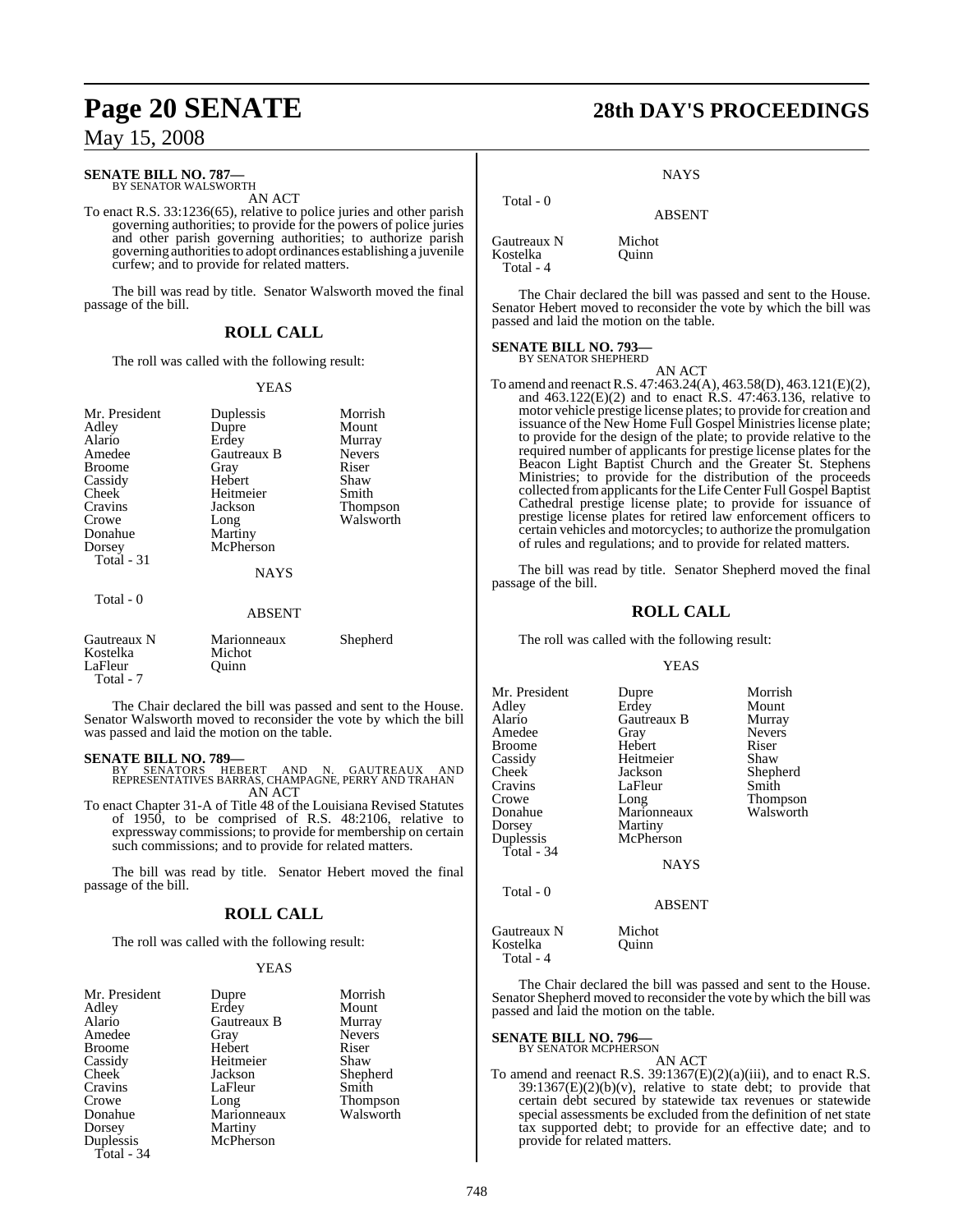# **28th DAY'S PROCEEDINGS Page 21 SENATE**

# May 15, 2008

The bill was read by title. Senator McPherson moved the final passage of the bill.

#### **ROLL CALL**

The roll was called with the following result:

#### YEAS

| Mr. President | Dupre       | Morrish         |
|---------------|-------------|-----------------|
| Adley         | Erdey       | Mount           |
| Alario        | Gautreaux B | Murray          |
| Amedee        | Gray        | <b>Nevers</b>   |
| <b>Broome</b> | Hebert      | Riser           |
| Cassidy       | Heitmeier   | Shaw            |
| Cheek         | Jackson     | Shepherd        |
| Cravins       | LaFleur     | Smith           |
| Crowe         | Long        | <b>Thompson</b> |
| Donahue       | Marionneaux | Walsworth       |
| Dorsey        | Martiny     |                 |
| Duplessis     | McPherson   |                 |
| Total - 34    |             |                 |
|               | <b>NAYS</b> |                 |
|               |             |                 |

Total - 0

ABSENT

Gautreaux N Michot<br>Kostelka Ouinn Kostelka Total - 4

#### **SENATE BILL NO. 108—** BY SENATOR MORRISH

AN ACT

To amend and reenact R.S.40:2852, relative to pretrial diversion programs; to provide relative to housing and the administration of such programs and housing by the Department of Public Safety and Corrections; and to provide for related matters.

The bill was read by title. Senator Morrish moved the final passage of the bill.

### **ROLL CALL**

The roll was called with the following result:

#### YEAS

| Mr. President<br>Adley<br>Alario<br>Amedee<br><b>Broome</b><br>Cassidy<br>Cheek<br>Cravins<br>Crowe<br>Donahue<br>Dorsey<br>Duplessis<br>Total - 34 | Dupre<br>Erdey<br>Gautreaux B<br>Gray<br>Hebert<br>Heitmeier<br>Jackson<br>LaFleur<br>Long<br>Marionneaux<br>Martiny<br>McPherson<br><b>NAYS</b> | Morrish<br>Mount<br>Murray<br><b>Nevers</b><br>Riser<br>Shaw<br>Shepherd<br>Smith<br>Thompson<br>Walsworth |
|-----------------------------------------------------------------------------------------------------------------------------------------------------|--------------------------------------------------------------------------------------------------------------------------------------------------|------------------------------------------------------------------------------------------------------------|
| Total - 0                                                                                                                                           | ABSENT                                                                                                                                           |                                                                                                            |
| Gautreaux N<br>Kostelka<br>Total - 4                                                                                                                | Michot<br>Ouinn                                                                                                                                  |                                                                                                            |

The Chair declared the bill was passed and sent to the House. Senator Morrish moved to reconsider the vote by which the bill was passed and laid the motion on the table.

#### **SENATE BILL NO. 110—**

BY SENATOR N. GAUTREAUX AN ACT

To amend and reenact R.S.  $46:236.15(D)(1)(a)$ , and to enact R.S. 27:2(C) and (D) and 24(A)(5), relative to support; to provide for public policy regarding gaming and child support; to provide for the intercept and seizure of payments of progressive slot machine annuities and cash gaming winnings for the payment of child support and overpayments to the department; and to provide for related matters.

#### **Floor Amendments Sent Up**

Senator Marionneaux sent up floor amendments which were read.

#### **SENATE FLOOR AMENDMENTS**

Amendments proposed by Senator Marionneaux on behalf of the Legislative Bureau to Engrossed Senate Bill No. 110 by Senator N. Gautreaux

#### AMENDMENT NO. 1

On page 1, line 2, following "reenact" and before ", and" change "R.S. 46:236.15(D)(1)(a)" to "R.S. 46:236.15(D)(1)(introductory paragraph) and (a)"

#### AMENDMENT NO. 2

On page 3, line 1, following "**overpayments**" and before "**provide**" delete "**to**"

#### AMENDMENT NO. 3

On page 4, line 21, following "Section 2." and before "hereby" change "R.S.  $46:236.15(D)(1)(a)$  is" to "R.S. 46:236.15(D)(1)(introductory paragraph) and (a) are"

On motion of Senator Marionneaux, the amendments were adopted.

The bill was read by title. Senator N. Gautreaux moved the final passage of the amended bill.

#### **ROLL CALL**

The roll was called with the following result:

#### YEAS

| Mr. President         | Dupre         | McPherson       |
|-----------------------|---------------|-----------------|
| Adley                 | Erdey         | Morrish         |
| Alario                | Gautreaux B   | Mount           |
|                       |               |                 |
| Amedee                | Gautreaux N   | Murray          |
| <b>Broome</b>         | Gray          | <b>Nevers</b>   |
| Cassidy               | Hebert        | Riser           |
| Cheek                 | Heitmeier     | Shaw            |
| Cravins               | Jackson       | Shepherd        |
| Crowe                 | LaFleur       | Smith           |
| Donahue               | Long          | <b>Thompson</b> |
| Dorsey                | Marionneaux   | Walsworth       |
| Duplessis             | Martiny       |                 |
| Total - 35            |               |                 |
|                       | <b>NAYS</b>   |                 |
| Total - 0             |               |                 |
|                       | <b>ABSENT</b> |                 |
| Kostelka<br>Total - 3 | Michot        | Ouınn           |

The Chair declared the amended bill was passed, ordered reengrossed, and sent to the House. Senator N. Gautreaux moved to reconsider the vote by which the bill was passed and laid the motion on the table.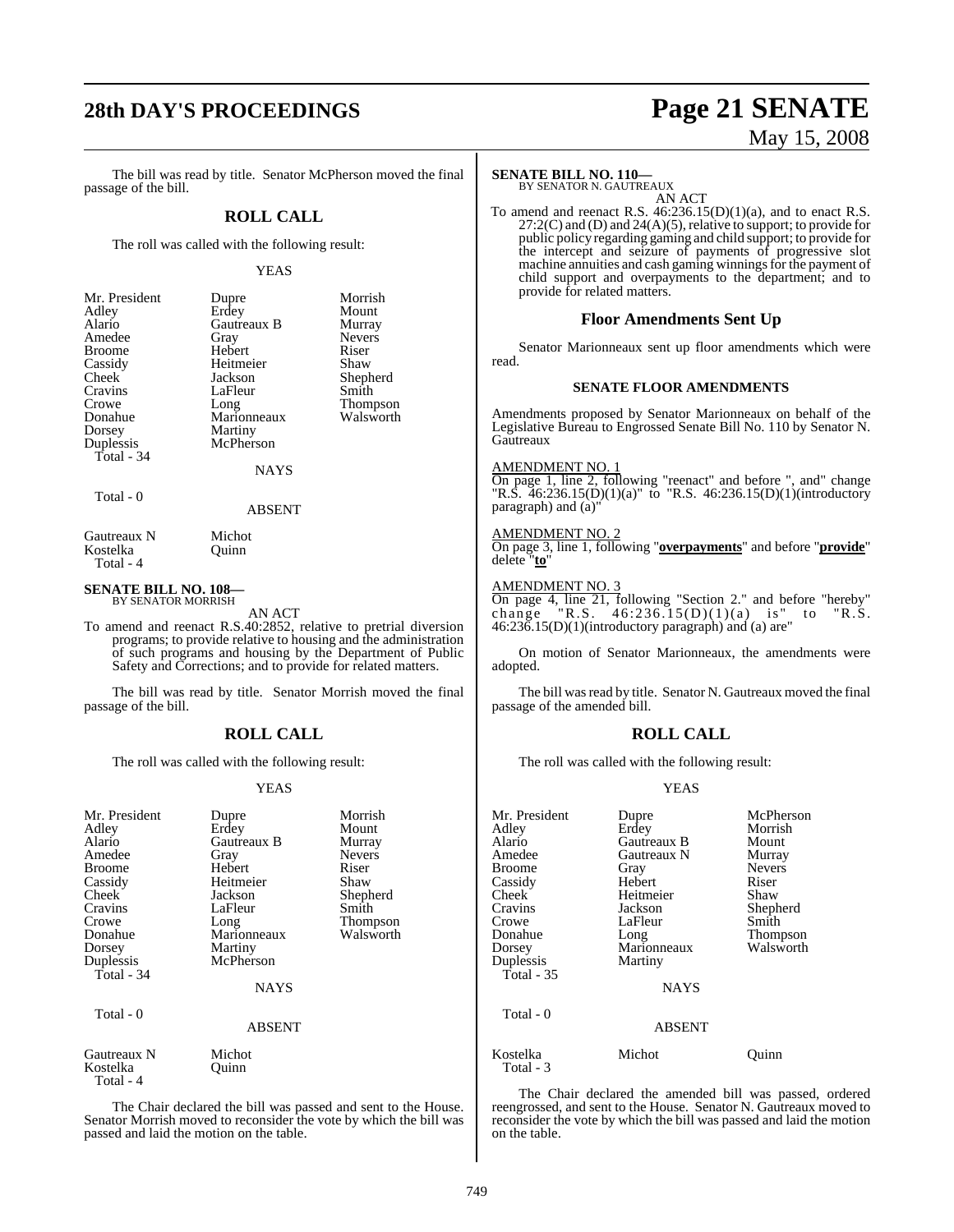#### **SENATE BILL NO. 230—** BY SENATOR MOUNT

AN ACT

To enact R.S. 33:2338, relative to mutual aid; to authorize the Louisiana Association of Chiefs of Police Emergency Response Task Force to provide mutual aid; to provide for definitions; to provide for liability; to provide for certain criteria; and to provide for related matters.

The bill was read by title. Senator Mount moved the final passage of the bill.

#### **ROLL CALL**

The roll was called with the following result:

#### YEAS

| Mr. President<br>Adley<br>Alario<br>Amedee<br><b>Broome</b><br>Cassidy<br>Cheek<br>Cravins<br>Crowe<br>Donahue<br>Dorsey<br>Duplessis<br>Total $-35$ | Dupre<br>Erdey<br>Gautreaux B<br>Gautreaux N<br>Gray<br>Hebert<br>Heitmeier<br>Jackson<br>LaFleur<br>Long<br>Marionneaux<br>Martiny | McPherson<br>Morrish<br>Mount<br>Murray<br><b>Nevers</b><br>Riser<br>Shaw<br>Shepherd<br>Smith<br><b>Thompson</b><br>Walsworth |
|------------------------------------------------------------------------------------------------------------------------------------------------------|-------------------------------------------------------------------------------------------------------------------------------------|--------------------------------------------------------------------------------------------------------------------------------|
|                                                                                                                                                      | <b>NAYS</b>                                                                                                                         |                                                                                                                                |
| Total - 0                                                                                                                                            | <b>ABSENT</b>                                                                                                                       |                                                                                                                                |
| Kostelka                                                                                                                                             | Michot                                                                                                                              | Ouinn                                                                                                                          |

The Chair declared the bill was passed and sent to the House. Senator Mount moved to reconsider the vote by which the bill was passed and laid the motion on the table.

# **SENATE BILL NO. 277—** BY SENATOR CROWE

Total - 3

AN ACT

To amend and reenact Code of Civil Procedure Article 151(B)(5), relative to recusation of judges; to provide grounds for recusation of judges; to provide for an effective date; and to provide for related matters.

The bill was read by title. Senator Crowe moved the final passage of the bill.

### **ROLL CALL**

The roll was called with the following result:

#### YEAS

| Mr. President | Dupre       | McPherson       |
|---------------|-------------|-----------------|
| Adley         | Erdey       | Morrish         |
| Alario        | Gautreaux B | Mount           |
| Amedee        | Gautreaux N | Murray          |
| <b>Broome</b> | Gray        | <b>Nevers</b>   |
| Cassidy       | Hebert      | Riser           |
| Cheek         | Heitmeier   | Shaw            |
| Cravins       | Jackson     | Shepherd        |
| Crowe         | LaFleur     | Smith           |
| Donahue       | Long        | <b>Thompson</b> |
| Dorsey        | Marionneaux | Walsworth       |
| Duplessis     | Martiny     |                 |
| Total $-35$   |             |                 |

# **Page 22 SENATE 28th DAY'S PROCEEDINGS**

**NAYS** 

## Total - 0 ABSENT Kostelka Michot Quinn

Total - 3

The Chair declared the bill was passed and sent to the House. Senator Crowe moved to reconsider the vote by which the bill was passed and laid the motion on the table.

# **SENATE BILL NO. 416—** BY SENATOR MURRAY

AN ACT

To amend and reenact Chapter 5 of Title 12 of the Louisiana Revised Statutes of 1950, to be comprised of R.S. 12:501 through 520, relative to unincorporated associations; to define certain terms; to provide that unincorporated associations can acquire, encumber, and transfer interests in movable and immovable property; to provide that statements of authority be filed where an unincorporated association transfers immovable property; to limit the liability of members of an unincorporated association in contract and in tort; to provide that unincorporated associations have capacity to sue and be sued; to provide for the disposition of property of an inactive unincorporated association; to provide a procedure for the appointment of an agent for service of process of an unincorporated association; to provide a procedure for the involuntary dissolution of an unincorporated association; and to provide for related matters.

The bill was read by title. Senator Murray moved the final passage of the bill.

### **ROLL CALL**

The roll was called with the following result:

#### YEAS

| Mr. President<br>Adley<br>Alario<br>Amedee<br>Broome<br>Cassidy<br>Cheek <sup>-</sup><br>Cravins<br>Crowe<br>Donahue<br>Dorsey<br>Duplessis<br><b>Total - 35</b><br>Total - 0 | Dupre<br>Erdey<br>Gautreaux B<br>Gautreaux N<br>Gray<br>Hebert<br>Heitmeier<br>Jackson<br>LaFleur<br>Long<br>Marionneaux<br>Martiny<br><b>NAYS</b> | McPherson<br>Morrish<br>Mount<br>Murray<br><b>Nevers</b><br>Riser<br>Shaw<br>Shepherd<br>Smith<br>Thompson<br>Walsworth |
|-------------------------------------------------------------------------------------------------------------------------------------------------------------------------------|----------------------------------------------------------------------------------------------------------------------------------------------------|-------------------------------------------------------------------------------------------------------------------------|
|                                                                                                                                                                               | <b>ABSENT</b>                                                                                                                                      |                                                                                                                         |
| Kostelka                                                                                                                                                                      | Michot                                                                                                                                             | Ouınn                                                                                                                   |
| Total - 3                                                                                                                                                                     |                                                                                                                                                    |                                                                                                                         |

The Chair declared the bill was passed and sent to the House. Senator Murray moved to reconsider the vote by which the bill was passed and laid the motion on the table.

#### **SENATE BILL NO. 474—** BY SENATOR GRAY

AN ACT To amend and reenact Code of Criminal Procedure Article 648(A)(introductory paragraph), (A)(2), and (B)(3)(introductory paragraph) and to repeal Code of Criminal Procedure Article  $648(\overline{B})(2)$ , relative to mental capacity to proceed to trial in criminal cases; to provide for procedure after determination of mental capacity; to require that certain criteria be satisfied; and to provide for related matters.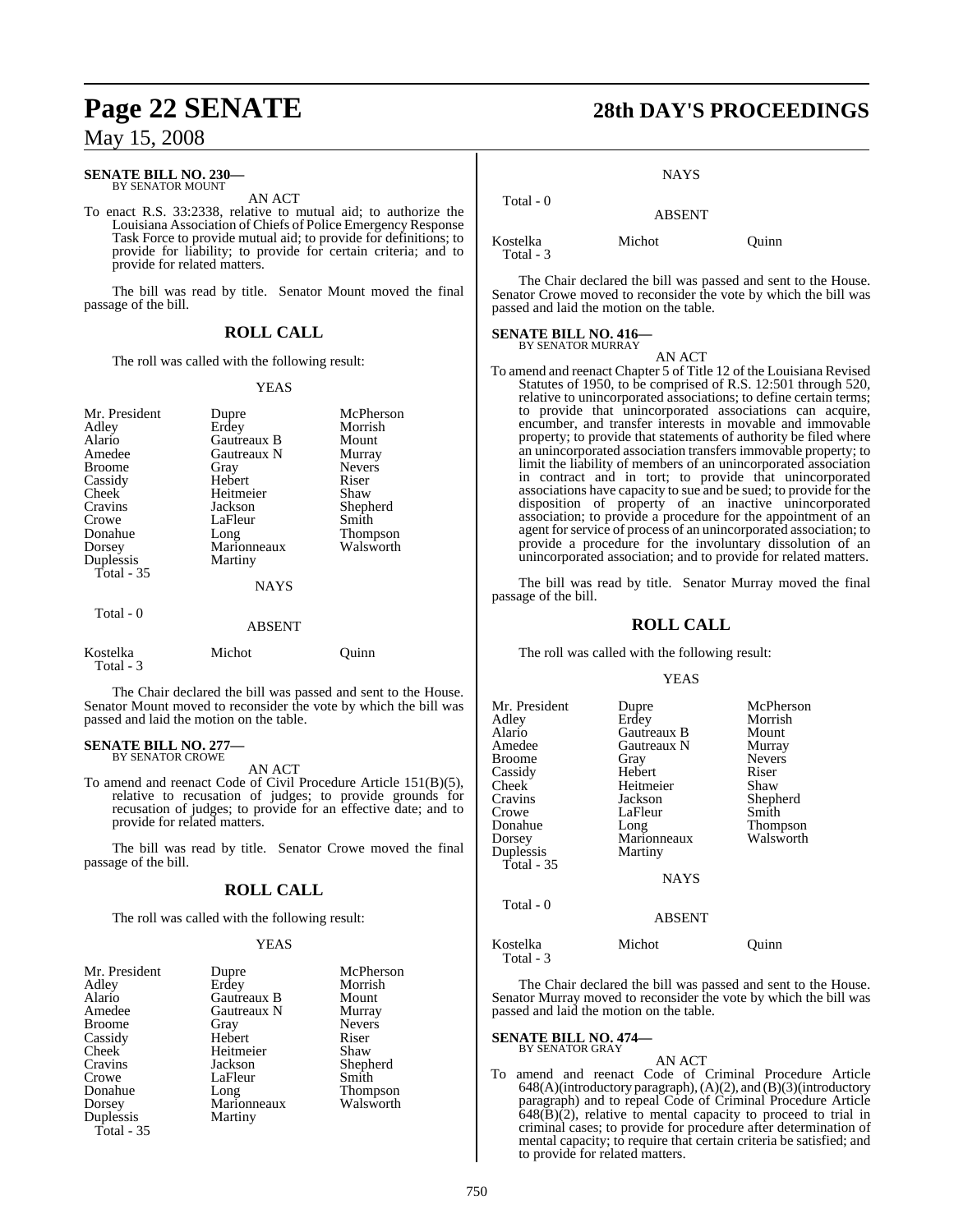# **28th DAY'S PROCEEDINGS Page 23 SENATE**

# May 15, 2008

## **Floor Amendments Sent Up**

Senator Marionneaux sent up floor amendments which were read.

#### **SENATE FLOOR AMENDMENTS**

Amendments proposed by Senator Marionneaux on behalf of the Legislative Bureau to Engrossed Senate Bill No. 474 by Senator Gray

AMENDMENT NO. 1 On page 2, line 7, following "**to**" and before "**Feliciana**" insert "**the**"

AMENDMENT NO. 2 On page 2, line 29, before "If, after" change "(3) **(2)**" to "(3)"

AMENDMENT NO. 3 On page 3, line 4, following "**released**" and before "**the custody**" change "**remand**" to "**remanded to**"

AMENDMENT NO. 4 On page 3, line 5, delete "**defendant to the**"

AMENDMENT NO. 5 On page 3, line 5, following "**which**" and before "**may**" insert "**, within seventy-two hours,**"

AMENDMENT NO. 6 On page 3, line 7, following "**defendant**" and before "**. The**" delete "**, within seventy-two hours,**"

On motion of Senator Marionneaux, the amendments were adopted.

The bill was read by title. Senator Gray moved the final passage of the amended bill.

#### **ROLL CALL**

The roll was called with the following result:

#### YEAS

| Mr. President<br>Adley<br>Alario<br>Amedee<br><b>Broome</b><br>Cassidy<br>Cheek<br>Cravins<br>Crowe<br>Donahue<br>Dorsey<br>Duplessis<br>Total - 35 | Dupre<br>Erdey<br>Gautreaux B<br>Gautreaux N<br>Gray<br>Hebert<br>Heitmeier<br>Jackson<br>LaFleur<br>Long<br>Marionneaux<br>Martiny<br>NAYS | McPherson<br>Morrish<br>Mount<br>Murray<br><b>Nevers</b><br>Riser<br>Shaw<br>Shepherd<br>Smith<br>Thompson<br>Walsworth |
|-----------------------------------------------------------------------------------------------------------------------------------------------------|---------------------------------------------------------------------------------------------------------------------------------------------|-------------------------------------------------------------------------------------------------------------------------|
| Total - 0                                                                                                                                           | <b>ABSENT</b>                                                                                                                               |                                                                                                                         |
| Kostelka                                                                                                                                            | Michot                                                                                                                                      | Ouınn                                                                                                                   |

The Chair declared the amended bill was passed, ordered reengrossed, and sent to the House. Senator Gray moved to reconsider the vote by which the bill was passed and laid the motion on the table.

Total - 3

### **SENATE BILL NO. 705—**

BY SENATOR THOMPSON

AN ACT To amend and reenact R.S. 14:43.1(C)(2), 43.2(C)(2), 43.3(C)(2), 78.1(D)(2), 81.1(E)(2), and 81.2(E)(1), relative to certain sex offenses; to provide relative to criminal penalties for certain sex offenses when the victim is under the age of thirteen years; to provide for an effective date; and to provide for related matters.

The bill was read by title. Senator Amedee moved the final passage of the bill.

#### **ROLL CALL**

The roll was called with the following result:

#### YEAS

| Mr. President<br>Adley<br>Alario<br>Amedee<br><b>Broome</b><br>Cassidy<br>Cheek<br>Cravins<br>Crowe<br>Donahue<br>Dorsey | Dupre<br>Erdey<br>Gautreaux B<br>Gautreaux N<br>Gray<br>Hebert<br>Heitmeier<br>Jackson<br>LaFleur<br>Long<br>Marionneaux | McPherson<br>Morrish<br>Mount<br>Murray<br><b>Nevers</b><br>Riser<br>Shaw<br>Shepherd<br>Smith<br>Thompson<br>Walsworth |
|--------------------------------------------------------------------------------------------------------------------------|--------------------------------------------------------------------------------------------------------------------------|-------------------------------------------------------------------------------------------------------------------------|
| Duplessis<br>Total - $35$                                                                                                | Martiny<br><b>NAYS</b>                                                                                                   |                                                                                                                         |
| Total - 0                                                                                                                | ABSENT                                                                                                                   |                                                                                                                         |
| Kostelka<br>Total - 3                                                                                                    | Michot                                                                                                                   | uınn                                                                                                                    |

The Chair declared the bill was passed and sent to the House. Senator Amedee moved to reconsider the vote by which the bill was passed and laid the motion on the table.

# **SENATE BILL NO. 717—** BY SENATOR MARTINY

AN ACT

To amend and reenact R.S. 15:535(A), (C), and (D) and Children's Code Article 908.1, relative to the sexual offender law; to provide for blood and salvia testing under certain circumstances; to provide for certain criteria; to provide for follow-up tests under certain circumstances; and to provide for related matters.

#### **Floor Amendments Sent Up**

Senator Marionneaux sent up floor amendments which were read.

#### **SENATE FLOOR AMENDMENTS**

Amendments proposed by Senator Marionneaux on behalf of the Legislative Bureau to Engrossed Senate Bill No. 717 by Senator Martiny

#### AMENDMENT NO. 1

On page 1, line 3, following "and" and before "testing" change "salvia" to "saliva"

On motion of Senator Marionneaux, the amendments were adopted.

On motion of Senator Martiny, the amended bill was read by title and returned to the Calendar, subject to call.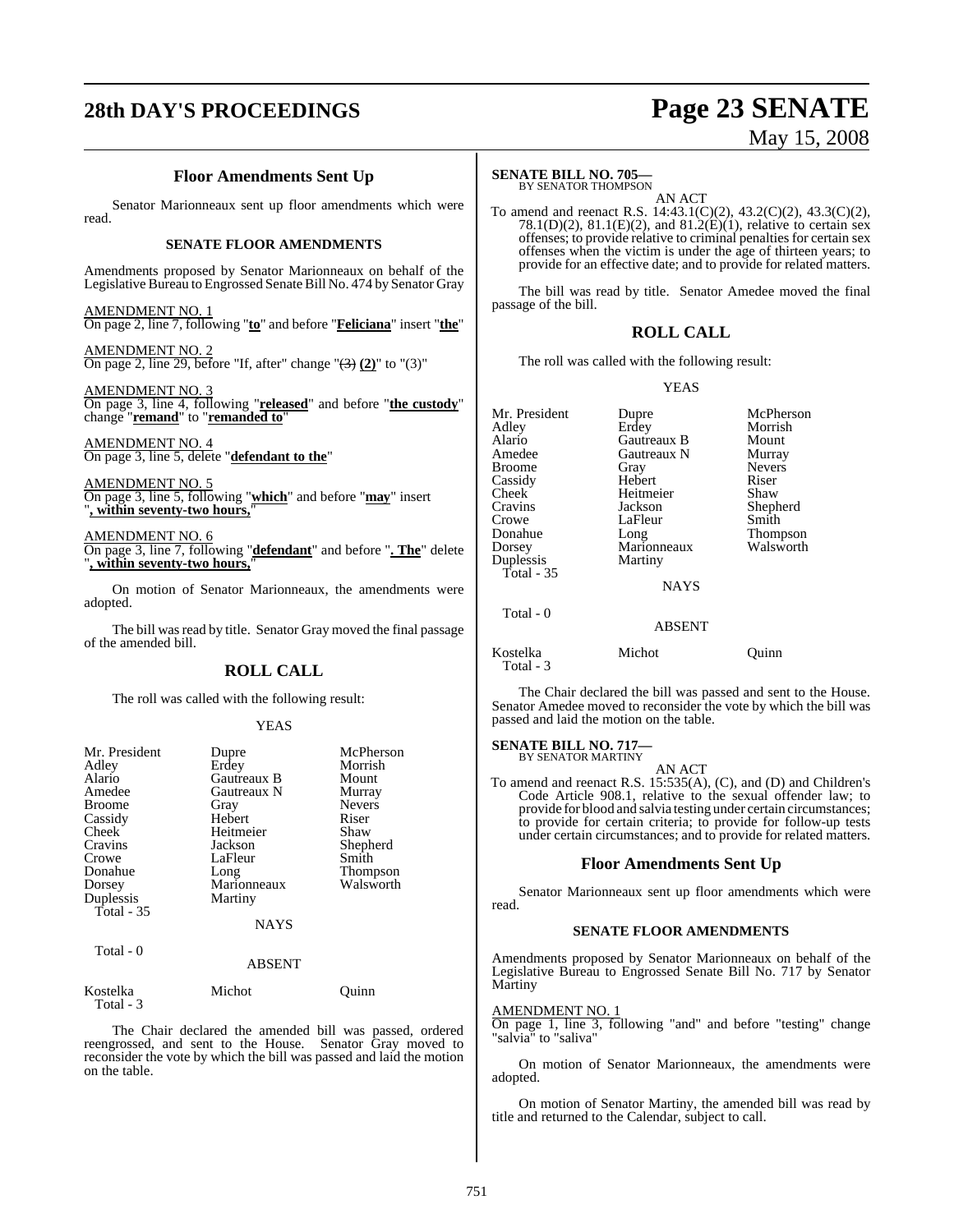### **SENATE BILL NO. 775—**

BY SENATORS NEVERS AND BROOME AN ACT

To amend and reenact R.S. 40:967(B)(3), relative to controlled dangerous substance; to provide regarding the production or manufacturing of methamphetamine; to provide for certain criteria; to provide for penalties; and to provide for related matters.

### **Floor Amendments Sent Up**

Senator Marionneaux sent up floor amendments which were read.

#### **SENATE FLOOR AMENDMENTS**

Amendments proposed by Senator Marionneaux on behalf of the Legislative Bureau to Engrossed Senate Bill No. 775 by Senator Nevers

AMENDMENT NO. 1

On page 1, line 6, following "amended and" change "enacted" to "reenacted"

AMENDMENT NO. 2 On page 2, line 2, following "offense" delete the remainder of the line

AMENDMENT NO. 3 On page 2, line 3, before "**the minimum**" delete "**execution of**"

On motion of Senator Marionneaux, the amendments were adopted.

#### **Floor Amendments Sent Up**

Senator Nevers sent up floor amendments which were read.

#### **SENATE FLOOR AMENDMENTS**

Amendments proposed by Senator Nevers to Engrossed Senate Bill No. 775 by Senator Nevers

AMENDMENT NO. 1 On page 2, line 1, change "**a resident**" to "**present**"

On motion of Senator Nevers, the amendments were adopted.

The bill was read by title. Senator Nevers moved the final passage of the amended bill.

### **ROLL CALL**

The roll was called with the following result:

#### YEAS

| Mr. President | Dupre       | McPherson       |
|---------------|-------------|-----------------|
| Adley         | Erdey       | Morrish         |
| Alario        | Gautreaux B | Mount           |
| Amedee        | Gautreaux N | Murray          |
| <b>Broome</b> | Gray        | <b>Nevers</b>   |
| Cassidy       | Hebert      | Riser           |
| Cheek         | Heitmeier   | Shaw            |
| Cravins       | Jackson     | Shepherd        |
| Crowe         | LaFleur     | Smith           |
| Donahue       | Long        | <b>Thompson</b> |
| Dorsey        | Marionneaux | Walsworth       |
| Duplessis     | Martiny     |                 |
| Total $-35$   |             |                 |
|               | NAYS        |                 |

Total - 0

# **Page 24 SENATE 28th DAY'S PROCEEDINGS**

#### ABSENT

Kostelka Michot Quinn Total - 3

The Chair declared the amended bill was passed, ordered reengrossed, and sent to the House. Senator Nevers moved to reconsider the vote by which the bill was passed and laid the motion on the table.

#### **SENATE BILL NO. 797—**

BY SENATOR MCPHERSON AN ACT

To amend and reenact R.S. 27:27.3, relative to the Louisiana Gaming Control Law; to provide for advertisement; and to provide for related matters.

The bill was read by title. Senator McPherson moved the final passage of the bill.

## **ROLL CALL**

The roll was called with the following result:

#### YEAS

| Mr. President<br>Adlev<br>Alario<br>Amedee<br>Broome<br>Cassidy<br>Cheek<br>Cravins<br>Crowe<br>Donahue<br>Dorsey<br>Duplessis<br>Total - 35 | Dupre<br>Erdey<br>Gautreaux B<br>Gautreaux N<br>Gray<br>Hebert<br>Heitmeier<br>Jackson<br>LaFleur<br>Long<br>Marionneaux<br>Martiny<br><b>NAYS</b> | McPherson<br>Morrish<br>Mount<br>Murray<br><b>Nevers</b><br>Riser<br>Shaw<br>Shepherd<br>Smith<br>Thompson<br>Walsworth |
|----------------------------------------------------------------------------------------------------------------------------------------------|----------------------------------------------------------------------------------------------------------------------------------------------------|-------------------------------------------------------------------------------------------------------------------------|
| Total - 0                                                                                                                                    | <b>ABSENT</b>                                                                                                                                      |                                                                                                                         |
| Kostelka<br>Total - 3                                                                                                                        | Michot                                                                                                                                             | Ouınn                                                                                                                   |

The Chair declared the bill was passed and sent to the House. Senator McPherson moved to reconsider the vote by which the bill was passed and laid the motion on the table.

#### **SENATE BILL NO. 799—**

BY SENATOR MCPHERSON AN ACT

To enact R.S. 40:2401.1, relative to law enforcement; to provide for the prohibition of quotas; to provide for exceptions; to provide for an effective date; and to provide for related matters.

### **Floor Amendments Sent Up**

Senator Marionneaux sent up floor amendments which were read.

#### **SENATE FLOOR AMENDMENTS**

Amendments proposed by Senator Marionneaux on behalf of the Legislative Bureau to Engrossed Senate Bill No. 799 by Senator McPherson

#### AMENDMENT NO. 1

On page 1, line 10, following "**officer**" and before "**the**" change "**according to**" to "**on the basis of**"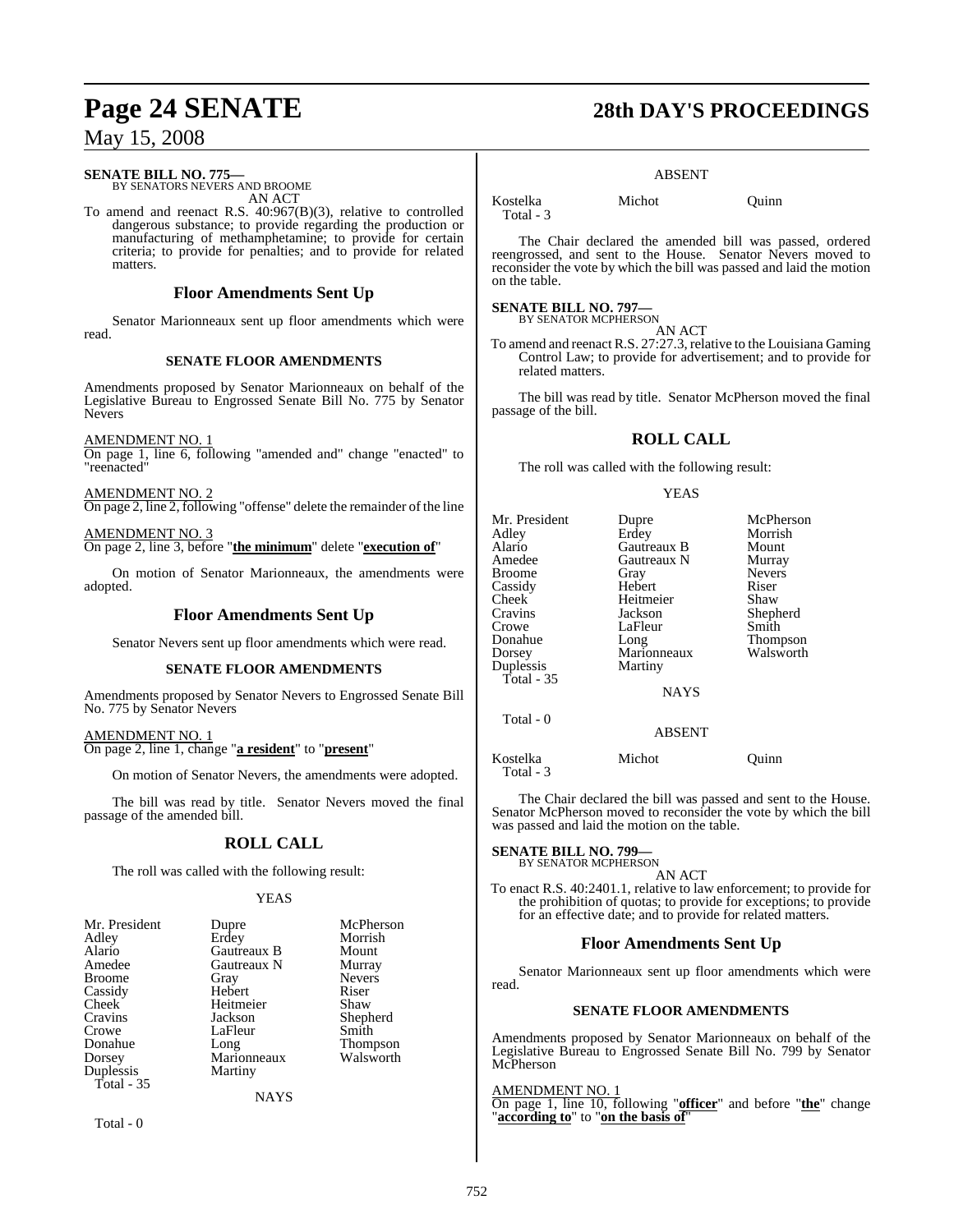# **28th DAY'S PROCEEDINGS Page 25 SENATE**

#### AMENDMENT NO. 2

On page 2, line 3, following "**officer**" and before "**the**" change "**according to**" to "**on the basis of**"

On motion of Senator Marionneaux, the amendments were adopted.

The bill was read by title. Senator McPherson moved the final passage of the amended bill.

## **ROLL CALL**

The roll was called with the following result:

#### YEAS

| Mr. President<br>Adley<br>Alario<br>Amedee<br><b>Broome</b><br>Cassidy<br>Cheek<br>Cravins<br>Crowe<br>Donahue<br>Dorsey<br>Duplessis<br>Total - $36$ | Dupre<br>Erdey<br>Gautreaux B<br>Gautreaux N<br>Gray<br>Hebert<br>Heitmeier<br>Jackson<br>LaFleur<br>Long<br>Marionneaux<br>Martiny | McPherson<br>Michot<br>Morrish<br>Mount<br>Murray<br><b>Nevers</b><br>Riser<br>Shaw<br>Shepherd<br>Smith<br>Thompson<br>Walsworth |
|-------------------------------------------------------------------------------------------------------------------------------------------------------|-------------------------------------------------------------------------------------------------------------------------------------|-----------------------------------------------------------------------------------------------------------------------------------|
|                                                                                                                                                       | <b>NAYS</b>                                                                                                                         |                                                                                                                                   |
| Total - 0                                                                                                                                             | <b>ABSENT</b>                                                                                                                       |                                                                                                                                   |

Kostelka Quinn Total - 2

The Chair declared the amended bill was passed, ordered reengrossed, and sent to the House. Senator McPherson moved to reconsider the vote by which the bill was passed and laid the motion on the table.

#### **SENATE BILL NO. 801—**

BY SENATORS NEVERS AND BROOME AN ACT

To amend and reenact R.S. 9:3198(A)(2), and to enact Code of Civil Procedure Art. 2332.1, relative to property disclosure document; to provide for disclosure of information relative to the production or manufacturing of methamphetamine; to provide for exceptions; and to provide for related matters.

#### **Floor Amendments Sent Up**

Senator Marionneaux sent up floor amendments which were read.

#### **SENATE FLOOR AMENDMENTS**

Amendments proposed by Senator Marionneaux on behalf of the Legislative Bureau to Engrossed Senate Bill No. 801 by Senator **Nevers** 

AMENDMENT NO. 1 On page 2, line 6, before "**Art. 2332.1**" delete "**§**"

#### AMENDMENT NO. 2

On page 2, line 22, following "**or**" and before "**was**" change "**mission**" to "**omission**"

On motion of Senator Marionneaux, the amendments were adopted.

# May 15, 2008

#### **Floor Amendments Sent Up**

Senator Nevers sent up floor amendments which were read.

#### **SENATE FLOOR AMENDMENTS**

Amendments proposed by Senator Nevers to Engrossed Senate Bill No. 801 by Senator Nevers

#### AMENDMENT NO. 1

On page 2, line 10, change "**, with**" to "**to the clerk, along with any**"

On motion of Senator Nevers, the amendments were adopted.

The bill was read by title. Senator Nevers moved the final passage of the amended bill.

## **ROLL CALL**

The roll was called with the following result:

#### YEAS

Mr. President Dupre Michot<br>Adley Erdey Morrish Adley Erdey Morrish Alario Gautreaux B Mount Broome Gray Never<br>
Cassidy Hebert Riser Cassidy Hebert Riser Cheek Heitmeier<br>Cravins Jackson Crowe LaFleur Smith<br>
Donahue Long Thom Donahue Long Thompson<br>
Dorsey Marionneaux Walsworth Duplessis Total - 35

**Gautreaux N** Murray<br> **Grav** Nevers Shepherd

NAYS

ABSENT

Marionneaux<br>McPherson

Total - 0

Kostelka Martiny Quinn

Total - 3

The Chair declared the amended bill was passed, ordered reengrossed, and sent to the House. Senator Nevers moved to reconsider the vote by which the bill was passed and laid the motion on the table.

#### **Motion to Recommit**

Senator Shepherd asked for and obtained a suspension of the rules and recommitted Senate Bill No. 740, which was on Third Reading and Final Passage, to the Committee on Finance.

#### **Rules Suspended**

Senator Erdey asked for and obtained a suspension of the rules for the purpose of advancing to the Order of House Bills on Third Reading and Final Passage and taking up House Bill No. 353 out of its Regular Order.

#### **House Bills and Joint Resolutions on Third Reading and Final Passage**

The following House Bills and Joint Resolutions on Third Reading and Final Passage were taken up and acted upon as follows: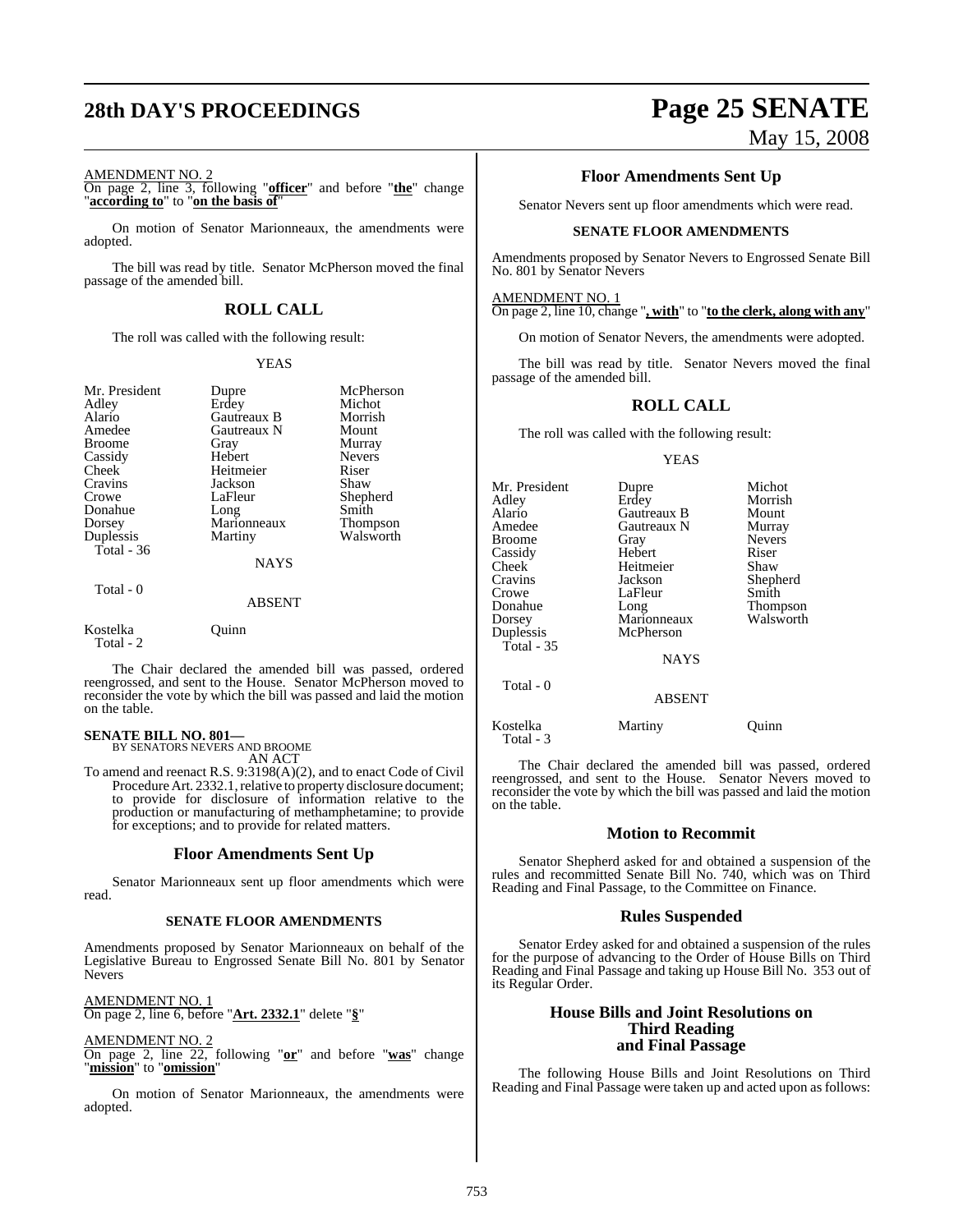# **HOUSE BILL NO. 353—** BY REPRESENTATIVE RICHARDSON

AN ACT

To enact R.S. 33:2737.80, relative to the Central Community School Board; to authorize the school board to levy and collect an additional sales and use tax within the boundaries of the Central community school system; to provide for the use of tax proceeds; to provide for voter approval; and to provide for related matters.

The bill was read by title. Senator Erdey moved the final passage of the bill.

### **ROLL CALL**

The roll was called with the following result:

#### YEAS

| Mr. President<br>Adley<br>Alario<br>Amedee<br><b>Broome</b><br>Cassidy<br>Cheek<br>Cravins<br>Crowe<br>Donahue<br>Dorsey<br>Duplessis | Dupre<br>Erdey<br>Gautreaux B<br>Gautreaux N<br>Gray<br>Hebert<br>Heitmeier<br>Jackson<br>LaFleur<br>Long<br>Marionneaux<br>Martiny | McPherson<br>Michot<br>Morrish<br>Mount<br>Murray<br><b>Nevers</b><br>Riser<br>Shaw<br>Shepherd<br>Smith<br><b>Thompson</b><br>Walsworth |
|---------------------------------------------------------------------------------------------------------------------------------------|-------------------------------------------------------------------------------------------------------------------------------------|------------------------------------------------------------------------------------------------------------------------------------------|
| Total - $36$                                                                                                                          | <b>NAYS</b>                                                                                                                         |                                                                                                                                          |
| Total - 0                                                                                                                             | <b>ABSENT</b>                                                                                                                       |                                                                                                                                          |

Kostelka Quinn Total - 2

The Chair declared the bill was passed and returned to the House. Senator Erdey moved to reconsider the vote by which the bill was passed and laid the motion on the table.

#### **Rules Suspended**

Senator Thompson asked for and obtained a suspension of the rules for the purpose of reverting to the Morning Hour.

#### **Introduction of Resolutions, Senate and Concurrent**

Senator Thompson asked for and obtained a suspension of the rules for the purpose of introducing and reading the following Resolutions, Senate and Concurrent, a first and second time and acting upon them as follows:

# **SENATE RESOLUTION NO. 71—** BY SENATOR B. GAUTREAUX

A RESOLUTION

To commend Paula R. Bergeron upon her retirement from the St. Mary Parish school system.

On motion of Senator B. Gautreaux, the resolution was read by title and adopted.

#### **SENATE RESOLUTION NO. 72—** BY SENATOR B. GAUTREAUX A RESOLUTION

To express sincere and heartfelt condolences of the Senate of the Legislature of Louisiana upon the death of Mrs. Olivia Chenevert.

# **Page 26 SENATE 28th DAY'S PROCEEDINGS**

On motion of Senator B. Gautreaux, the resolution was read by title and adopted.

# **SENATE CONCURRENT RESOLUTION NO. 74—** BY SENATOR CHAISSON

A CONCURRENT RESOLUTION

To declare November 2008 as Lung Cancer Awareness Month in Louisiana and to recognize the importance of understanding lung cancer issues.

The resolution was read by title. Senator Chaisson moved to adopt the Senate Concurrent Resolution.

#### **ROLL CALL**

The roll was called with the following result:

YEAS

| Mr. President | Dupre       | McPherson     |
|---------------|-------------|---------------|
| Adley         | Erdey       | Michot        |
| Alario        | Gautreaux B | Morrish       |
| Amedee        | Gautreaux N | Mount         |
| Broome        | Gray        | Murray        |
| Cassidy       | Hebert      | <b>Nevers</b> |
| Cheek         | Heitmeier   | Riser         |
| Cravins       | Jackson     | Shaw          |
| Crowe         | LaFleur     | Shepherd      |
| Donahue       | Long        | Smith         |
| Dorsey        | Marionneaux | Thompson      |
| Duplessis     | Martiny     | Walsworth     |
| Total - 36    |             |               |
|               | <b>NAYS</b> |               |
|               |             |               |

Total - 0

Kostelka Quinn Total - 2

The Chair declared the Senate had adopted the Senate Concurrent Resolution and ordered it sent to the House.

ABSENT

## **SENATE CONCURRENT RESOLUTION NO. 75—**

BY SENATORS CROWE AND DONAHUE A CONCURRENT RESOLUTION

To commend the 2007-2008 players, coaches, and volunteers of the Slidell Titans Boys U-14 Soccer Team on winning the Division 1 U-14 Boys Allstate Sugar Bowl State Soccer Championship Title.

The resolution was read by title. Senator Crowe moved to adopt the Senate Concurrent Resolution.

### **ROLL CALL**

The roll was called with the following result:

## YEAS

| Mr. President | Dupre       | Michot        |
|---------------|-------------|---------------|
| Adley         | Erdey       | Morrish       |
| Alario        | Gautreaux B | Mount         |
| Amedee        | Gautreaux N | Murray        |
| <b>Broome</b> | Gray        | <b>Nevers</b> |
| Cassidy       | Hebert      | Riser         |
| Cheek         | Heitmeier   | Shaw          |
| Cravins       | Jackson     | Shepherd      |
| Crowe         | LaFleur     | Smith         |
| Donahue       | Long        | Thompson      |
| Dorsey        | Marionneaux | Walsworth     |
| Duplessis     | McPherson   |               |
| Total - 35    |             |               |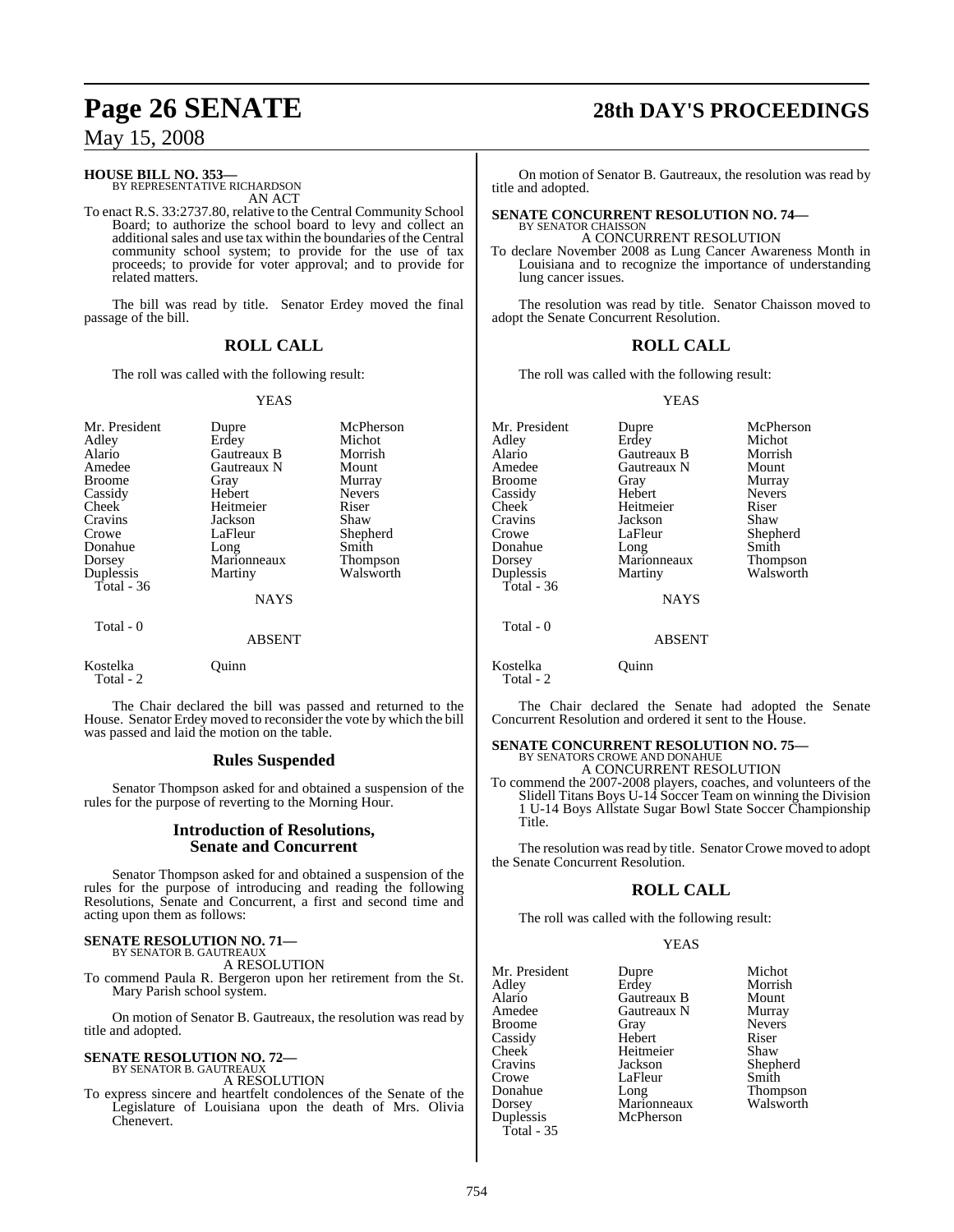# **28th DAY'S PROCEEDINGS Page 27 SENATE**

#### **NAYS**

Total - 0

ABSENT

| Kostelka  | Martiny | Ouinn |
|-----------|---------|-------|
| Total - 3 |         |       |

The Chair declared the Senate had adopted the Senate Concurrent Resolution and ordered it sent to the House.

#### **SENATE CONCURRENT RESOLUTION NO. 76—** BY SENATOR CROWE

A CONCURRENT RESOLUTION

To memorialize the Congress of the United States to take such actions as are necessary to expedite the reopening of the Arabi branch of the United States Postal Service located in St. Bernard Parish.

The resolution was read by title. Senator Crowe moved to adopt the Senate Concurrent Resolution.

### **ROLL CALL**

The roll was called with the following result:

#### YEAS

| Mr. President | Dupre         | Michot          |
|---------------|---------------|-----------------|
| Adley         | Erdey         | Morrish         |
| Alario        | Gautreaux B   | Mount           |
| Amedee        | Gautreaux N   | Murray          |
| <b>Broome</b> | Gray          | <b>Nevers</b>   |
| Cassidy       | Hebert        | Riser           |
| Cheek         | Heitmeier     | Shaw            |
| Cravins       | Jackson       | Shepherd        |
| Crowe         | LaFleur       | Smith           |
| Donahue       | Long          | <b>Thompson</b> |
| Dorsey        | Marionneaux   | Walsworth       |
| Duplessis     | McPherson     |                 |
| Total - 35    |               |                 |
|               | <b>NAYS</b>   |                 |
| Total - 0     |               |                 |
|               | <b>ABSENT</b> |                 |

| Kostelka  | Martiny | Ouinn |
|-----------|---------|-------|
| Total - 3 |         |       |

The Chair declared the Senate had adopted the Senate Concurrent Resolution and ordered it sent to the House.

#### **Privilege Report of the Committee on Senate and Governmental Affairs**

#### **ENROLLMENTS**

Senator Kostelka, Chairman on behalf of the Committee on Senate and Governmental Affairs, submitted the following report:

May 15, 2008

To the President and Members of the Senate:

I am directed by your Committee on Senate and Governmental Affairs to submit the following report:

The following Senate Concurrent Resolutions have been properly enrolled:

# May 15, 2008

# **SENATE CONCURRENT RESOLUTION NO. 51—**<br>BY SENATOR CROWE AND REPRESENTATIVE PEARSON A CONCURRENT RESOLUTION

To memorialize the United States Congress to establish grant programs to assist the seafood industry in St. Tammany, St. Bernard, Orleans, and Plaquemines parishes in the State of Louisiana to mitigate the damages caused by the opening of the Bonnet Carre Spillway.

#### **SENATE CONCURRENT RESOLUTION NO. 72—** BY SENATOR CROWE A CONCURRENT RESOLUTION

To commend and congratulate Pope John Paul II High School on winning the Class 2A Girls High School State Softball Championship.

> Respectfully submitted, ROBERT W. "BOB" KOSTELKA Chairman

The foregoing Senate Concurrent Resolutions were signed by the President of the Senate.

#### **Message from the House**

#### **SIGNED HOUSE CONCURRENT RESOLUTIONS**

#### May 15, 2008

To the Honorable President and Members of the Senate:

I am directed to inform your honorable body that the Speaker of the House of Representatives has signed the following House Concurrent Resolutions:

#### **HOUSE CONCURRENT RESOLUTION NO. 117—** BY REPRESENTATIVE HONEY A CONCURRENT RESOLUTION

To recognize Wednesday, May 21, 2008, as Omega Psi Phi/Purple and Gold Day at the Louisiana State Capitol and to commend Omega Psi Phi Fraternity, Incorporated.

# **HOUSE CONCURRENT RESOLUTION NO. 124—** BY REPRESENTATIVE TUCKER

A CONCURRENT RESOLUTION

To express support for the people of Cuba and to strongly urge the Cuban government to allow its citizens to enjoy the internationally recognized civil, political, and economic rights and freedoms enshrined in the Universal Declaration of Rights and the International Covenant on Civil and Political Rights.

**HOUSE CONCURRENT RESOLUTION NO. 118—**<br>BY REPRESENTATIVES JANE SMITH, HENRY BURNS, BURRELL,<br>CARMODY, AND MORRIS AND SENATORS ADLEY AND SHAW<br>A CONCURRENT RESOLUTION

To express condolences upon the death of Dr. Edwin T. "Eddy" Shell of Bossier City, Louisiana.

**HOUSE CONCURRENT RESOLUTION NO. 121—** BY REPRESENTATIVES WHITE AND MCVEA AND SENATOR BROOME

#### A CONCURRENT RESOLUTION

To commend Harry Morris upon being named Zachary's 2008 Business Person of the Year.

**HOUSE CONCURRENT RESOLUTION NO. 122** BY REPRESENTATIVES BARROW AND ST. GERMAIN AND SENATOR BROOME

## A CONCURRENT RESOLUTION

To recognize Tuesday, May 13, 2008, as Women's Council of Greater Baton Rouge Day at the legislature.